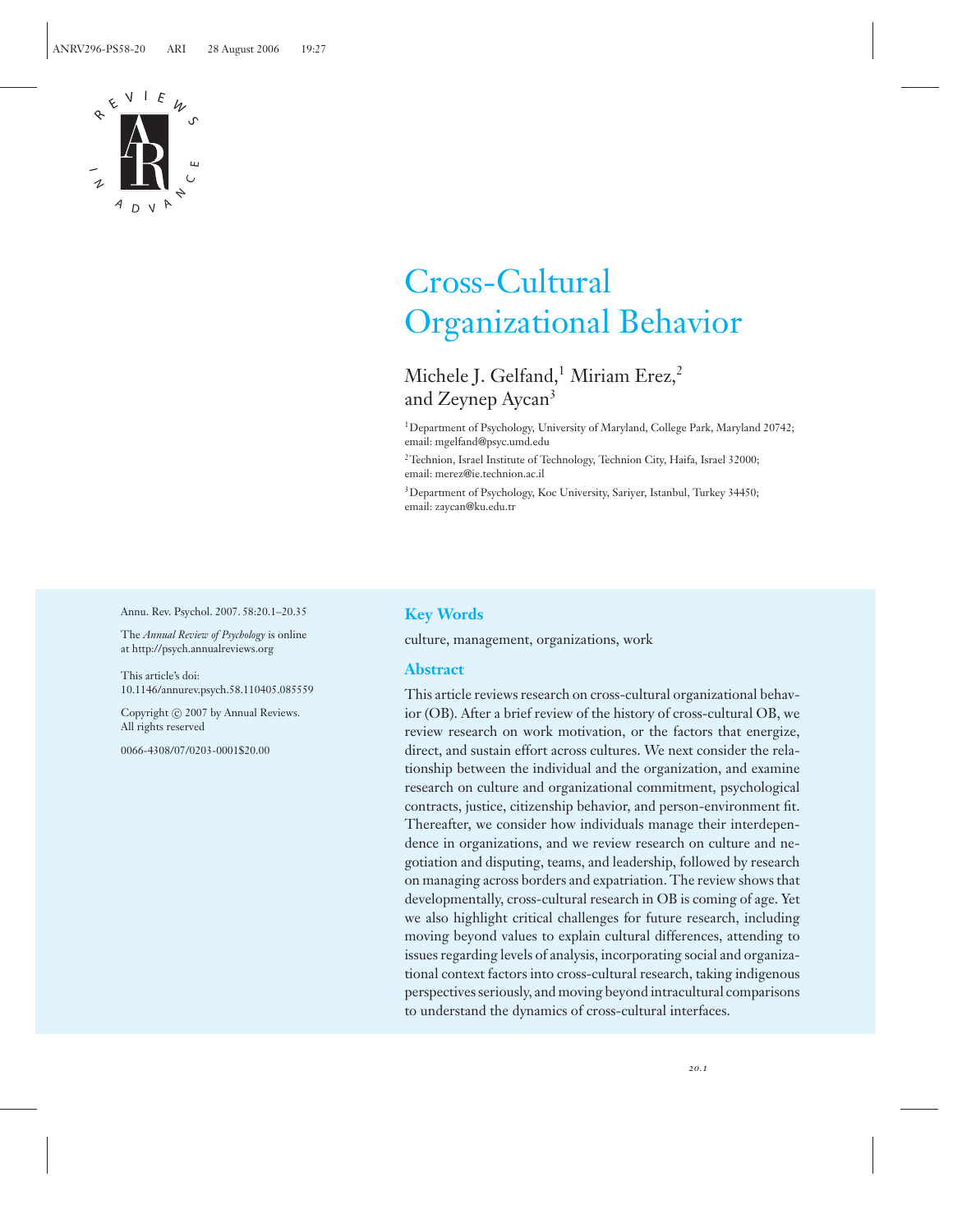## **Contents**

| INTRODUCTION20.2                  |
|-----------------------------------|
| A BRIEF HISTORY OF                |
| CROSS-CULTURAL                    |
| ORGANIZATIONAL                    |
|                                   |
| <b>CULTURE AND WORK</b>           |
|                                   |
| Culture and Personal Motives 20.4 |
| <b>CULTURE AND THE NATURE</b>     |
| OF THE RELATIONSHIP               |
| <b>BETWEEN THE INDIVIDUAL</b>     |
| AND ORGANIZATION 20.7             |
| Culture and Organizational        |
| Commitment  20.7                  |
| Culture and Psychological         |
|                                   |
| Culture and Organizational        |
|                                   |
| Culture and Organizational        |
| Citizenship Behavior  20.9        |
| Culture and Person-Environment    |
|                                   |
| <b>CULTURE AND NEGOTIATION/</b>   |
|                                   |
| Culture and Negotiation  20.10    |
| Culture and Disputing20.11        |
| CULTURE AND TEAMS20.12            |
| Culture and Attitudes About       |
|                                   |

| Culture and Team Processes 20.12   |
|------------------------------------|
| Multicultural Teams  20.13         |
| <b>CULTURE AND LEADERSHIP20.14</b> |
| Culture as a Main Effect on        |
| Leaders and Followers20.14         |
| Culture as a Moderator of          |
| Leadership20.15                    |
| Emic Dimensions of Leadership      |
| and Leadership in a                |
| Multicultural Context 20.15        |
| <b>EXPATRIATE MANAGEMENT20.16</b>  |
| Expatriate Adjustment  20.16       |
| <b>Expatriate Attitudes and</b>    |
| Performance20.17                   |
| OVERALL CONCLUSIONS AND            |
| RESEARCH DIRECTIONS20.17           |
| Moving Beyond Values to Unpack     |
| Cultural Differences and Levels    |
|                                    |
| Modeling the Multilevel            |
| Context20.18                       |
| Understanding the Cross-Cultural   |
|                                    |
| Taking Indigenous Research         |
| Seriously to Understand            |
| Recessive Characteristics20.19     |
| CONCLUDING REMARKS 20.20           |
|                                    |

## **INTRODUCTION**

**OB:** organizational behavior

Broadly construed, cross-cultural organizational behavior (OB) is the study of cross-cultural similarities and differences in processes and behavior at work and the dynamics of cross-cultural interfaces in multicultural domestic and international contexts. It encompasses how culture is related to micro organizational phenomena (e.g., motives, cognitions, emotions), meso organizational phenomena (e.g., teams, leadership, negotiation), macro organizational phenomena (e.g., organizational culture, structure), and

the interrelationships among these levels. In this review, we focus on cross-cultural micro and meso OB, and provide an update to the MH Bond & Smith (1996) *Annual Review of Psychology* chapter. We briefly discuss the history of cross-cultural OB. Next, starting at the micro level, we review research on work motivation, or the factors that energize, direct, and sustain effort in organizations across cultures. We then consider the nature of the relationship between the individual and the organization, and examine research on culture and organizational

*20.2 Gelfand* · *Erez* · *Aycan*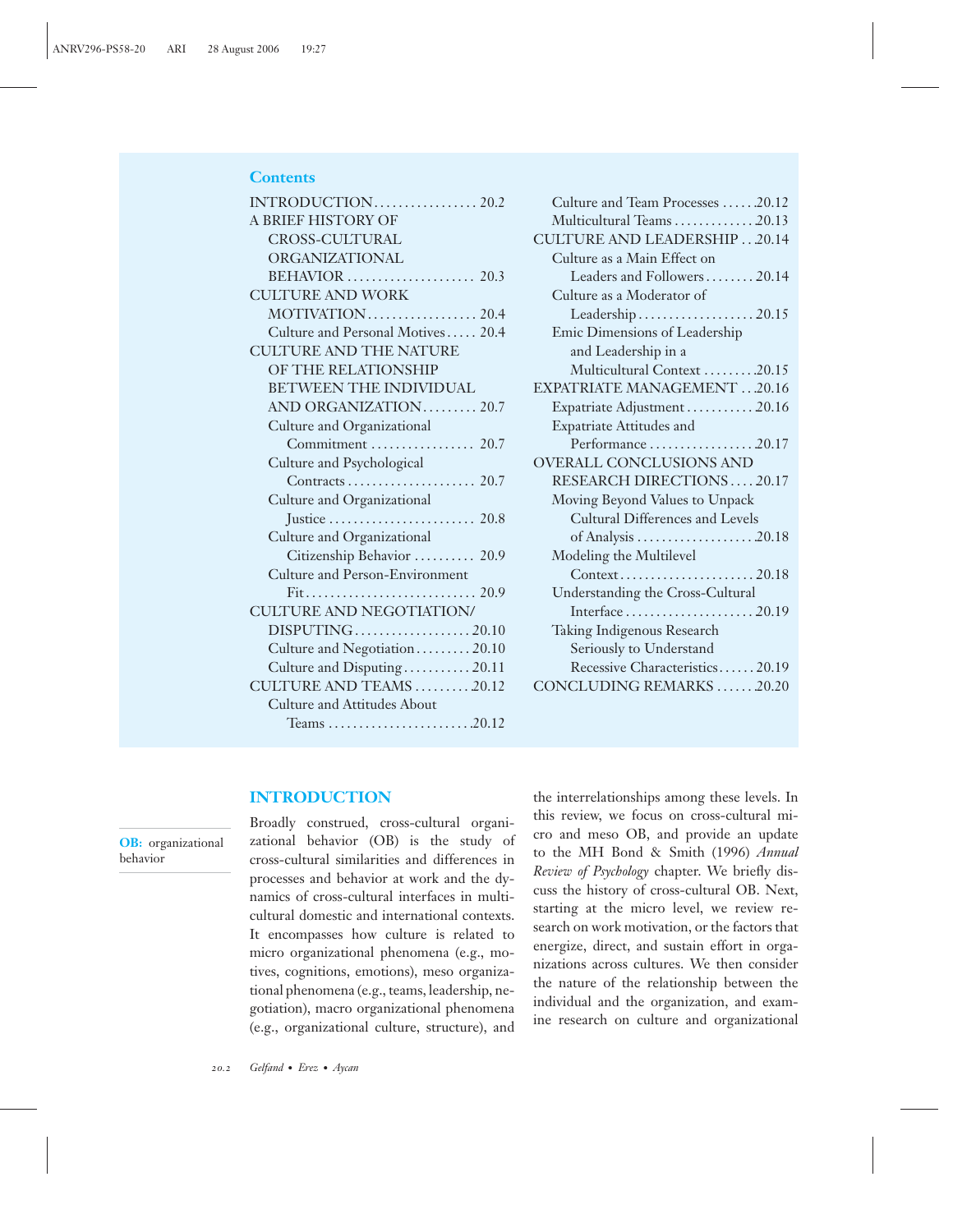commitment, psychological contracts, organizational justice, organizational citizenship behavior, and person-environment fit. Thereafter, we consider how individuals manage their interdependence in organizations, and review research on culture and negotiation and disputing, teams, and leadership, followed by research on managing across borders and expatriation. We conclude with some observations on the progress that has been made and with a critical assessment of the field.<sup>1</sup>

A wide range of definitions have been used for the term "culture." Culture has been defined as the human-made part of the environment (Herkovits 1955), including both objective and subjective elements (Triandis 1994); as a set of reinforcements (Skinner 1981); as the collective programming of the mind (Hofstede 1991); as a shared meaning system (Shweder & LeVine 1984); as patterned ways of thinking (Kluckhohn 1954); and as unstated standard operating procedures or ways of doing things (Triandis 1994). Although definitions of culture vary, many emphasize that culture is shared, is adaptive or has been adaptive at some point in the past, and is transmitted across time and generations (Triandis 1994). Although culture operates at multiple levels of analysis, this article is concerned primarily with national culture as it relates to organizational behavior.

## **A BRIEF HISTORY OF CROSS-CULTURAL ORGANIZATIONAL BEHAVIOR**

Cross-cultural OB has a long past but a short research history. Some of the earliest accounts of cultural differences at work can be found in

writings by the Greek historian Herodotus, who observed differences in work behavior throughout the Persian Empire circa 400 BC (Herodotus et al. 2003). Trade between people of different cultures was also widespread along the Silk Road, which stretched from Rome and Syria in the West to China in the East and to Egypt and Iran in the Middle East dating from the second century BC (Elisseeff 2000). Although globalization in the twenty-first century has certainly increased the ease and scope of cross-cultural interactions at work exponentially, this is clearly an ancient phenomenon.

It is only in the past two decades, however, that cross-cultural theory and research has started to take on a central role in the field of OB. In the 1960s and 1970s, culture was largely ignored in OB (Barrett & Bass 1976), and existing culture research was generally atheoretical, descriptive, and plagued with methodological problems. Most, if not all, OB theories were developed and tested on Western samples, without much regard for their potential global scope. The fact that OB research developed primarily in the United States, a society that historically has supported a melting pot view of cultural differences, also likely contributed to the lack of attention to culture in OB. Later, in the 1980s, with the advent of culture typologies (Hofstede 1980), attention to national culture increased in OB research and began to have more of a theoretical backbone. Research began to uncover the cultural boundaries of some Western OB models, which in some cases were not as applicable to the Far East. Reciprocally, Japanese models, such as quality control circles, were not successfully adopted in the West (Erez & Earley 1993). Nevertheless, cross-cultural research in OB was still more often the exception than the norm and was largely separate from mainstream OB research. It was, in essence, tolerated and not particularly influential or widespread.

We are, however, entering an era where culture research is beginning to be embraced in OB. Dramatic changes in the work context

## **Globalization:** economic

interdependence among countries that develops through cross-national flows of goods and services, capital, know-how, and people

<sup>&</sup>lt;sup>1</sup>This review covers the period 1996-2005. Literature searches were done through PsycINFO, ABI/INFORM, JSTOR, the Wilson Index, and Business Source Premier, and through calls on international listservs. Given space limitations, we had to omit details on topics and instead give selected exemplars in each area. For other reviews, see Aguinis & Henle 2003, Earley & Erez 1997, Hofstede 2001, Hofstede & Hofstede 2005, Kirkman et al. 2006, Leung et al. 2005, and Sparrow 2006.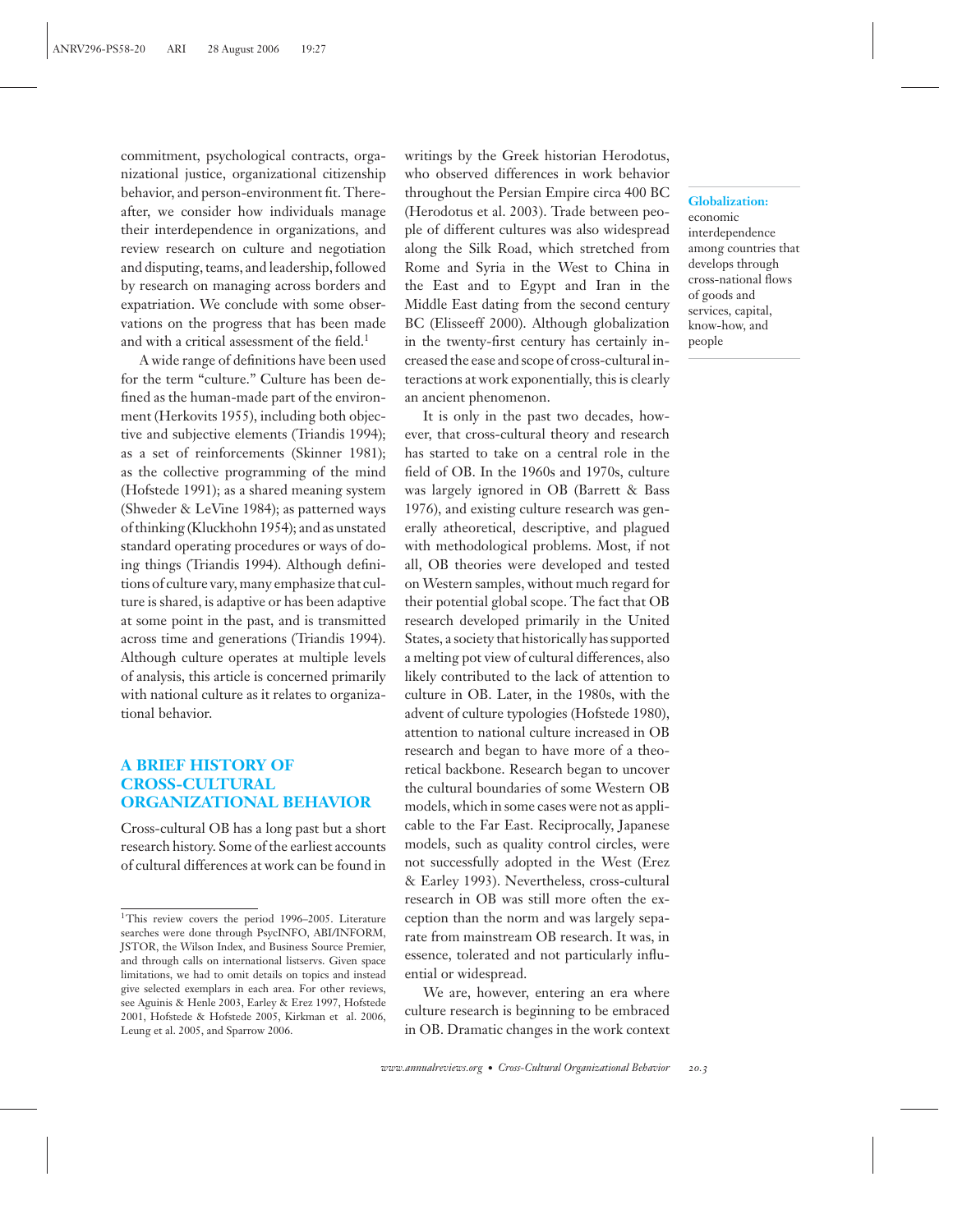in response to globalization have increased the importance of cross-cultural research in OB, and as described below, we have witnessed a large wave of cross-cultural research across all areas of the field. Culture theory is more dynamic (Hong et al. 2000), more attentive to organizational context factors (Aycan et al. 2000), and more rich in what it offers to OB, as evidenced in new taxonomies of cultural values (House et al. 2004, Schwartz 1994, Smith et al. 1996), beliefs (Bond et al. 2004), norms (Gelfand et al. 2006b), and sophisticated ways of combining emic (or culture-specific) with etic (or universal) perspectives on cultural differences (Morris et al. 1999). Developmentally, cross-cultural research in OB is coming of age, and this review reflects this momentum. But as we discuss below, a number of fundamental issues and challenges for research in cross-cultural OB need attention if the field is to thrive in the coming decade.

Emic and etic were originally discussed in linguistics. Phonemics referred to sounds used in a particular language and phonetics referred to sounds that are found across all languages (Pike 1967). These distinctions were later imported into cross-cultural psychology by Berry (1969), who referred to ideas and behaviors that are culture-specific as emics, and ideas and behaviors that are culture-general or universal as etics.

## **CULTURE AND WORK MOTIVATION**

In this section, we consider both personal (e.g., motives, goals) and situational (e.g., feedback, rewards, job characteristics) factors that predict work motivation across cultures.

#### **Culture and Personal Motives**

There is some evidence that motives such as self-efficacy, need for achievement, and intrinsic needs for competence are universal (Bandura 2002, Erez & Earley 1993). Yet the specific factors that drive such motives vary across cultures. Earley et al. (1999) showed

*20.4 Gelfand* · *Erez* · *Aycan*

that personal feedback influenced self-efficacy beliefs in individualistic cultures, whereas group feedback also influenced self-efficacy beliefs in collectivistic cultures. While the need for control seems to be universal, personal control is critical in individualistic cultures, and collective control is more critical in collectivistic cultures (Yamaguchi et al. 2005). Although some have argued that achievement motivation is stronger in individualistic than in collectivistic cultures (Sagie et al. 1996), the meaning of it varies across cultures. Collectivists believe that positive outcomes result from collective efforts, and not only from individual efforts (Niles 1998).

Intrinsic motives for autonomy, competence, and relatedness are important for wellbeing across cultures (Ryan & Deci 2000), yet antecedents to such motivation vary crossculturally. Iyengar & Lepper (1999) found that while personal choice was critical for intrinsic motivation among Anglo Americans, Asian Americans were more intrinsically motivated when trusted authority figures or peers made choices for them. Exploration, curiosity, and variety seeking are more associated with intrinsic motivation in individualistic cultures than in cultures where conformity is highly valued (Kim & Drolet 2003). Also, the negative effects of extrinsic motivation are weaker in non-Western cultures (Ryan et al. 1999).<sup>2</sup>

Research has also shown that a promotion motive to achieve desired outcomes motivates employees with independent selves, whereas the prevention motive to avoid negative consequences motivates individuals with interdependent selves (Heine et al. 2001, Lee et al. 2000). Similarly, Lockwood et al. (2005) showed that role models who conveyed a

<sup>2</sup>The authors acknowledge that the terms "Western" and "Eastern" create a superficial dichotomy, which does not reflect the complexity and heterogeneity within each cluster. The terms are used heuristically and for purpose of communication convenience in this article. Likewise, although many studies present findings from one particular sample in a culture, cultures are complex and heterogeneous, and therefore findings might change with other samples and/or in different situations.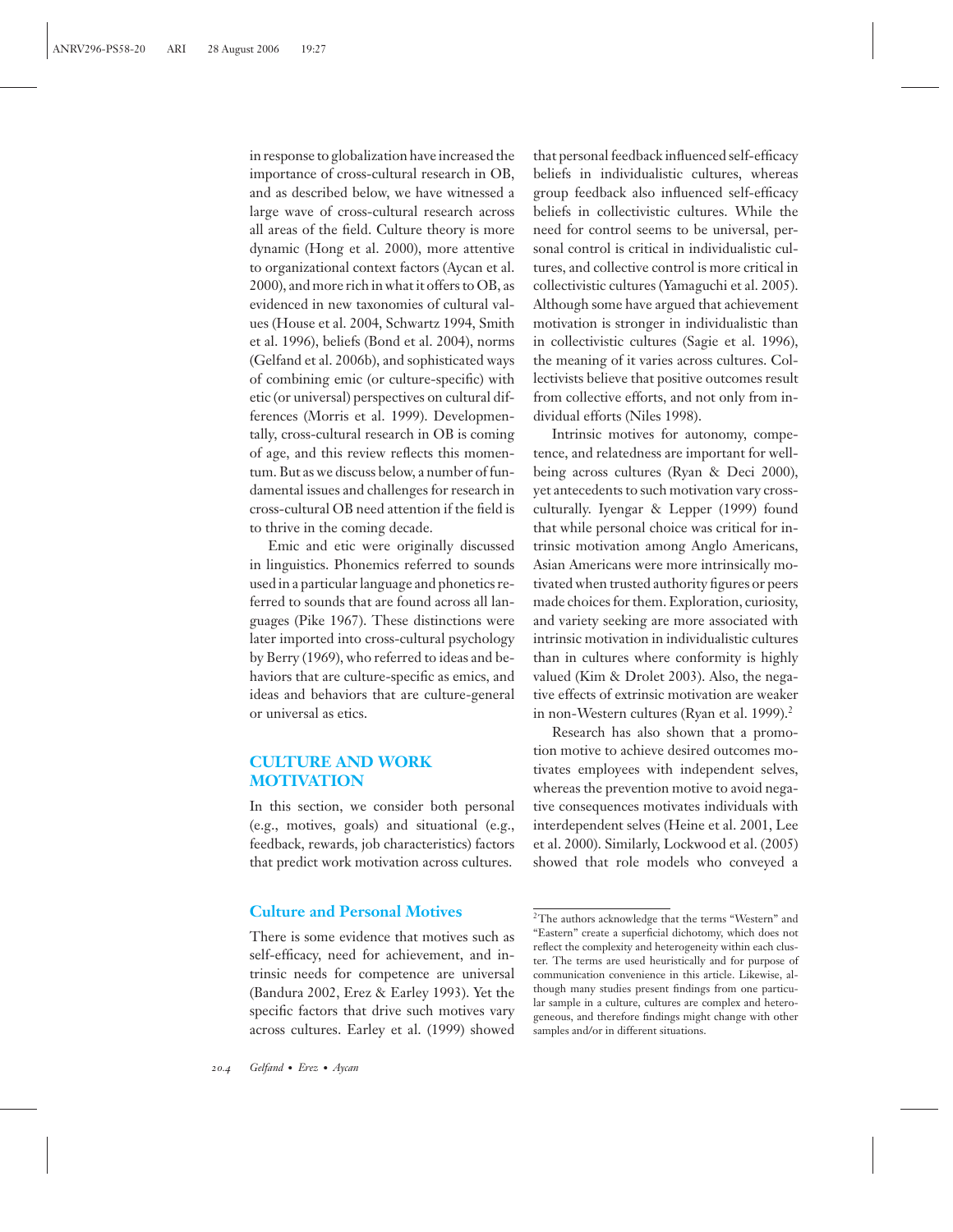prevention focus of avoiding failures motivated Asian Canadians, whereas role models who highlighted a strategy for promoting success had a stronger impact on Anglo-Canadians. Experiencing shame in organizational contexts had a negative effect on adaptive behavior and performance among Dutch samples that experienced shame as a threat to the independent self, whereas it had a positive effect on outcomes among Philippinos, who experienced shame as a threat to harmony that needed to be restored (Bagozzi et al. 2003; see also Earley 1997).

Culture also affects performance and learning motivational orientations. In Confucian philosophy, there is an emphasis on the need to perfect oneself, and as a result, in the Chinese culture, learning appears more fundamental than achievement per se (Li 2002). Learning and performance orientation were highly correlated and both were associated with performance among Hong Kong students, whereas they were more distinct among American students (Lee et al. 2003).

**Goals.** Several studies suggest that elements of goal setting theory do not necessarily generalize across cultures. Kurman (2001) found that in collectivistic and high-power-distance cultures, choosing achievable moderate goals was more highly motivating than choosing difficult goals. Sue-Chan & Ong (2002) found that power distance moderated the effect of assigned versus participative goal setting on goal commitment and performance, with higher commitment and performance for assigned goals in high- rather than lowpower-distance cultures. Self-efficacy mediated the goal-assignment commitment, and performance relationships only in low-powerdistance cultures. Lam et al. (2002a) showed that the relationship between participation and individual performance is the highest for idiocentrics with high self-efficacy, and the relationship between participation and group performance is the highest for allocentrics with high collective efficacy.

**Feedback.** Feedback giving and feedback seeking are theorized to vary across cultures (De Luque & Sommer 2000). For example, Morrison et al. (2004) showed that individuals from the United States reported more newcomer feedback seeking than did individuals from Hong Kong, a finding that was related to cultural differences in assertiveness and power distance. Culture also influences the effect of feedback sign on behavior. Positive feedback is universally perceived to be of higher quality than negative feedback, and even more so in collectivistic cultures (e.g., Van de Vliert et al. 2004). Japanese have stronger emotional reactions to negative feedback (Kurman et al. 2003), yet are more responsive to it than are Americans, who tend to engage in compensatory self-enhancement (Brockner & Chen 1996, Heine et al. 2001, Kitayama et al. 1997). Van de Vliert et al. (2004) also showed that the target of the feedback matters: Individual versus group performance induces more positive evaluations from individualists and collectivists, respectively. Little research, however, has been done on feedback in intercultural settings. Matsumoto (2004) found that Japanese managers provide implicit and informal feedback, which caused frustration among Americans.

**Rewards** Cultural values shape the preferences for organizational rewards and their implementation across cultures (Erez & Earley 1993). Good pay and bonuses were the most preferred rewards for students in Chile and China, whereas promotion and interesting work were the most preferred rewards for American students, which may be attributable to cultural and economic conditions (Corney & Richards 2005, King & Bu 2005). Regardless of the strength of money as a motivator, work appears to be valued beyond just monetary rewards in developing as well as developed countries (Adigun 1997).

At a more macro level, cultures differ in their dominant reward systems. Brown & Reich (1997) showed that U.S. firms implemented payment-by-result systems,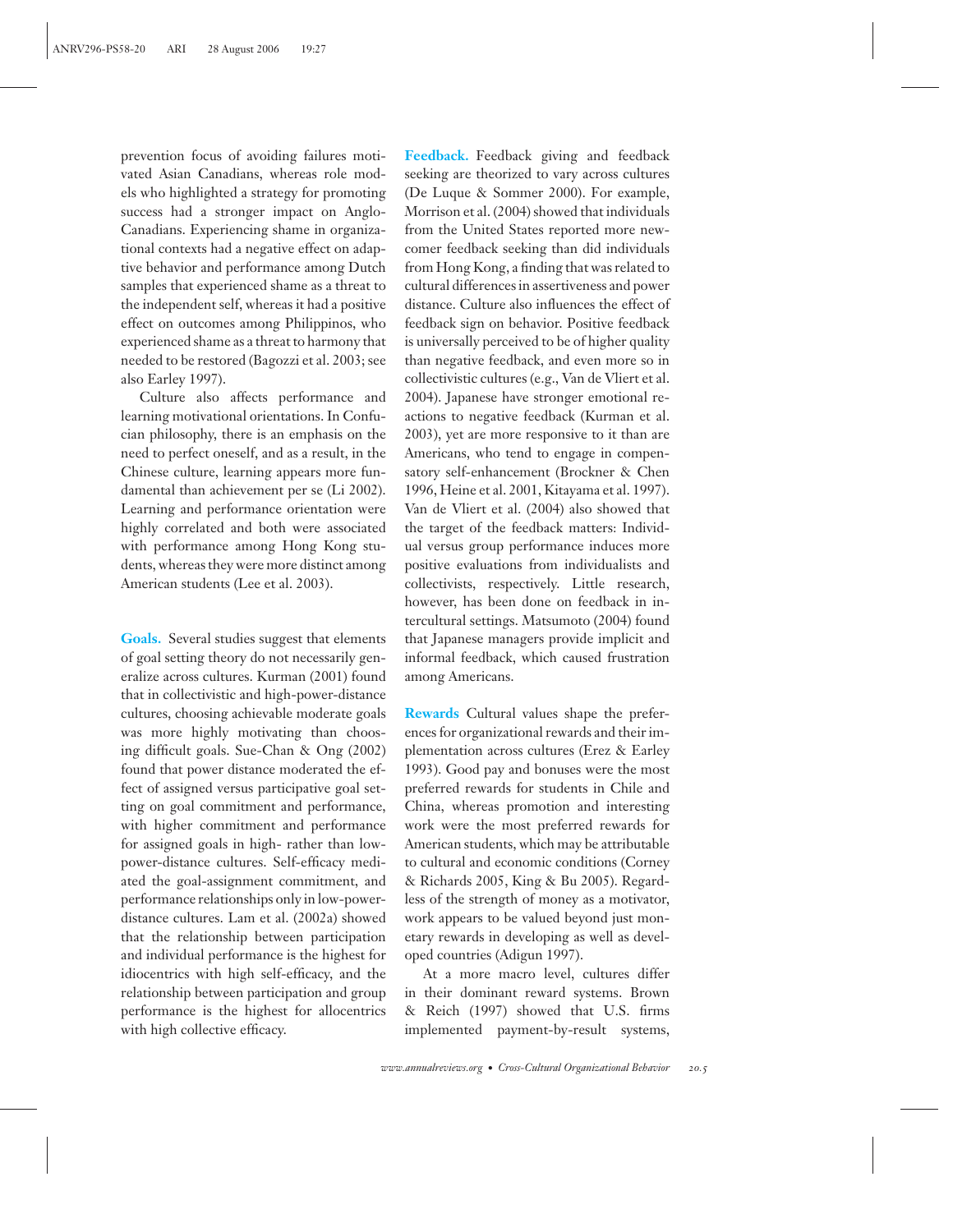congruent with individualistic values, whereas Japanese firms endorsed seniority-based pay systems, congruent with respect for seniority. Tosi & Greckhamer (2004) found that CEO pay was related to power distance. The market reform in China has strengthened the preference for differential rewards among Chinese who emphasize vertical collectivism but not among those who emphasize horizontal collectivism (Chen et al. 1997). Group-based profit sharing and saving plans are effective motivators for reducing turnover rates in *maquiladoras*—American-owned plants in Mexico—as they fit with the strong collectivistic Mexican culture (Miller et al. 2001). Culture affects incentives in multinationals, with higher incentives in subsidiaries that are culturally close to the headquarters (Roth & O'Donnell 1996).

**Job and organizational characteristics.** Several studies have shown that the meaning of job content (e.g., autonomy) is similar across cultures (e.g., Sadler-Smith et al. 2003). Frese et al. (1996) found that job autonomy and task complexity increased initiative behaviors in both East and West Germany. Likewise, Roe et al. (2000) found that job characteristics had similar effects on motivation and commitment in the Netherlands, Bulgaria, and Hungary. Yet, autonomy has a more powerful effect on critical psychological states in the Netherlands, an individualistic culture (see also Deci et al. 2001). Empowerment resulted in lower performance for individuals from high-power-distance (i.e., Asians) compared with low-power-distance (i.e., Canada) cultures (Eylon & Au 1999) and was negatively associated with satisfaction in India, a high-power-distance culture, in comparison with the United States, Poland, and Mexico (Robert et al. 2000). However, empowering employees to implement change can be effective when it is congruent with values in the cultural context. For example, in Morocco, a successful implementation of Total Quality Management occurred by associating it with Islamic norms and values, and using

authority figures as role models. In Mexico, an emphasis on norms and values regarding the family and the community helped to enhance cooperation (d'Iribarne 2002).

Job demands have universal negative effects on employees' health and well-being, yet their effect on intentions to leave was the lowest in Hungary, reflecting lower alternative job opportunities as compared with Italy, the United States, and the United Kingdom (Glazer & Beehr 2005). In China, similar to the West, high job demands and low control increased anxiety and lowered satisfaction (Xie 1996). However, different factors mitigate stress in different cultures. Self-efficacy served as a buffer of job demands for Americans, but collective efficacy served this function in Hong Kong (Schaubroeck et al. 2000).

**Job satisfaction.** Culture significantly influences job and pay satisfaction (Diener et al. 2003). In general, employees in Western and in capitalistic developed cultures have higher job satisfaction than those in Eastern cultures and in socialist developing cultures (Vecernik 2003). Research has shown that the meaning of job satisfaction is equivalent across countries speaking the same language and sharing similar cultural backgrounds, yet its equivalence decreases with increasing cultural distance (Liu et al. 2004).

Positive self-concepts and internal locus of control are related to job satisfaction across cultures (Piccolo et al. 2005, Spector et al. 2002). As well, social comparisons are universally related to pay satisfaction across cultures (Sweeney & McFarlin 2004). Yet the factors that contribute to satisfaction also vary across cultures. A 42-national study revealed a positive link between satisfaction and self-referent motivation, and a negative link between satisfaction and other-referent motivation, which were pronounced in countries of high income levels, education, and life expectancy (Van de Vliert & Janssens 2002). Work group and job characteristics differentially affect satisfaction across cultures: A warm and congenial work group produced high satisfaction among

*20.6 Gelfand* · *Erez* · *Aycan*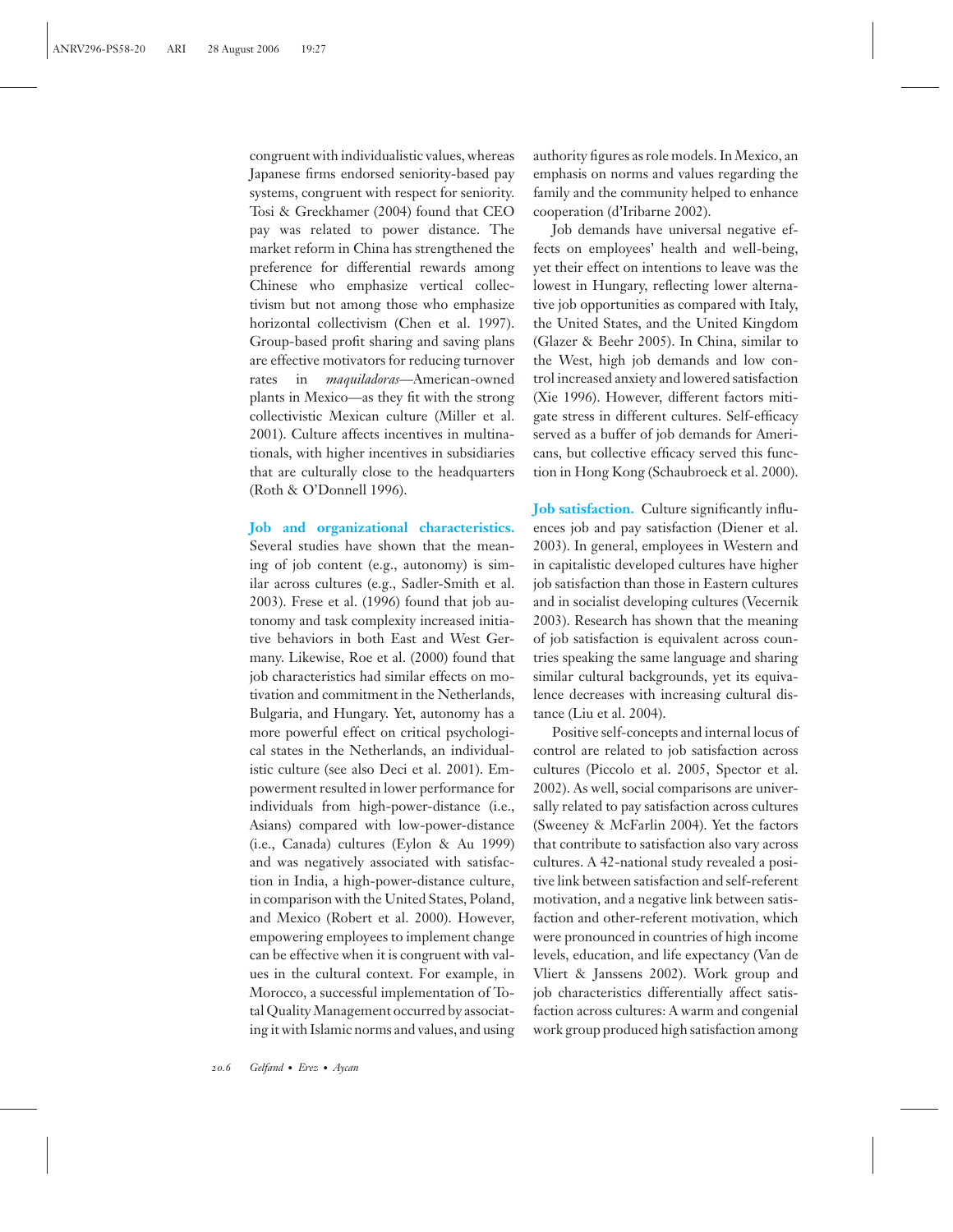collectivists but low satisfaction among individualists (Hui & Yee 1999). Although extrinsic job characteristics were positively related to job satisfaction across cultures, intrinsic job characteristics were more strongly associated with job satisfaction in rich countries dominated by individualistic and low-powerdistance values (Huang & Van de Vliert 2003, Hui et al. 2004). Job level is related to job satisfaction in individualistic cultures but not in collectivistic cultures (Huang & Van de Vliert 2004). Finally, research has also found that culture moderates the impact of job satisfaction on withdrawal behaviors; a stronger relationship exists in horizontal individualistic cultures as compared with collectivistic cultures (Posthuma et al. 2005, Thomas & Au 2002, Thomas & Pekerti 2003).

## **CULTURE AND THE NATURE OF THE RELATIONSHIP BETWEEN THE INDIVIDUAL AND ORGANIZATION**

## **Culture and Organizational Commitment**

Research has demonstrated that existing measures of organizational commitment (OC) have construct validity in samples in Europe (e.g., Vandenberghe et al. 2001), yet others have questioned the factor validity of OC measures, particularly in East Asian samples (e.g., Ko et al. 1997). A key question is whether differences in factor validity are due to translation problems or to cultural differences in the OC construct. Lee et al. (2001) argued for the former, and showed that when using general items that minimize translation problems, factor structures are similar across cultures. Others, however, have shown the importance of developing emic (culture-specific) items when assessing etic (culture-general) OC constructs (e.g., Wasti 2002).

Research has examined whether the antecedents of OC are similar across cultures. A meta-analysis (Meyer et al. 2002) found that normative commitment (NC) was more

strongly associated with perceived organizational support and less strongly associated with demographics (e.g., age and tenure) in studies outside versus inside the U.S. By contrast, job-related factors such as role conflict and role ambiguity were stronger predictors of OC within the United States, particularly for affective commitment (AC). Wasti (2003) similarly found that satisfaction with work and promotions were the strongest predictors of OC among individualists, whereas satisfaction with supervisor was an important predictor of OC among collectivists. Across seven nations, Andolsek & Stebe (2004) also found that material job values (e.g., job quality) were more predictive of OC in individualistic societies, whereas postmaterialistic job values (e.g., helping others) were more predictive of OC in collectivistic societies. Others have shown the importance of examining emic predictors of OC, such as in-group opinions (Wasti 2002), subjective norms (Abrams et al. 1998), and the Islamic work ethic (Yousef 2000).

Consequences of OC vary across cultures. A meta-analysis (Meyer et al. 2002) found that AC is a more powerful predictor of job outcomes in the United States, whereas NC was more important for job outcomes in studies outside of the United States (cf. Wasti 2003). Dimensions of OC also interact in distinct ways to predict outcomes across cultures. In China, Cheng & Stockdale (2003) found that NC reduced the relationship between continuance commitment and job satisfaction, and Chen & Francesco (2003) found that NC moderated the impact of AC on organizational citizenship behavior and performance, providing further support for the primacy of NC in non-Western cultures.

## **Culture and Psychological Contracts**

The construct of psychological contract (PC), or perceptions of the mutual obligations that exist between employers and employees (Rousseau 1989), is applicable across cultures (e.g., Hui et al. 2004), yet the nature of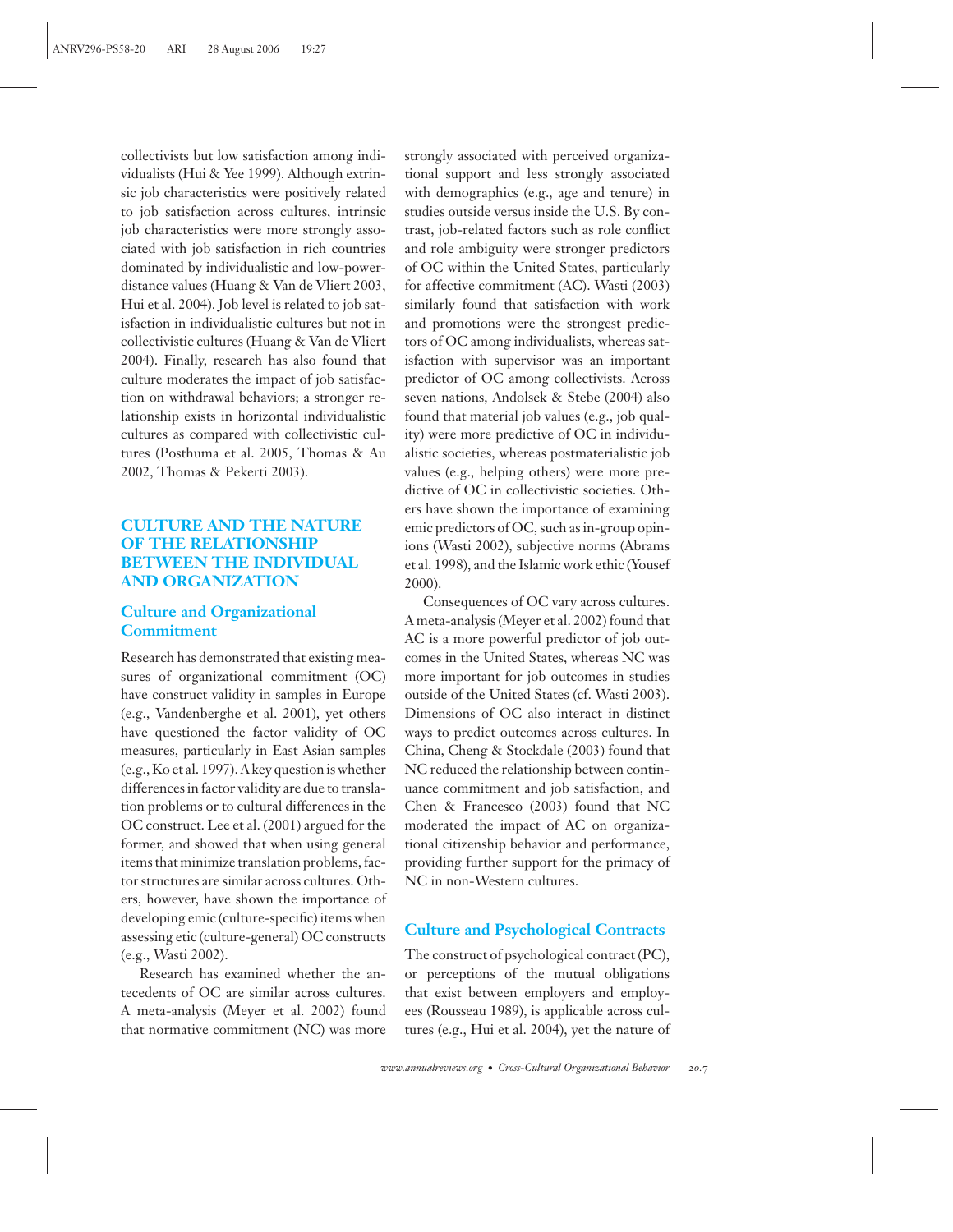**IC:** individualismcollectivism

#### **Justice:** a

multidimensional construct that encompasses distributive justice, procedural justice, and interactional justice

#### **Distributive justice:**

the perceived justice of decision outcomes

#### **Procedural justice:**

the perceived fairness of processes used to determine outcomes

PCs may vary across cultures (see Rousseau & Schalk 2000). Taking a bottom-up approach, Thomas et al. (2003) theorized that individualistic employees form transactional PCs to enhance the independent self, whereas collectivistic employees form relational contracts to enhance the interdependent self. Others take a more macro, top-down approach, which suggests that human resources practices and institutional factors cause divergence in PCs across cultures. Sels et al. (2004) showed that the nature of human resources practices (e.g., participation) and the nature of formal contracts (e.g., blue collar versus white collar) predicted differences in psychological contracts in Belgium (see also King & Bu 2005). Thomas et al. (2003) theorized that employees with collectivistic values have a higher threshold for the perception of PC violations, yet once violations are perceived, they experience more negative affective reactions. Kickul et al. (2004) found that violations to extrinsic contracts (e.g., pay) had much more of a negative impact on attitudes among Hong Kong employees, whereas violations to intrinsic contracts (e.g., job autonomy) has much more of a negative impact in the United States.

#### **Culture and Organizational Justice**

A meta-analysis by Sama & Papamarcos (2000) showed that equity was preferred in individualistic cultures, whereas equality was preferred in collectivistic cultures, particularly in situations with in-group members. However, another meta-analysis by Fischer & Smith (2003) showed that national scores on individualism-collectivism (IC) were unrelated to reward allocation preferences. The discrepancy in these findings is likely due to the contextual factors, such as differences in the role of the allocator across the studies reviewed. Leung (1997) argued that when the allocator was also a recipient of rewards, the above-cited IC effects of preference for equality with in-groups found in Sama & Papamarcos (2000) is expected. Yet if the allocator is not a recipient of rewards (i.e., is

dividing resources among others)—as was the case in the studies reviewed in Fischer & Smith's (2003) meta-analysis—equity would be preferred regardless of IC. In this context, Fischer & Smith (2003) showed that power distance is a more important explanatory dimension: Cultures high on power distance and hierarchy preferred equity, whereas cultures low on power distance and with egalitarian values preferred equality (Chen et al. 1997, 1998b). Equity preferences also vary depending on industry even within the same cultural context (e.g., He et al. 2004).

Research has shown that even when individuals value the same justice rule (e.g., equity), people in different cultures may use different criteria in implementing these rules (Morris et al. 1999). For example, what counts in terms of contributions or inputs when making reward allocation decisions varies across cultures (Fischer & Smith 2004, Gomez et al. 2000, Hundley & Kim 1997, Zhou & Martocchio 2001). Hundley & Kim (1997) found that Koreans weighed senority, education, and family size more than Americans in making judgments about pay fairness. Zhou & Martocchio (2001) found that Chinese were more likely than Americans to weigh the relationship that employees had with others when making nonmonetary decisions, and to weigh work performance less and needs more when making monetary decisions. Gomez et al. (2000) found that collectivists valued maintenance contributions of their teammates more than did individualists, whereas individualists valued task contributions of their teammates more than did collectivists. Other research has similarly shown that people in different cultures may weigh their outcomes differently in forming distributive justice (DJ) perceptions. Mueller et al. (1999) found that met expectations about autonomy were more important for perceived distributive justice in the United States, whereas met expectations about advancement were more important in Korea.

Research has found that procedural justice (PJ) has consequences for fairness and trust across numerous cultures (e.g., Lind et al.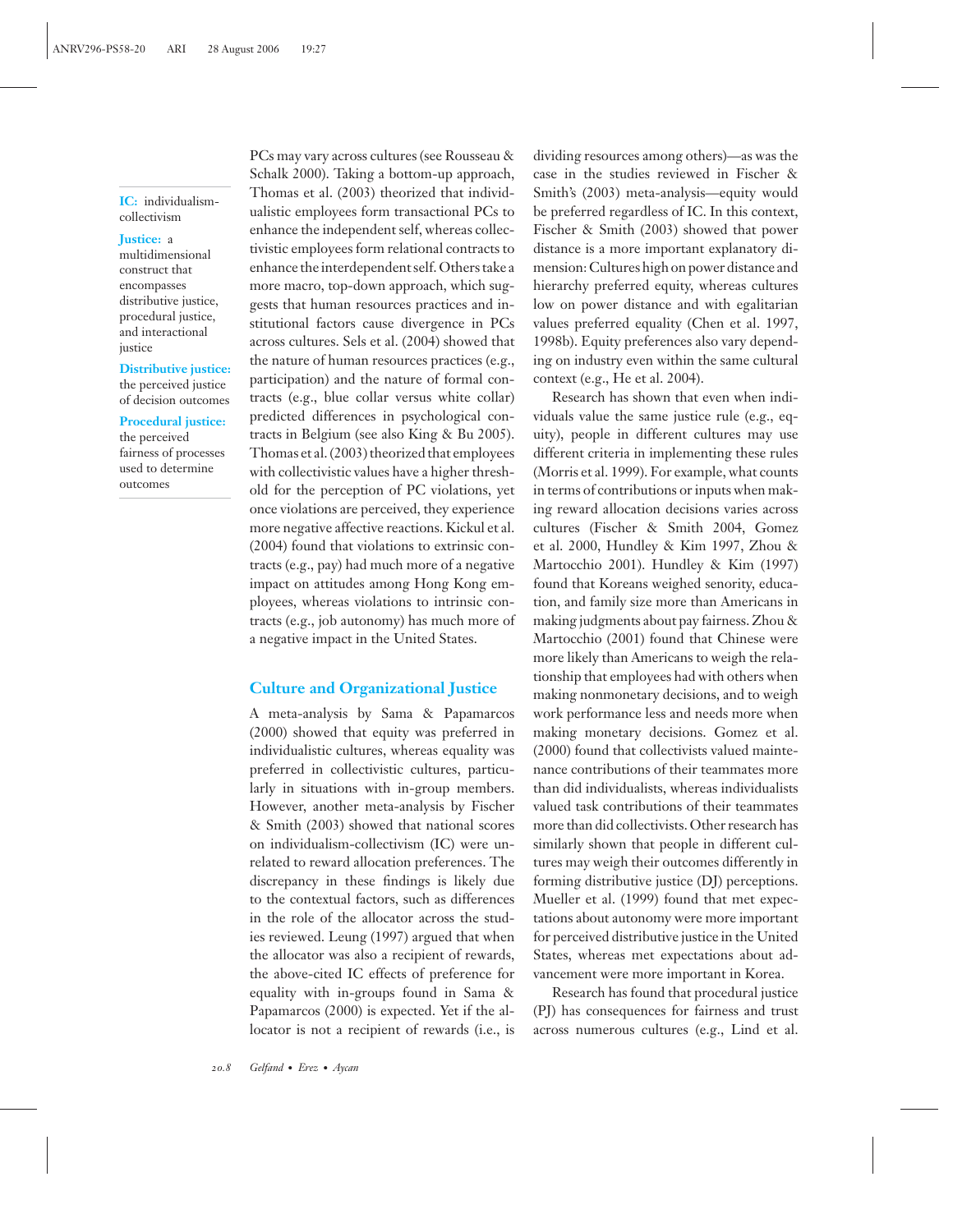1997, Pearce et al. 1998). PJ's effects have consistently been shown to depend on levels of power distance (PD) both at the individual and culture level. Lam et al. (2002b) found that the influence of PJ (as well as DJ) on satisfaction, performance, and absenteeism was stronger for individuals who endorsed low, rather than high, PD values (see also Farh et al. 1997, Fischer & Smith 2006, Lee et al. 2000). Brockner et al. (2001) found that the effect of voice on organizational commitment and performance was more pronounced in low- as compared with high-PD nations; the effect was mediated by individual-level measures of PD (see also Price et al. 2001). PJ and DJ also interact to affect outcomes differently across cultures (Fields et al. 2000). Brockner et al. (2000) showed that a tendency for high PJ to mitigate low DJ is pronounced in cultures that emphasize collectivism, and that interdependent self-construals mediated country effects. Unlike in the DJ literature, however, there is scant attention to contextual moderators (e.g., industry, situational context) in PJ research.

Finally, there is a dearth of research on culture and justice in intercultural contexts. Shared perceptions of justice are critical for the effectiveness of intercultural alliances, especially when cultural distance between the parties is high (Luo 2005). Yet intercultural settings are precisely where there may be conflict due to differences in perceptions of justice (Ang et al. 2003, CC Chen et al. 2002, Leung et al. 2001). Moreover, surprisingly little research has been done on culture and interactional justice. Although this form of justice may be universally important, the specific practices through which it is implemented are likely to vary across cultures (Leung & Tong 2004).

## **Culture and Organizational Citizenship Behavior**

Conceptions of what constitutes extra role (or citizenship) behavior vary across cultures. Lam et al. (1999) found that a five-factor structure of organizational cit-

izenship behaviors (OCBs)—altruism, conscientiousness, civic virtue, courtesy, and sportsmanship—was replicated in Japan, Australia, and Hong Kong. However, Japanese and Hong Kong employees were more likely to define some categories of OCBs (e.g., courtesy, sportsmanship) as part of "in-role" performance as compared with Australian and U.S. employees. Similarly, Farh et al. (1997) developed an indigenous OCB measure in Taiwan and found that although altruism, conscientiousness, and identification qualified as etic dimensions of OCB, sportsmanship and courtesy were not found in the Taiwanese sample. There were also emic dimensions, such as interpersonal harmony and protecting company resources, that were not previously identified in the West.

Antecedents of OCBs also vary across cultures. Meyer et al. (2002) found that normative commitment was more strongly associated with OCBs in non-Western contexts, whereas affective commitment is particularly important for OCBs in the United States. Organizational-based self-esteem has been found to mediate the effect of collectivism on OCBs (Van Dyne et al. 2000). Studies have shown that commitment to one's supervisor is a more powerful predictor of OCBs than are organizational attitudes in the Chinese context (ZX Chen et al. 2002, Cheng et al. 2003). Research has also found that fulfillment of psychological contracts predicts OCBs in non-Western cultures such as China (Hui et al. 2004) and Hong Kong (Kickul et al. 2004).

## **Culture and Person-Environment Fit**

Supporting the importance of personenvironment fit across cultures, Turban et al. (2001) found that individuals are attracted to certain organizational characteristics (e.g., state-owned enterprises) based on their personality characteristics (e.g., risk aversion) in China, and Vandenberghe (1999) found that congruence between individual and organizational values predicted turnover in **Interactional justice:** the perceived fairness of interpersonal treatment received **OCB:**

organizational citizenship behavior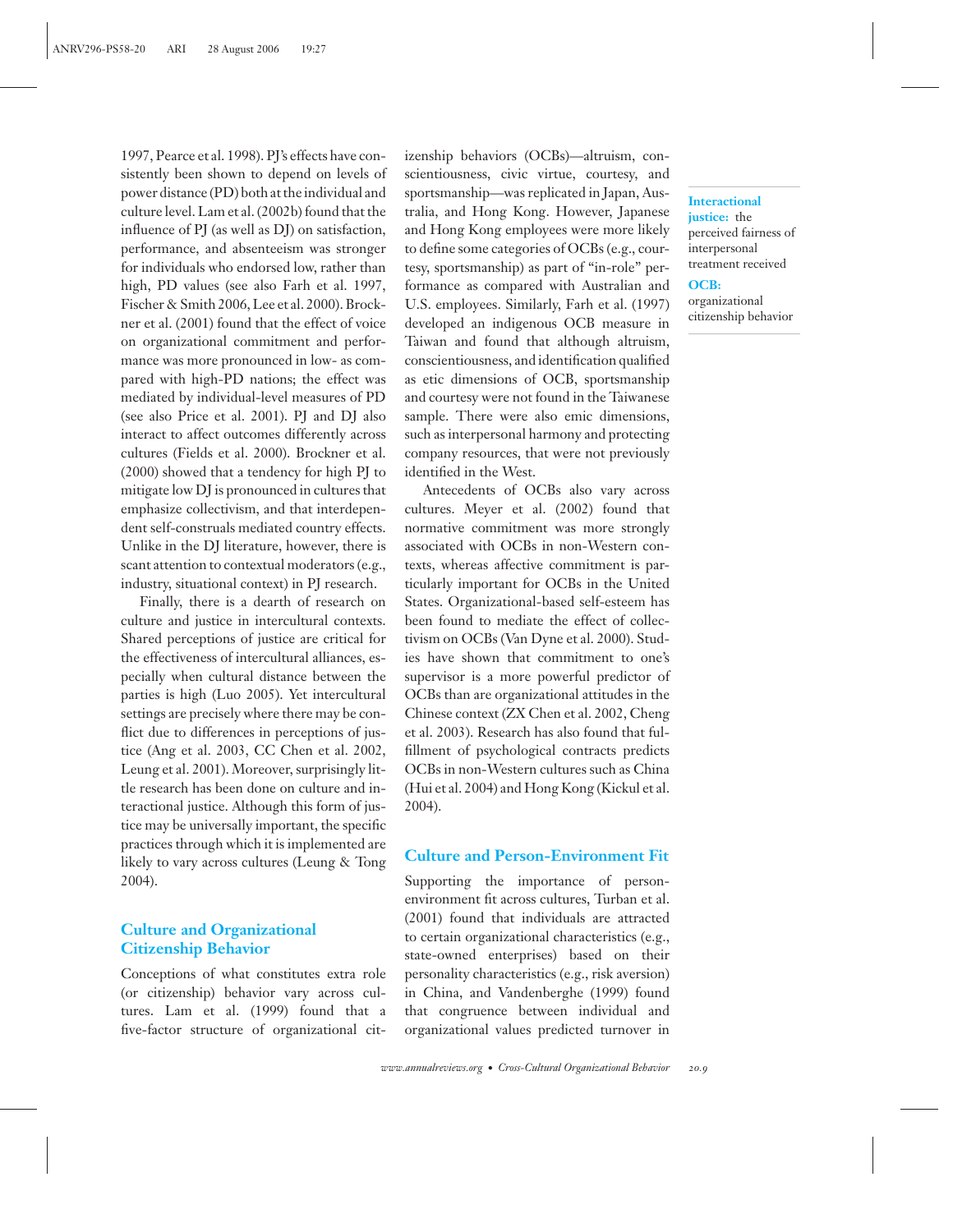**LMX:** leader-member exchange

Belgium. Others have focused on the fit between IC at the individual and organizational level. Parkes et al. (2001) found that individuals who were collectivistic in their orientation who were employed by Asian organizations were more committed as compared with collectivists who were employed by Australian organizations (see also Robert & Wasti 2002). Taking a more contextual perspective, Erdogan et al. (2004) found that value congruence was related to satisfaction in Turkey, yet only when leader-member exchange (LMX) and perceived organization support were low, which suggests that supportive relationships can offset value incongruity. Nyambergera et al. (2001) found that neither congruence with organizational values nor fit of individual preferences with actual human resource management policies had a strong impact on job involvement among Kenyan employees, which suggests that fit may not be as important in developing economies where unemployment is high and/or there are strong norms that suppress individual preferences.

## **CULTURE AND NEGOTIATION/DISPUTING**

#### **Culture and Negotiation**

Culture affects negotiators' frames, or cognitive representations of conflicts. Gelfand et al. (2001) found that Americans perceived conflicts to be more about winning and violations to individual rights, whereas Japanese perceived the same conflicts to be about compromise and violations to duties. Research has also examined whether negotiators' judgment biases, which have consistently been found in the West, are found in non-Western cultures. Negotiators in the United States are particularly susceptible to competitive judgment biases, such as fixed pie biases (Gelfand & Christakopolou 1999) and self-serving biases (Gelfand al. 2002, Wade-Benzoni et al. 2002), and are more likely to make internal attributions of other negotiators' behavior (Morris et al. 2004, Valenzuela et al. 2005). Negotiators' judgments in non-Western cultures, by contrast, are more affected by relational concerns. Japanese base their fairness assessments on obligations to others, whereas Americans base their fairness assessments on their alternative economic options (Buchan et al. 2004). Chinese negotiators are more susceptible to the influence of others (e.g., anchoring effects) than are Americans (Liu et al. 2005).

Culture also affects negotiation processes and outcomes (Brett 2001, Gelfand & Brett 2004). Although the stages that negotiators go through may be etic, there is cultural variation in the types of strategies used across different stages (Adair & Brett 2005). U.S. negotiators are more likely to share information directly and achieve high joint gains through this strategy, whereas Japanese, Russian, and Hong Kong negotiators are more likely to share information indirectly through their patterns of offers and achieve high joint gains through this strategy (Adair et al. 2001). Culture also affects persuasion and concession making in negotiations. Emotional appeals are theorized to be more common in collectivistic cultures, whereas rational appeals are more common in individualistic cultures (Gelfand & Dyer 2000). Hendon et al. (2003) showed that preferred concession patterns in terms varied across nine nations. There are also cultural differences in the perceived appropriateness of bargaining tactics. For example, Volkema (2004) found that power distance was negatively related to perceived appropriateness of competitive bargaining tactics and uncertainty avoidance was negatively related to perceived appropriateness of inappropriate information collection and influencing others' professional networks to gain concessions. Samples from the United States preferred to concede at the end of negotiations, whereas samples from Latin American and developed Asia preferred "de-escalating" sequences, with generous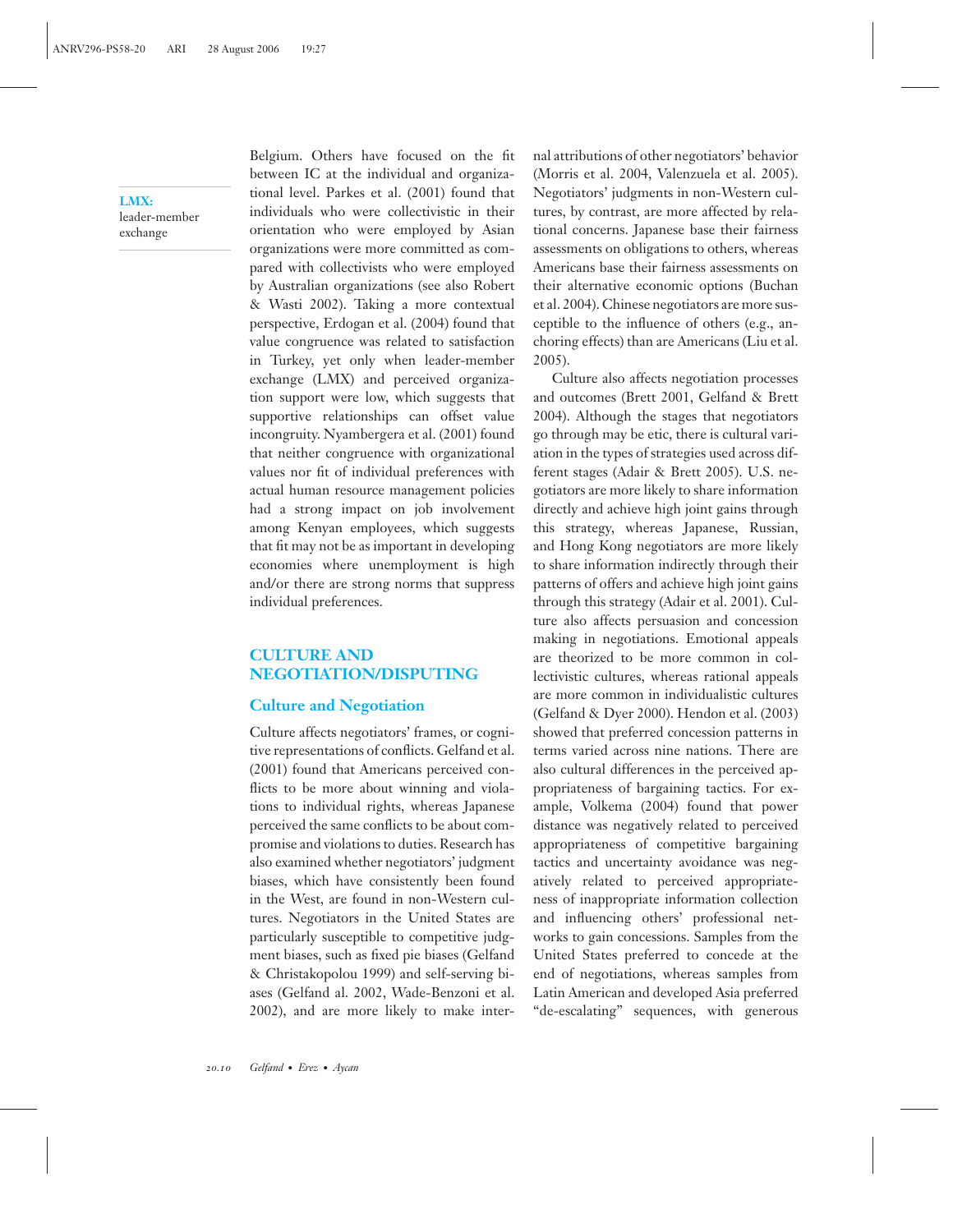concessions at first and gradual reductions of concessions with few concessions at later stages.

The factors that contribute to satisfaction in negotiation also vary across cultures. Satisfaction is related to maximizing economic gains among U.S. samples and to the use of use of integrative tactics and equalization of outcomes in East Asian samples (Ma et al. 2002, Tinsley & Pillutla 1998). Relational capital is theorized to be critical for the implementation of agreements in cultures where the relational self is highly accessible (Gelfand et al. 2006a).

Situational and personal factors also moderate cultural effects in negotiation. Cultural tendencies in negotiation tend to be exacerbated in conditions of high accountability (Gelfand & Realo 1999), high need for closure (Morris & Fu 2001), and high ambiguity (Morris et al. 2004). Negotiator roles are more important for negotiation outcomes in hierarchical cultures (e.g., Japan) than in egalitarian cultures (Kamins et al. 1998; see also Cai et al. 2000). By contrast, negotiator personality (e.g., extraversion and agreeableness) has a greater impact in the United States than in China (Liu et al. 2005). Competitive processes have been found among collectivistic samples in certain conditions, including intergroup or outgroup negotiations (Chen & Li 2005, Probst et al. 1999, Triandis et al. 2001), negotiations with little external monitoring (Gelfand & Realo 1999), and in situations in which negotiators have strong egoistic motives (Chen et al. 2003).

Research has increasingly examined dynamics in intercultural negotiations. Brett & Okumura (1998) found that joint gains were lower in U.S.-Japanese intercultural negotiations than in either United States or Japanese intracultural negotiations, in part because of lower judgment accuracy and conflicting styles of information exchange in intercultural negotiations (Adair et al. 2001). Cultural incongruence in negotiator scripts has been theorized to lead to less organized social action

(Gelfand & McCusker 2002) and high levels of negative affect (George et al. 1998, Kumar 1999) in intercultural negotiations. Little research, however, has examined situational or personal factors that moderate intercultural negotiation effectiveness (cf. Drake 2001).

## **Culture and Disputing**

Kozan (1997) differentiated three models of conflict resolution used across cultures: a direct confrontational model, a regulative model, and a harmony model (see also Tinsley 1998). Consistent with a direct confrontational model, individuals in individualistic nations prefer to resolve conflicts using their own expertise and training (Smith et al. 1998), prefer forcing conflict resolution styles (Holt & DeVore 2005), and tend to focus on integrating interests (Tinsley 1998, 2001). Germans endorse a regulative model, in part due to values for explicit contracting (Tinsley 1998, 2001). By contrast, individuals in collectivistic cultures prefer styles of avoidance and withdrawal (Holt & DeVore 2005, Ohbuchi et al. 1999), which has been explained in terms of differences in conservation values (Morris et al. 1998), the interdependent self (Oetzel et al. 2001), and/or expectations that avoidance leads to better outcomes (Friedman et al. 2006).

Research has shown, however, that avoidance does not necessarily mean the same thing across cultures. Contrary to Western theory, avoidance can reflect a concern for others rather than a lack of concern for others (Gabrielidis et al. 1997). Tjosvold & Sun (2002) showed that there are a wide range of motives and strategies for avoidance in East Asian cultures, ranging from passive strategies to highly proactive strategies that often involve working through third parties (Tinsley & Brett 2001). Context is also critical for predicting avoidance. Avoidance and nonconfrontational strategies are preferred in collectivistic cultures in disputes of high intensity (Leung 1997), with in-group members (Derlega et al. 2002, Pearson & Stephan

**Relational self:** the extent to which individuals regard themselves as connected to other individuals; empirically differentiated from the independent self and the collective self across five nations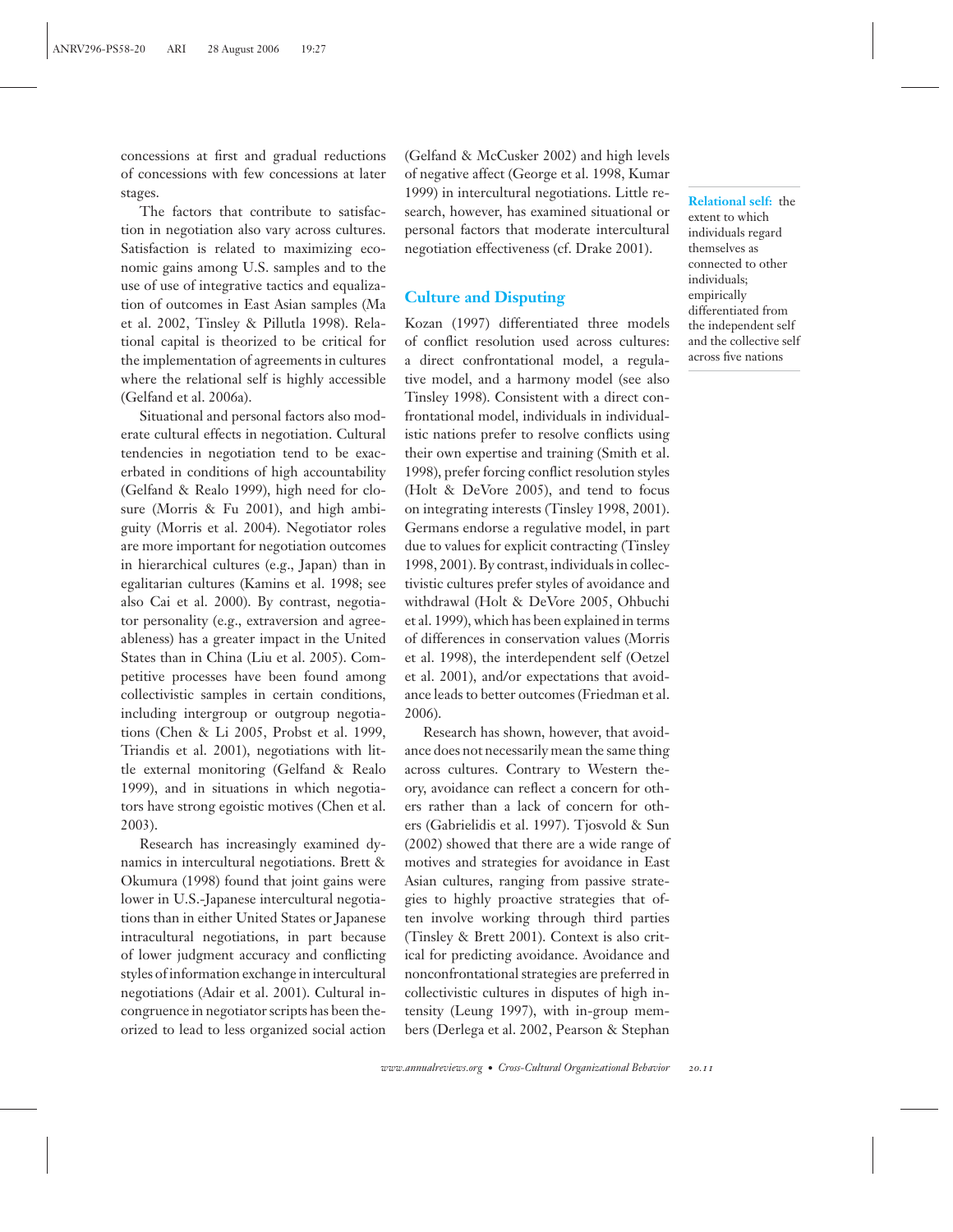1998), and with superiors (Brew & Cairns 2004, Friedman et al. 2006). In all, avoidance is a multifaceted construct and more nuanced in Asia than is typically understood in the West.

#### **CULTURE AND TEAMS**

## **Culture and Attitudes About Teams**

Employee values of individualism are associated with general resistance to teams, whereas employee values of high power distance, being-orientation, and determinism are related to resistance to self-management in teams (Kirkman & Shapiro 1997, 2001a). Similarly, at the team level, Kirkman & Shapiro (2001b) found that collectivism and doing-orientation were related to lower resistance to teams and lower resistance to self-management, respectively, which in turn increased team effectiveness. Situational conditions, however, are important moderators of team attitudes across cultures. Americans have particularly negative attitudes toward teams when they perform well individually but their teams perform poorly, whereas Chinese demonstrated more in-group favoritism in these conditions (YR Chen et al. 1998). Ramamoorthy & Flood (2002) found that individualists felt more obligated to teamwork when they had high pay equity (pay related to individual performance), yet collectivists felt less obligated under these conditions. In comparison with Australians, Taiwanese had more negative attitudes when teams had a highly fluid, changing membership, in part due to differences in the perceived importance of maintaining relationships in groups (Harrison et al. 2000).

#### **Culture and Team Processes**

With respect to cognitive processes in teams, research has found that individuals in collectivistic cultures are more likely than are those in individualistic cultures to see groups

as "entities" that have agentic qualities and dispositions (e.g., Chiu et al. 2000, Kashima et al. 2005, Morris et al. 2001). Gibson & Zellmer-Bruhn (2001) found that employees in different national cultures construe teamwork through different metaphors (military, sports, community, family, and associates), which leads to divergent expectations of team roles, scope, membership, and team objectives. Schemas for what constitutes "successful" workgroups also vary across cultures. Mexicans perceived that socioemotional behaviors were important for group success, whereas Anglos perceived that high task orientation and low socioemotional behaviors were important for group success (Sanchez-Burks et al. 2000).

Research has shown that culture affects motivational/affective processes in teams. Collectivism predicts self-efficacy for teamwork (Eby & Dobbins 1997) and moderates the impact of group goals and group efficacy on performance. Erez & Somech (1996) found that collectivistic samples in Israel experienced fewer group performance losses regardless of the type of group goal, whereas individualistic samples performed quite poorly when only given a "do your best goal" for their team. In a field study, Gibson (1999) found that when collectivism in teams was high, group efficacy was more strongly related to group effectiveness. Earley (1999) examined the role of power distance and group efficacy. In high-status groups, group efficacy judgments were more strongly tied to higherstatus rather than to lower-status group judgments, whereas in low-power-distance cultures, members contributed equally to collective efficacy judgments.

Different conditions create feelings of attraction and trust toward group members in different cultures. Man & Lam (2003) found that job complexity and autonomy were much more important for group cohesiveness in the United States than in Taiwan. Drach-Zahavy (2004) similarly showed that job enrichment (i.e., high task identity and flexibility)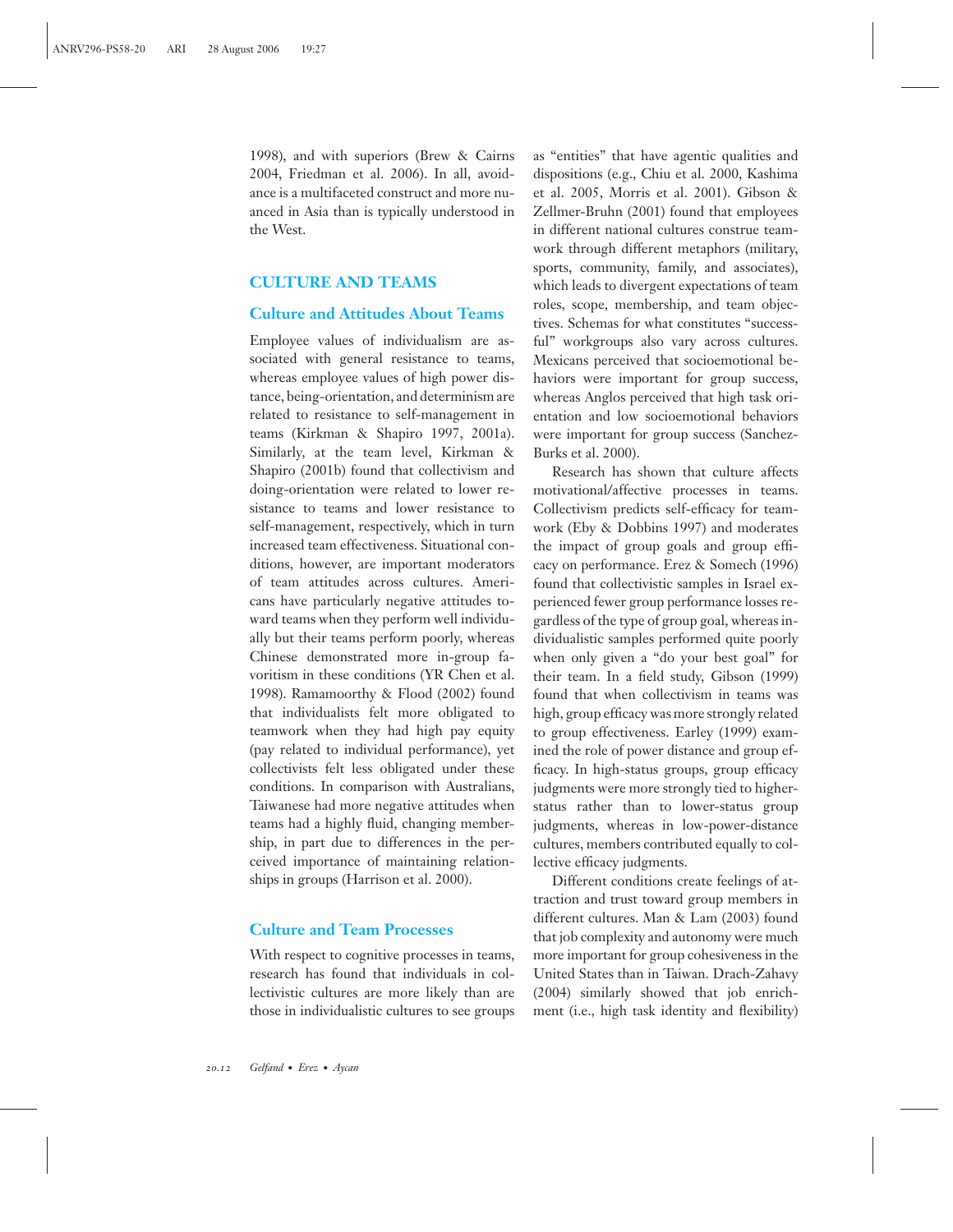had a negative effect on team support in high-power-distance groups. Yuki et al. (2005) showed that trust is developed through different relational bases across cultures: In Japan, an important basis for trust is having indirect personal ties with other group members, whereas in the United States, an important basis for trust is having a strong identification based on a shared category membership (e.g., being from the same school) (see also Yuki 2003 and Doney et al. 1998 for additional discussions of culture and trust).

Culture also affects behavioral team processes. Eby & Dobbins (1997) found that teams with a high percentage of collectivistic members exhibited higher levels of cooperation, which in turn was related to higher performance. Taking a more contextual perspective, CC Chen et al. (1998a) theorized that different situational conditions lead to cooperation in individualistic and collectivistic cultures. In individualistic cultures, instrumental factors such as high goal interdependence, enhancement of personal identity, and cognitive-based trust fosters cooperation, whereas in collectivistic cultures, socioemotional factors such as goal sharing, enhancement of group identity, and affectbased trust fosters cooperation. Finally, social influence processes in teams also vary across cultures. Collectivism affects rates of conformity in groups at the national level (R. Bond & Smith 1996). Values at the individual level also affect influence processes. Ng & Van Dyne (2001) found that decision quality improved for individuals exposed to a minority perspective, yet this was particularly the case for targets that were high on horizontal individualism and low on horizontal collectivism. Influence targets with high vertical collectivism also demonstrated higher-quality decisions, but only when the influence agent held a high-status position in the group. At the team level, Goncalo & Staw (2006) found that individualistic groups were more creative than collectivistic groups, especially when given explicit instructions to be creative.

#### **Multicultural Teams**

Several authors have argued that multicultural teams (MCTs) can provide strategic advantages for organizations (see Earley & Gibson 2002, Shapiro et al. 2005). By far, however, most theory and research cites the negative processes that occur in MCTs. Shapiro et al. (2002) argued that characteristics of transnational teams (cultural differences, electronic communication, and lack of monitoring) reduce the salience of team identity, which leads to effort-withholding behaviors. MCTs may have high levels of ethnocentrism (Cramton & Hinds 2005), in-group biases (Salk & Brannon 2000), and high levels of task and/or emotional conflict (Elron 1997, Von Glinow et al. 2004).

However, some factors help MCTs to be more effective. Culturally heterogeneous teams can perform as or more effectively as homogeneous teams when leaders help to prevent communication breakdowns (Ayoko et al. 2002) and help to broker hidden knowledge between culturally diverse members (Baba et al. 2004). Global virtual teams are more effective when they impose formal temporal coordinating mechanisms (Montoya-Weiss et al. 2001), develop temporal rhythms around periods of high interdependence (Maznevski & Chudoba 2000), develop norms for meaningful participation ( Janssens & Brett 1997), and develop a strong team identity (Van Der Zee et al. 2004) and have an integration and learning perspective (Ely & Thomas 2001). Attention also needs to be given to when cultural identities become salient in MCTs. Randel (2003) showed that cultural identities were particularly salient when either most or very few of their fellow members had the same country of origin. Moreover, although culturally diverse teams generally have lower performance than homogeneous teams (Thomas 1999), they tend to perform as well as homogeneous teams over time (Harrison et al. 2002, Watson et al. 1998). Highly heterogeneous teams also outperform moderately heterogeneous teams because they avert **MCT:** multicultural team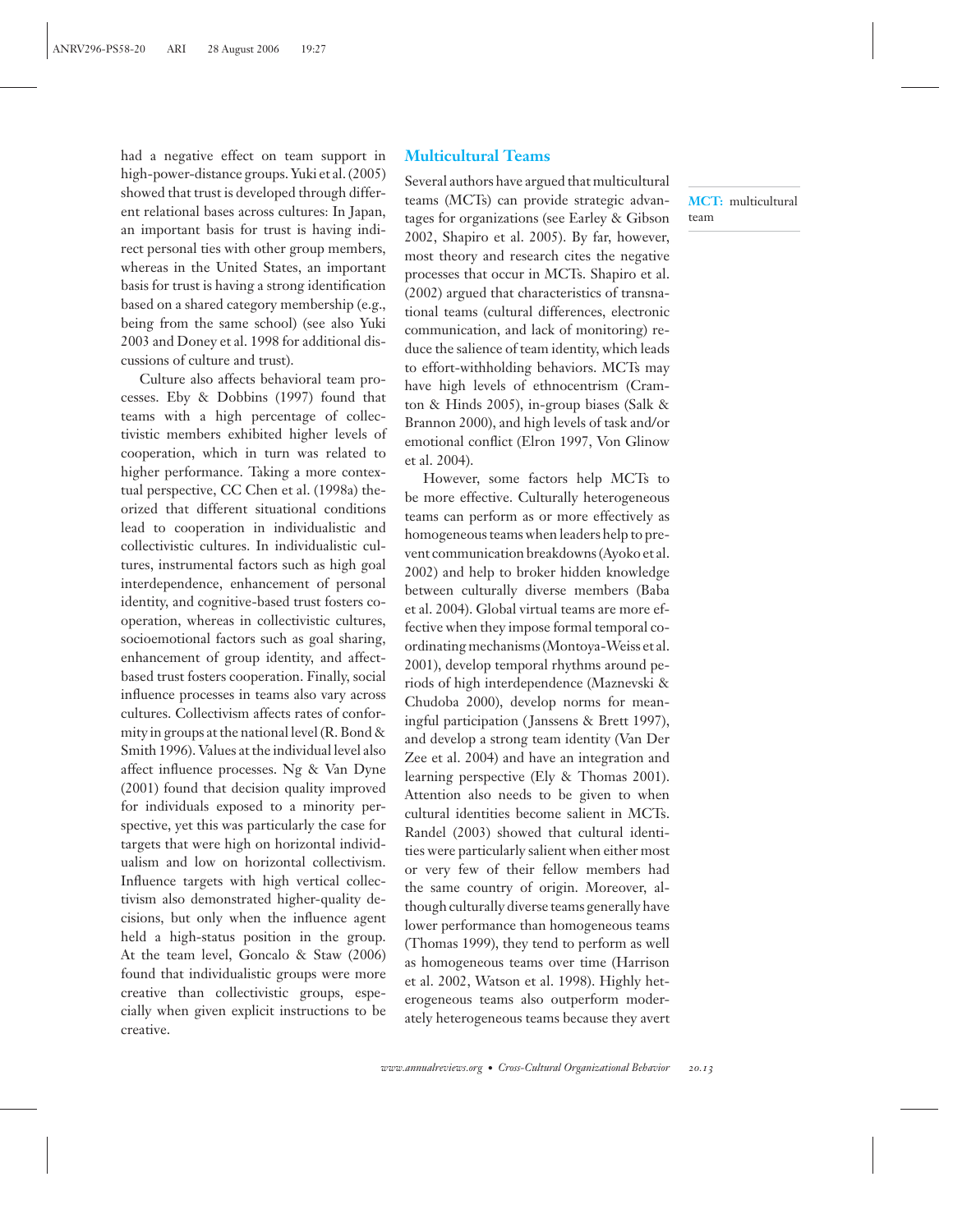subgroup fractionalization and faultlines (Earley & Mosakowski 2000).

#### **CULTURE AND LEADERSHIP**

## **Culture as a Main Effect on Leaders and Followers**

One of the most influential studies investigating cultural variations in perceptions of what traits are effective was the Global Leadership and Organizational Behavior Effectiveness Project (House et al. 2004). In this project, the relationships between societal culture, organizational culture, and leadership prototypes were investigated in 62 cultural societies involving approximately 17,000 middle managers. Findings revealed that two leadership attributes were universally endorsed: charismatic leadership and team-oriented leadership. Both organizational and societal values, rather than practices, were significantly related to leadership prototypes. For example, power distance was positively associated with self-protective leadership and negatively associated with charismatic and participative leadership. Significant variations in leadership prototypes or behavioral manifestations of the prototypes were found across and within cultural clusters (Brodbeck et. al. 2000) as well as across hierarchical positions (Den Hartog et al. 1999). For example, for top managers, effective leader attributes included being innovative, visionary, and courageous, whereas for lower-level managers effective leader attributes included attention to subordinates, team building, and participation.

Ensari & Murphy (2003) found that in individualistic cultures, perception of charisma is based on recognition-based perceptions (i.e., leadership effectiveness is a perception that is based on how well a person fits the characteristics of a "good" or "effective" leader), whereas in collectivistic cultures, it is based on inference-based perceptions (i.e., leadership effectiveness is an inference based on group/organizational performance outcomes). Similarly, Valikangas & Okumura

(1997) showed that Japanese employees follow a "logic of appropriateness" model (similar to recognition-based perception), whereas U.S. employees follow a "logic of consequence" model (similar to inference-based perception). Other studies on followers' preference of leadership have found that acrosscountry variance accounts for more variance in leadership preferences than within-country variance (e.g., in demographics and occupational grouping) (Zander & Romani 2004).

Beyond culture's influence on leadership prototypes, there are important cross-cultural differences in leadership behaviors and practices. In a study of how middle managers in 47 countries handle work events, Smith et al. (2002) found that cultural values (e.g., high collectivism, power distance, conservatism, and loyal involvement) were related to reliance on vertical sources of guidance (i.e., formal rules and superiors), rather than reliance on peers or tacit sources of guidance. Geletkanycz (1997) compared executives' strategic orientations in 20 countries and showed that individualism, low uncertainty avoidance, low power distance, and short-term orientation were associated with executives' adherence to existing strategy. Similarly, in a study on leaders' goal priorities, Hofstede et al. (2002) found that individualism and long-term orientation correlated positively with importance of profits in upcoming years, whereas power distance correlated negatively with staying within the law.

Research has shown that culture affects the use of power and influence tactics. Rahim & Magner (1996) found that there is greater emphasis on coercive power in individualistic cultures (e.g., the United States), whereas expert power is emphasized in collectivistic cultures (e.g., Bangladesh and South Korea; but see Ralston et al. 2001). Rao et al. (1997) showed that Japanese managers were similar to U.S. managers in their use of assertiveness, sanctions, and appeals to third parties, yet Japanese managers also used some culturespecific influence strategies (i.e., appeals to firm's authority, personal development).

*20.14 Gelfand* · *Erez* · *Aycan*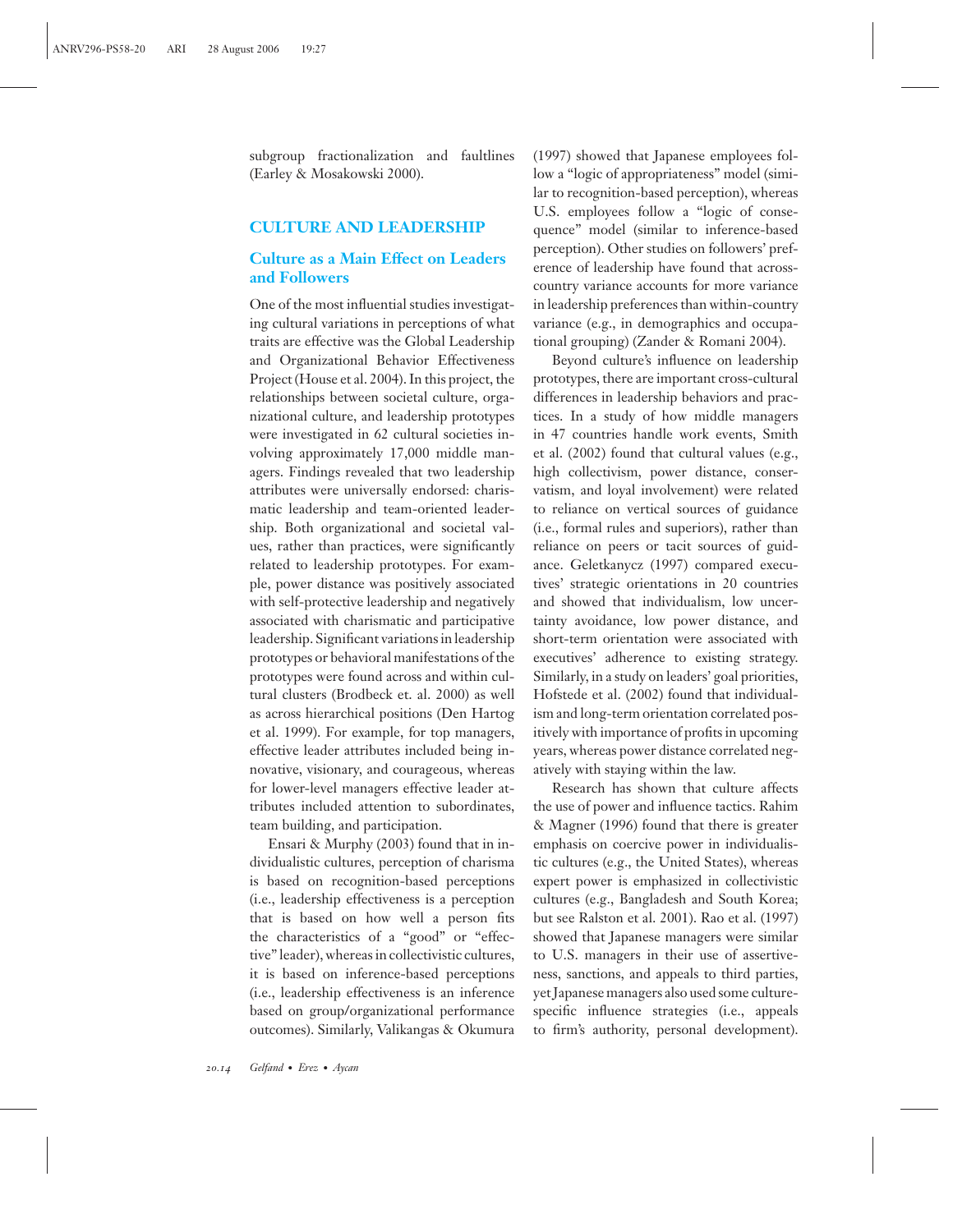In an innovative study of 12 nations, Fu et al. (2004) found that the perceived effectiveness of influence strategies is influenced by both individual-level variables (e.g., beliefs) and macro-level variables (e.g., national culture values). For example, individuals who believed in fate control were more likely to use assertive and relationship-based influence strategies, particularly in societies that were high on future orientation, in-group collectivism, and uncertainty avoidance.

Bass (1997) argued that transformational and transactional leadership are universal dimensions, with the former being more effective than the latter (see also Dorfman et al. 1997 and Shenkar et al. 1998). Yet there is evidence for the culture-specific enactment of these dimensions and/or additional leadership dimensions in other cultures. For example, Mehra & Krishnan (2005) found that Indian *svadharma* orientation (following one's own dharma, or duty) is an important component of transformational leaders in India. Charismatic leadership is predicted by collectivism and organic organizational structures (Pillai & Meindl 1998), yet the manifestations of charisma vary across cultures. Through a discourse analysis of speeches of global leaders, Den Hartog & Verburg (1997) found that a strong voice with ups and downs was associated with the perception of enthusiasm in Latin American cultures, whereas a monotonous tone was associated with the perception of respect and self-control in Asian cultures. Similarly, although the structure of task- and relationship-oriented leadership behaviors is replicable in China, an additional set of role-related behaviors (i.e., political role) emerged as critical in this context (Shenkar et al. 1998).

## **Culture as a Moderator of Leadership**

Research has shown that culture moderates the relationship between leadership and employees' outcomes. Walumbwa & Lawler (2003) found that collectivism strengthens the

effect of transformational leadership on employees' job satisfaction, organizational attitudes, and turnover intentions ( Jung & Avolio 1999, Spreitzer et al. 2005; but see Pillai et al. 1999). Similarly, Shin & Zhou (2003) found that transformational leadership enhanced creativity in followers with high, rather than low, conservatism values in Korea. Newman & Nollen (1996) found that participative leadership practices improved profitability of work units in countries with relatively low power distance but did not affect profitability in high-power-distant ones. Dorfman & Howell (1997) showed that three leadership behaviors (leader supportiveness, contingent reward, and charismatic) had a positive impact on employee outcomes across five countries, but three leader behaviors (participation, directive leadership, and contingent punishment) had differential impact. For example, contingent punishment only had a positive effect in the United States, and directive leadership only had a positive effect in Taiwan and Mexico. Elenkov & Manev (2005) showed that level of innovation in Russian culture is facilitated by charisma, demonstration of confidence, and idealized influence as well as active and passive management by exception, whereas in Sweden it is facilitated by inspirational motivation and intellectual stimulation. Finally, Agarwal et al. (1999) found that initiating structure decreased role stress and role ambiguity in the United States but not in India, whereas consideration decreased these negative experiences and enhanced organizational commitment in both cultures.

## **Emic Dimensions of Leadership and Leadership in a Multicultural Context**

During the period examined in this review, scales for paternalistic leadership were developed and validated by two independent groups of researchers: Aycan and colleagues (Aycan et al. 2000, Aycan 2006) and Farh & Cheng (2000), both of whom showed that paternalistic leadership has a positive

#### **Paternalistic leadership:**

hierarchical relationship in which a leader guides professional and personal lives of subordinates in a manner resembling a parent, and in exchange expects loyalty and deference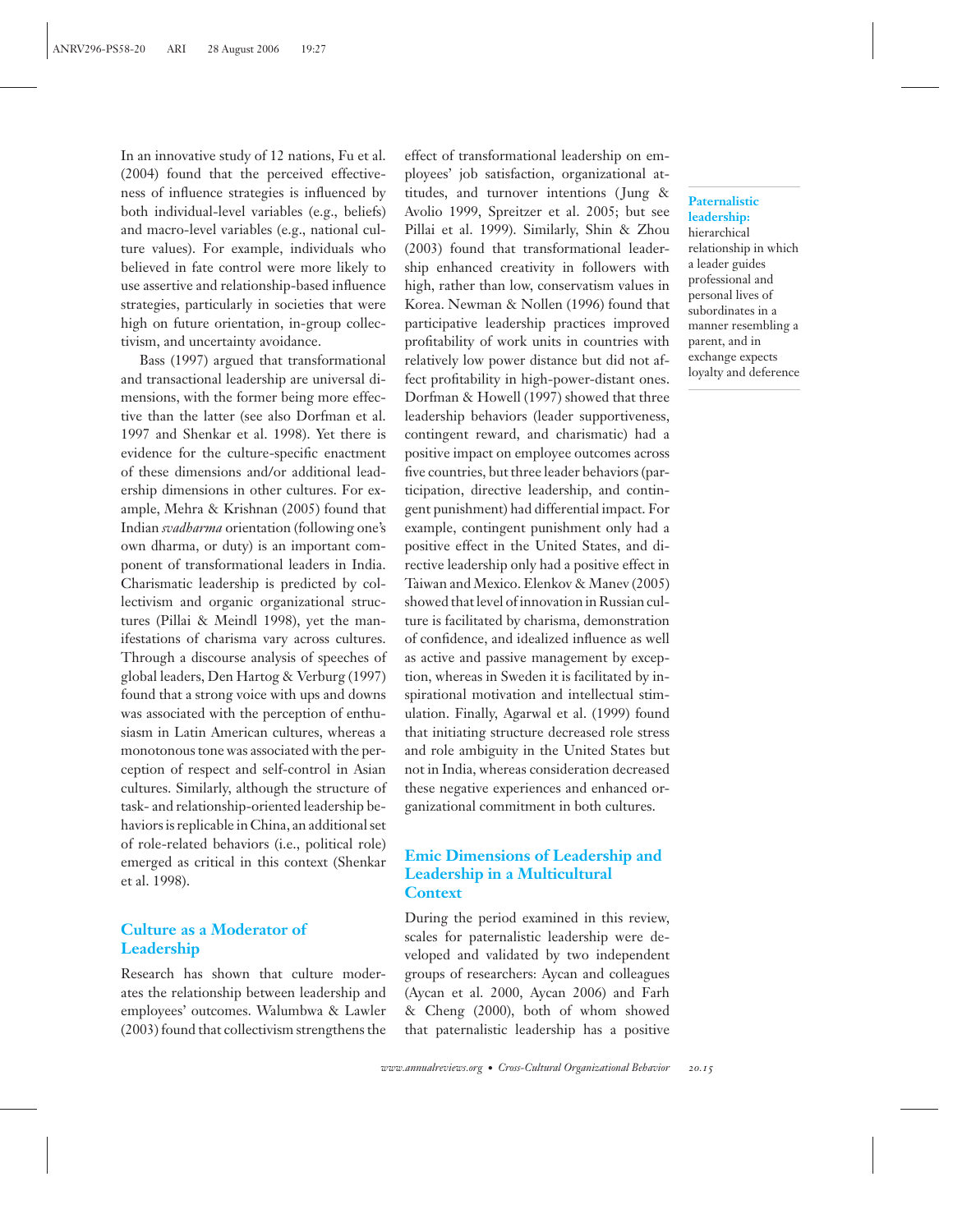impact on employee attitudes in collectivistic and high-power-distant cultures (see also Pellegrini & Scandura 2006, Sinha 1997, Westwood 1997). Law et al. (2000) showed that supervisor-subordinate *guanxi*<sup>3</sup> is a concept distinct from LMX and commitment to the supervisor, and has explanatory power for supervisory decisions on promotion and reward allocation after controlling for performance (see also Chen et al. 2004).

Research has increasingly compared leadership styles of expatriate and local managers (e.g., Howell et al. 2003, Suutari 1996,) and has investigated if and how expatriates change their leadership style to fit to the local context (e.g., Hui & Graen 1997, Smith et al. 1997). Setting cooperative goals and using cooperative conflict management strategies (Chen et al. 2006) and having a leader-follower match in ethnicity (Chong & Thomas 1997) fosters positive leadership outcomes in multicultural work settings.

#### **EXPATRIATE MANAGEMENT**

#### **Expatriate Adjustment**

Several recent meta-analyses (Bhaskar-Shrinivas et al. 2005, Hechanova et al. 2003) support a tripartite conceptualization of expatriate adjustment: general or cultural adjustment, work adjustment, and interaction adjustment (Black et al. 1991). Factors that predict all facets of adjustment include personal factors, such as learning orientation and self-efficacy (e.g., Palthe 2004), and job and organizational factors, such as support from coworkers, available resources (Bhaskar-Shrinivas et al. 2005, Gilley et al. 1999), and supervisory support, especially when expatriates had prior international

experience (Gilley et al. 1999). Among nonwork factors, spousal adjustment is a predictor of all facets of adjustment (e.g., Caligiuri et al. 1998, Takeuchi et al. 2002b). As well, the amount of time spent in the host country affects adjustment. Generally, the U-curve hypothesis received support, but a sideways S (i.e., initial U-curve of adjustment followed by a reverse U-curve) appeared to be a better-fitting model to explain the process of adjustment (Bhaskar-Shrinivas et al. 2005).

In addition, there are unique predictors of each facet of adjustment. Work adjustment was found to be enhanced by low role ambiguity, role conflict, and role novelty (e.g., Gilley et al. 1999, Takeuchi et al. 2002a); high role clarity and discretion (Bhaskar-Shrinivas et al. 2005, Gilley et al. 1999, Palthe 2004); number of months on the assignment and amount of interaction with host nationals (Caligiuri 2000, Hechanova et al. 2003); and openness to new experiences (Huang et al. 2005). Shaffer et al. (1999) report some interesting moderators, showing a stronger influence of role discretion on work adjustment for expatriates at higher versus lower managerial levels. Native-language competence was more useful for nonnative speakers of English going to English-speaking Anglo-Saxon countries than for English speaking expatriates going to non-English speaking countries (Bhaskar-Shrinivas et al. 2005).

Interaction adjustment and general/ cultural adjustment were found to be positively correlated with extraversion, agreeableness, openness to new experiences (Huang et al. 2005), and native language competence (Bhaskar-Shrinivas et al. 2005). Psychological barriers (e.g., perceived inability to adjust) and unwillingness to communicate with host nationals hampered both types of adjustment (e.g., Bhaskar-Shrinivas et al. 2005, Russell et al. 2002; see also Aycan 1997). Women expatriates were reported to have better interaction adjustment than men (cf. Hechanova et al. 2003), despite having had experienced disadvantages in the selection for

<sup>3</sup>*Guanxi* can be defined as the social connections between people that are based implicitly on mutual interest and benefits. When *guanxi* is established, people can ask a favor from each other with the expectation that the debt incurred will be repaid sometime in the future (Yang 1994, pp. 1–2).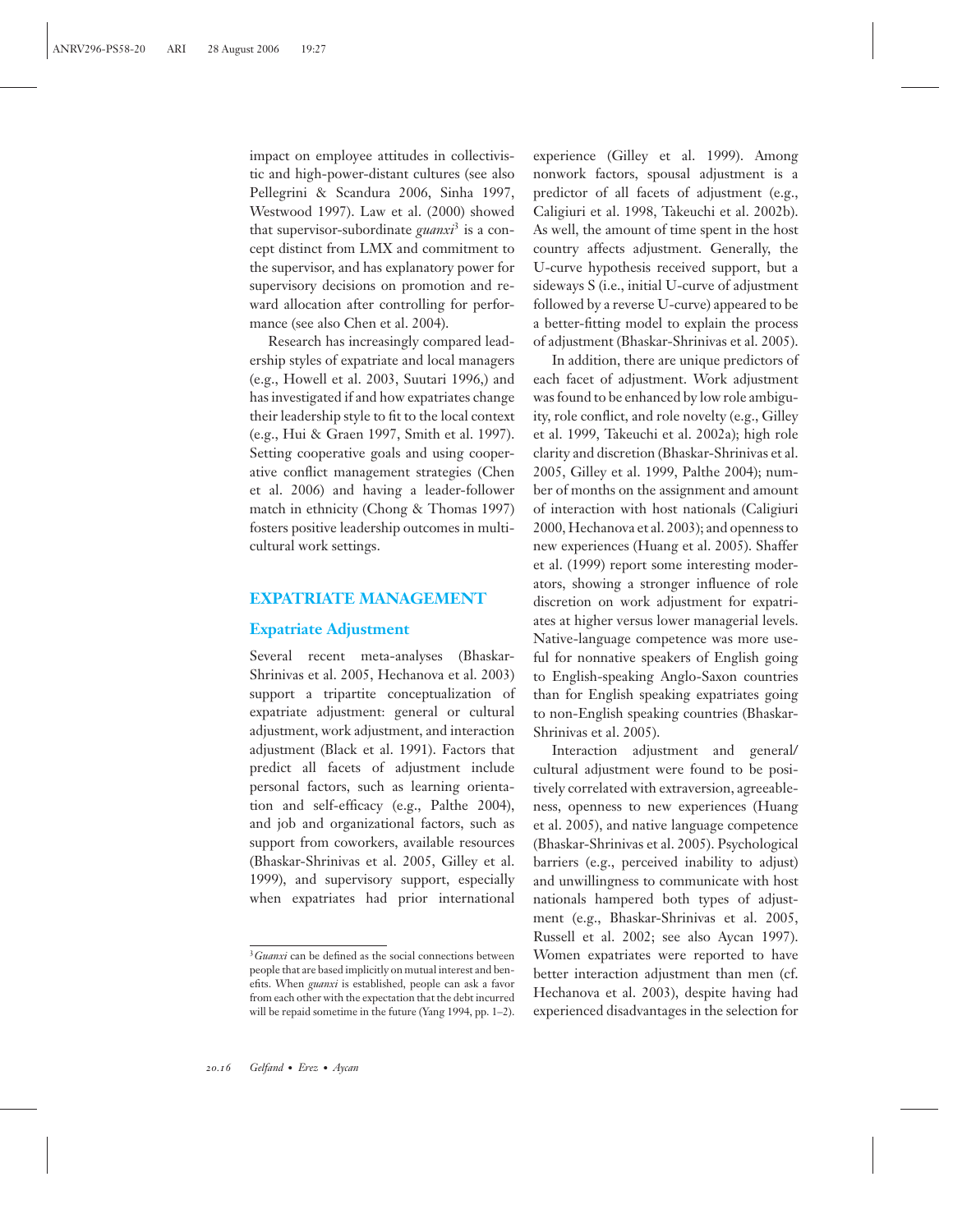overseas assignments (see, e.g., Paik & Vance 2002). Although perceived organizational support was positively associated with general adjustment, cross-cultural training had a low but negative relationship with general adjustment, presumably due to poor quality of cross-cultural trainings (Hechanova et al. 2003). Prior experience with a similar culture moderated the relationship between tenure (i.e., length of time in the current assignment) and general adjustment, whereas culture-general prior experience moderated the relationship between tenure and work adjustment (Palthe 2004, Takeuchi et al. 2005a).

Grounded in the acculturation literature, Aycan's (1997) process theory of expatriate adjustment included another critical dimension of expatriate adjustment: psychological adjustment (i.e., maintaining good mental health and psychological well-being). Using a social network perspective, Wang & Kanungo (2004) found that expatriates' psychological well-being was associated with their network size, network cultural diversity, and contact frequency. Based on their meta-analysis, Hechanova et al. (2003) concluded that adjustment reduced the strain experienced by expatriates (see also Takeuchi et al. 2005b). In the stress-coping approach to expatriate management, a number of studies have demonstrated the usefulness of a problem-focused as compared with a symptom-focused coping, especially for those who hold lower power positions in the local unit or who work in culturally distant countries (Selmer 2002, Stahl & Caligiuri 2005).

## **Expatriate Attitudes and Performance**

Expatriate job satisfaction is enhanced with increasing task significance, job autonomy, job authority, job similarity, and teamwork ( Jackson et al. 2000). Organizational commitment was positively associated with perceived value that organizations attach to international assignments (Gregersen & Black

1996) and low role ambiguity (Kraimer & Wayne 2004). Perceived organizational support to career development enhanced commitment to the parent company, whereas support in financial matters enhanced commitment to the local unit (Kraimer & Wayne 2004). Intention to withdraw from the assignment was negatively associated with job satisfaction, organizational commitment (Shaffer & Harrison 1998), participation in decision making, extraversion, agreeableness, and emotional stability (Caligiuri 2000); perceived organizational support to workfamily balance; and low work-family conflict (Shaffer et al. 2001, Shaffer & Harrison 1998). Finally, expatriate performance is positively related to the density and quality of ties with host country nationals (Liu & Shaffer 2005), conscientiousness (Caligiuri 2000), self-monitoring (Caligiuri & Day 2000), and LMX (Kraimer at al. 2001), and negatively related to cultural distance (Kraimer & Wayne 2004).

## **OVERALL CONCLUSIONS AND RESEARCH DIRECTIONS**

As this review illustrates, cross-cultural research in OB is thriving. Once an area that was ignored or largely tolerated, cultural perspectives have infiltrated virtually all of the micro and meso areas of OB. Cross-cultural research has helped to broaden the theories, constructs, and research questions in OB and thus has been critical in making OB more global and less ethnocentric in its focus. It has also been critical to illuminating limiting assumptions and identifying boundary conditions for previously assumed universal phenomenon. And importantly, cross-cultural research in OB provides knowledge that can help individuals navigate in an increasingly global context. In some ways, cross-cultural research is coming of age. However, despite this progress, there remain some fundamental issues and challenges for research in crosscultural OB if it is to truly thrive in the coming decade.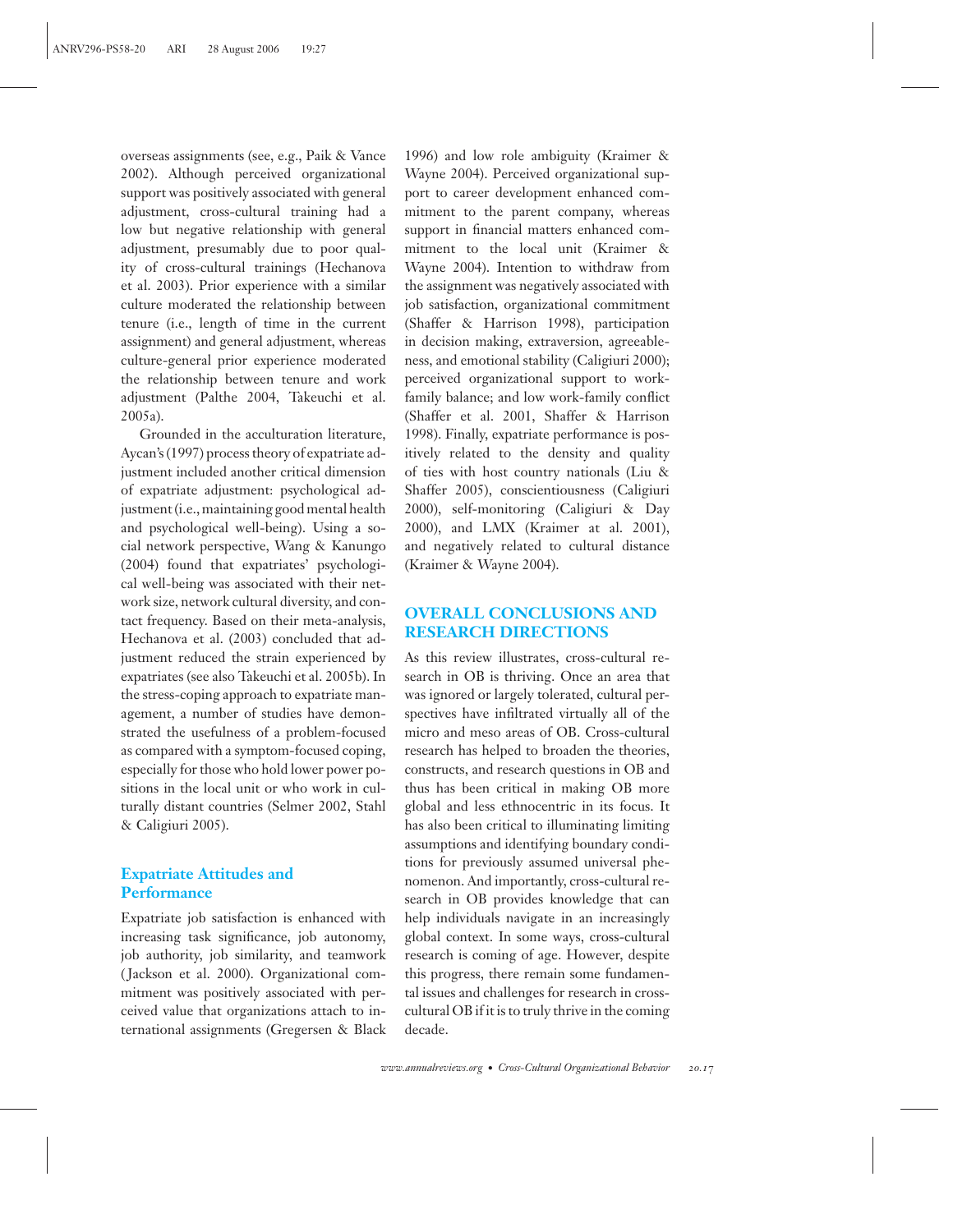## **Moving Beyond Values to Unpack Cultural Differences and Levels of Analysis**

Our review illustrates that research is increasingly moving beyond descriptive differences across cultures to understand why cultural differences exist. Yet efforts to unpackage cultural differences in OB are far too narrow, focusing almost exclusively on cultural values, and in particular on IC values, to explain all differences across cultures (Bond 1997), despite the fact that conceptual and empirical confusion on IC abounds in the literature (Brewer & Chen 2006, Oyserman et al. 2002). Future research sorely needs to move beyond the IC obsession to explore other constructs that explain cultural differences. Cultural differences are also a function of the strength of social norms (Gelfand et al. 2006b), the nature of roles (McAuley et al. 2002, Peterson & Smith 2000), beliefs about the social and physical world (Leung et al. 2002), and/or implicit theories that are domain-specific (Chiu et al. 2000). Sources of cultural differences might be outside of conscious awareness, which suggests that efforts to unpack differences need to be served through nonobtrusive measures as well.

Level of analysis confusion also continues to abound in the cross-cultural OB literature. The individual-level bias is still strongly entrenched at both the level of theory and measurement, and research continues to apply culture-level theory blindly to the individual level and vice versa. Future research needs to be explicit in defining the level of analysis being examined in cross-cultural OB studies. Much more precision is needed regarding when and why relationships are expected to be similar across levels. Likewise, unpacking cultural differences at the dyad, team, and work unit levels of analyses with appropriate constructs at each level is critical for future research. For example, compositional models are needed to understand how cultural knowledge and attitudes at the individual level help to explain cultural differences in team-level

and unit-level phenomenon. Cultural differences in dispersion are also solely needed in theories and research in organizational behavior at multiple levels (Gelfand et al. 2006b).

#### **Modeling the Multilevel Context**

This review shows that cross-cultural researchers in OB are increasingly taking contextual factors seriously when examining cross-cultural differences. Whether it is motivation, team attitudes, negotiation, justice, or leadership, this review clearly shows that situational factors exert powerful effects within cultures that can exacerbate, reduce, and/or radically change the nature of baseline cultural tendencies. Yet despite this evidence, research in cross-cultural OB still focuses largely on cultural main effects and ignores situational factors as main effects or moderators. Future research in cross-cultural OB needs to examine context from a multilevel perspective. At the team level, contextual factors include political, economic, and legal factors; educational systems; climate; resources; level of technological advancement; and demographic composition. At the organizational level, contextual factors include industry, size, ownership, life stage, strategy, technology, and workforce characteristics. At the team level, these factors include team structure, team member composition, and task characteristics; and at the individual level, contextual factors include personality and demographics. The global context is also yet another contextual level within which organizations and individuals are embedded. The interplay between culture and context is an exciting and critical frontier in cross-cultural OB. For example, cross-level research that examines how cultural values at the national level interact with organizational context factors to predict unit-level processes or outcomes, or how cultural values at the national level interact with individual differences and situational contexts to predict attitudes and behaviors, is a needed wave of the future.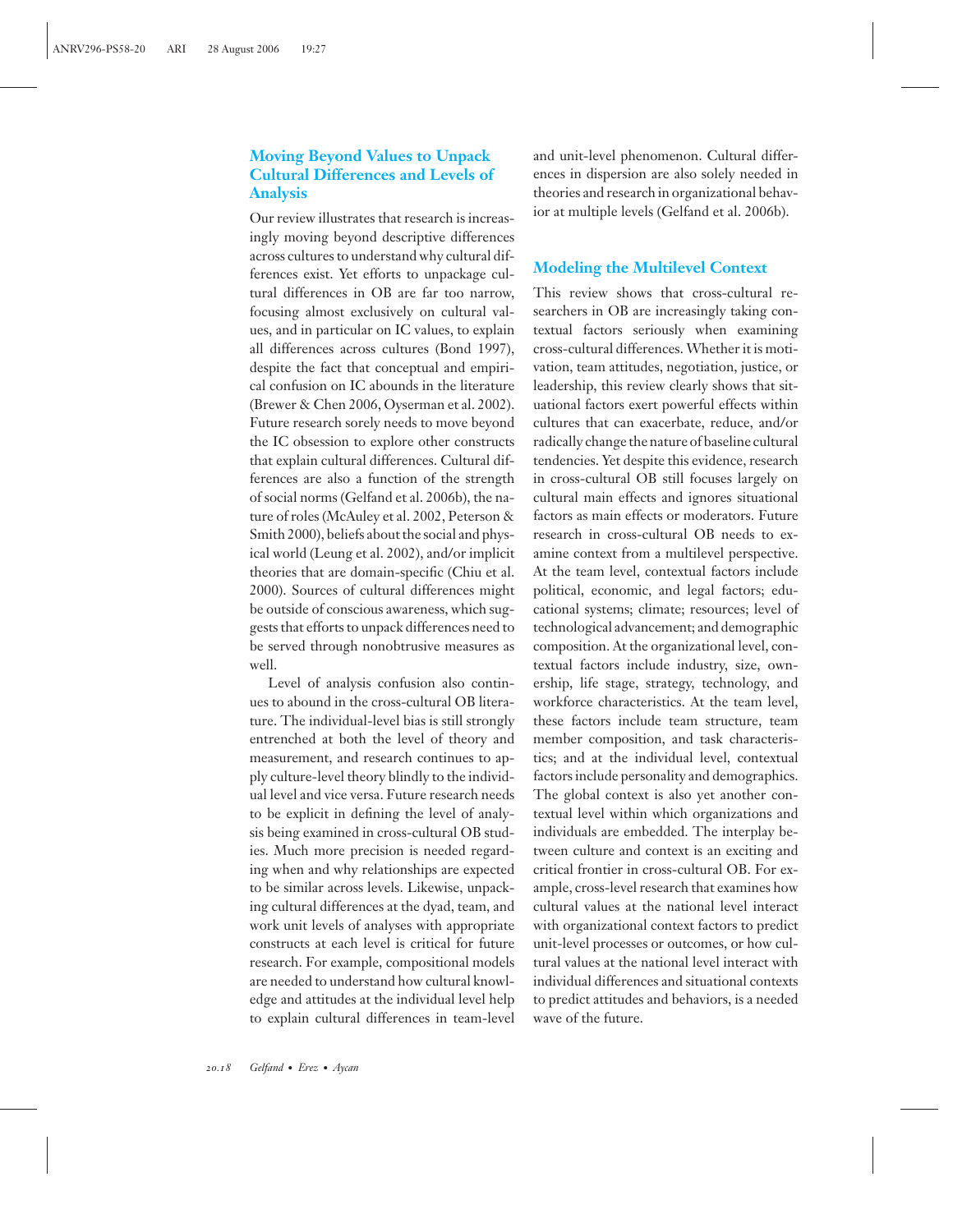## **Understanding the Cross-Cultural Interface**

Our review clearly illustrates that much of the research in cross-cultural OB is focused on intracultural comparisons—comparing attitudes and behaviors across cultural groups. Far less attention has been paid to the dynamics of culture in intercultural encounters, or what we would refer to as the "crosscultural interface." Whether it is differences in motives, justice, negotiation, or leadership, the cross-cultural literature rarely focuses on whether and how cultural differences actually affect intercultural encounters. Theory far outstrips the data even on topics that focus primarily on cultural dynamics, such as in multicultural teams. The next wave of crosscultural OB research needs to address critical questions regarding cross-cultural interfaces. For example, what are the conditions that help to create third cultures or hybrid cultures in intercultural encounters? Likewise, research is sorely needed on when cultural identities are made salient at the cultural interface and how people negotiate and manage their cultural differences in ways that increase positive outcomes for individuals and organizations. Shifting our attention from intracultural comparisons to the dynamics of cross-cultural interfaces may require a fundamental theoretical and methodological shift in cross-cultural OB (cf. Chao & Moon 2005).

Organizational behavior in an interconnected world also requires new theories in search of understanding not only the interface between national cultures, but also the interface between the new global work context and all nested levels—national, organizational, and individual (Erez & Gati 2004, Shokef & Erez 2006). At the organizational level, research should identify the cultural values of the global work environment, the commonalities across subsidiaries of multinational organizations as they are becoming interconnected, and the balance between the global corporate culture and the national cultures comprising its subsidiaries (Selmer & de

Leon 2002). At the individual level, new theories are needed for understanding the process of individuals' adaptation to the global work environment. Cultural intelligence has been identified as an important individual characteristic that facilitates cultural adaptation and performance (Earley & Ang 2003). Further research is needed for understanding the factors that facilitate the emergence of a global identity, how individuals balance their global and local identities, and how the activation of these identities affect behavior in organizations and managing cultural interfaces (Erez & Gati 2004).

## **Taking Indigenous Research Seriously to Understand Recessive Characteristics**

Our review illustrates a number of studies capturing non-Western indigenous concepts of organizational behavior, such as paternalistic leadership. In addition, we cite numerous culture-specific manifestations of Western constructs (e.g., transformational leadership) and examples of phenomena in which additional culture-specific dimensions were discovered and certain Western dimensions were found to be less relevant (e.g., OCBs). We witness that some organizational behaviors serve different functions in different cultural contexts (e.g., avoidance in conflicts in Asia). Research reviewed in this article captured numerous variform universals (i.e., general principles hold across cultures but the form or enactment of these principles vary) (e.g., Mehra & Krishnan 2005, Leung & Tong 2004, Wasti 2002) and variform functional universals (i.e., the relationship between variables is always found but the magnitude or direction may change depending on the cultural context) (e.g., Lam et al. 2000a, Eylon & Au 1999, Newman & Nollen 1996).

Indigenous perspectives are critical for organizational behavior and need to be prioritized in future research. They not only contribute to the development of more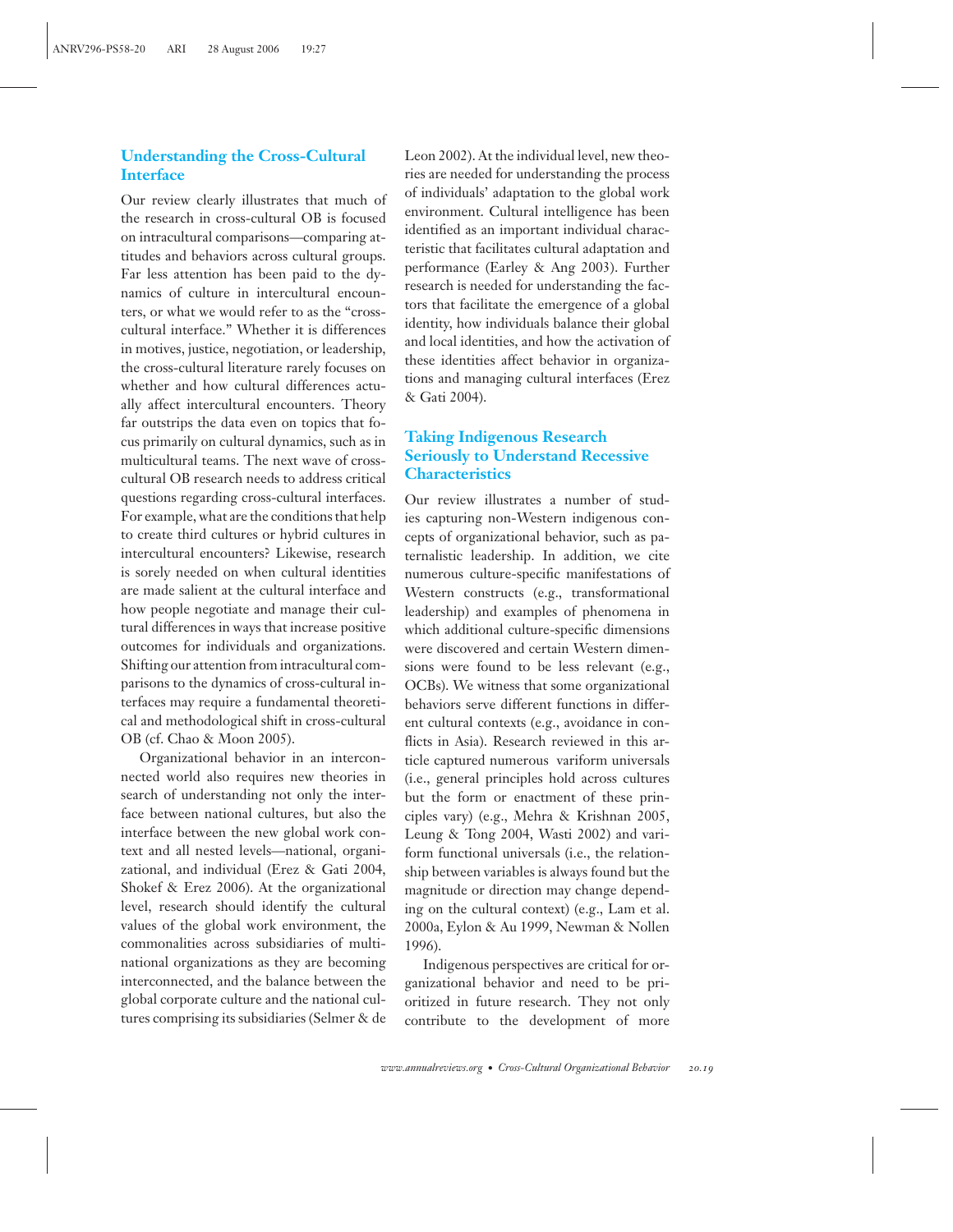universal knowledge and more sustainable and appropriate strategies for fostering human resource development and productivity in other cultures (Marsden 1991), but they also help us to understand our own culture (Tinsley 2004). As stated by Pruitt (2004, p. xii), "characteristics that are dominant in one culture tend to be recessive in another, and vice-versa.... By studying other societies where these features are dominant, they can develop concepts and theories that will eventually be useful for understanding their own." Future crosscultural research should invest more in emic or indigenous perspectives to unearth recessive characteristics in other cultures and to build a more comprehensive global science of OB.

#### **CONCLUDING REMARKS**

In a world that offers global opportunities as well as global threats, understanding and managing cultural differences have become necessities. In recognition of this need, the production of scientific knowledge in the past decade has increased almost exponentially. We reviewed more than one thousand publications for this article, and all signs indicate that this is only the beginning of a large wave of research on cross-cultural OB. In the next phase of scholarship in this field, the challenge is to develop theories and conduct research that can help us capture the level of sophistication, complexity, and dynamism occurring in cross-cultural phenomena in organizational contexts.

#### **SUMMARY POINTS**

- 1. Cross-cultural research in OB has exploded in the past decade and has broadened and deepened existing theories, has illuminated limiting assumptions and boundary conditions, and has identified new emic constructs in organizational behavior.
- 2. Cultural differences in OB can take various forms. For example, general principles might hold across cultures, but the enactment of these principles can vary (e.g., equity principles). The magnitude or direction of relationships can also vary across cultures (e.g., participative leadership and performance). Additional and/or different dimensions might be needed to understand OB phenomena across cultures (e.g., organizational citizenship behaviors).
- 3. Cross-cultural research in OB still largely focuses on main effects, yet there is increasing evidence that situational factors at multiple levels can exacerbate, reduce, and/or radically change the nature of cultural baseline tendencies.
- 4. Efforts to explain cultural differences are still too narrow and focus almost exclusively on individualism-collectivism to explain variance in organizational behavior across cultures.

#### **FUTURE ISSUES**

New research paradigms are needed in cross-cultural OB to make fundamental shifts from:

- 1. The study of intracultural comparisons to the study of the dynamics of cultural interfaces in multicultural teams, negotiations, and in global companies and mergers and acquisitions.
- 2. The study of one cultural value (individualism-collectivism) to the study of multiple values simultaneously and the examination of neglected sources of cultural differences (e.g., roles, norms, implicit theories, and beliefs).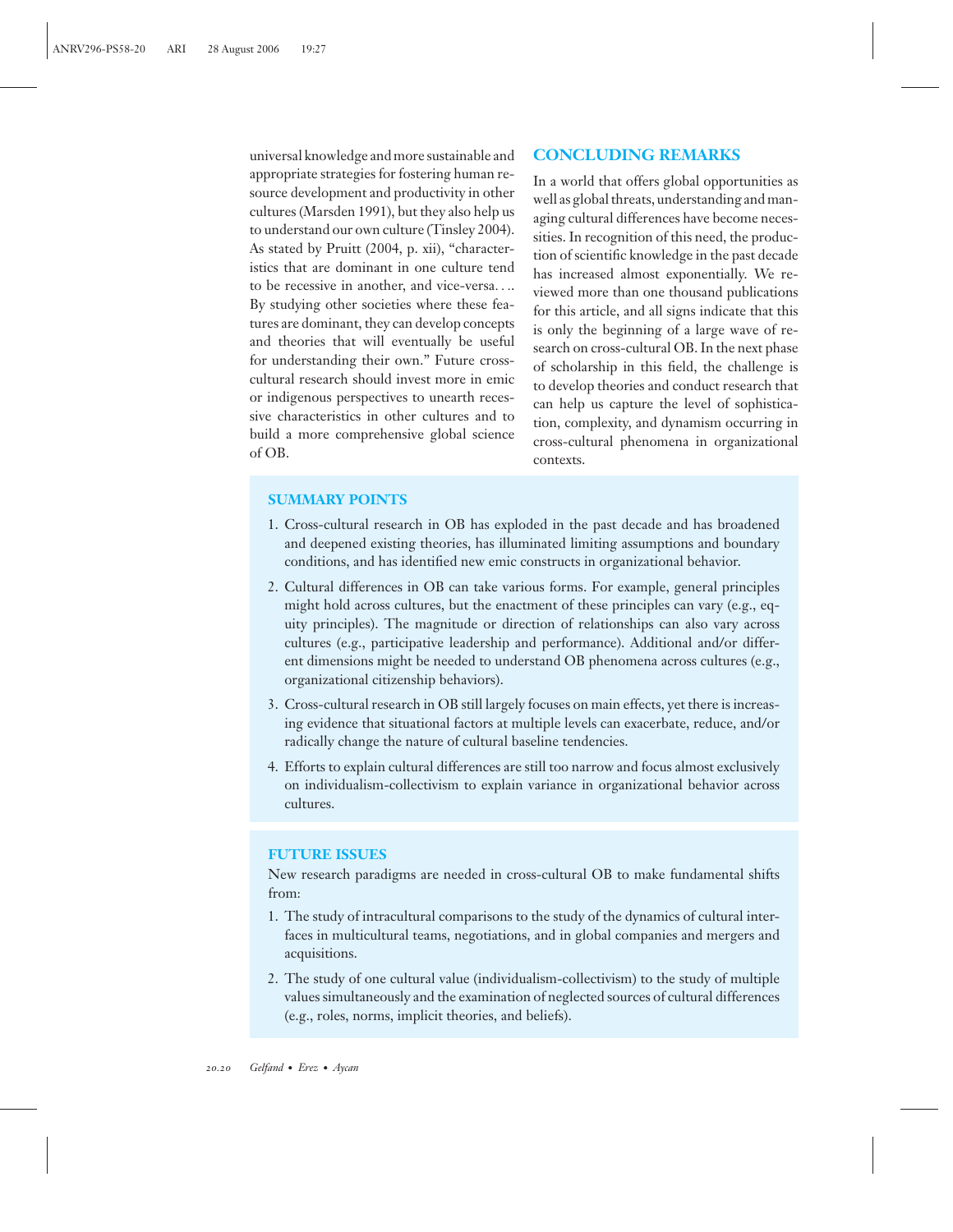- 3. A focus on cultural main effects in cross-cultural organizational behavior to the examination of interactions between cultural variables and contextual factors at multiple levels of analysis.
- 4. A dearth of attention to levels-of-analysis issues to the development of multilevel theories and research where the level of theory and measurement is adequately developed.
- 5. A primary emphasis on differences in cultural values and management practices to one that also examines universals and commonalities in values and management practices in the global work context.

## **ACKNOWLEDGMENTS**

This review is dedicated to Harry C. Triandis in honor of his eightieth birthday. The article was supported by National Science Foundation Grant #991076. We express our gratitude to Dana Avital (Van Raalte), Selin Derya, Soner Dumani, and Lynn Imai for their help with literature searches and insights.

#### LITERATURE CITED

- Abrams D, Ando K, Hinkle S. 1998. Psychological attachment to the group: cross-cultural differences in organizational identification and subjective norms as predictors of workers' turnover intentions. *Personal. Soc. Psychol. Bull*. 24:1027–39
- Adair WL, Brett JM. 2005. The negotiation dance: time, culture, and behavioral sequences in negotiation. *Organ. Sci*. 16:33–51
- Adair WL, Okumura T, Brett JM. 2001. Negotiation behavior when cultures collide: the United States and Japan. *J. Appl. Psychol*. 86:317–85
- Adigun I. 1997. Orientations to work: a cross-cultural approach. *J. Cross-Cult. Psychol*. 28:352– 55
- Agarwal S, De Carlo TE, Vyas SB. 1999. Leadership behavior and organizational commitment: a comparative study of American and Indian salespersons. *J. Int. Bus. Stud*. 30:727–43
- Aguinis H, Henle CA. 2003. The search for universals in cross-cultural organizational behavior. In *Organizational Behavior: The State of the Science*, ed. J Greenberg, pp. 373–411. Mahwah, NJ: Erlbaum. 2nd ed.
- Andolsek DM, Stebe J. 2004. Multinational perspectives on work values and commitment. *Int. J. Cross-Cult. Manage*. 4:181–209
- Ang S, Van Dyne L, Begley TM. 2003. The employment relationships of foreign workers versus local employees: a field study of organizational justice, job satisfaction, performance, and OCB. *J. Organ. Behav*. 24:561–83
- Aycan Z. 1997. Expatriate adjustment as a multifaceted phenomenon: individual and organizational level predictors. *Int. J. Hum. Resour. Manage*. 8:434–56
- Aycan Z. 2006. Paternalism: towards conceptual refinement and operationalization. In *Scientific Advances in Indigenous Psychologies: Empirical, Philosophical, and Cultural Contributions*, ed. KS Yang, KK Hwang, U Kim, pp. 445–66. London: Cambridge Univ. Press
- Aycan Z, Kanungo RN, Mendonca M, Yu K, Deller J, et al. 2000. Impact of culture on human resource management practices: a ten country comparison. *Appl. Psychol. Int. Rev.* 49:192– 220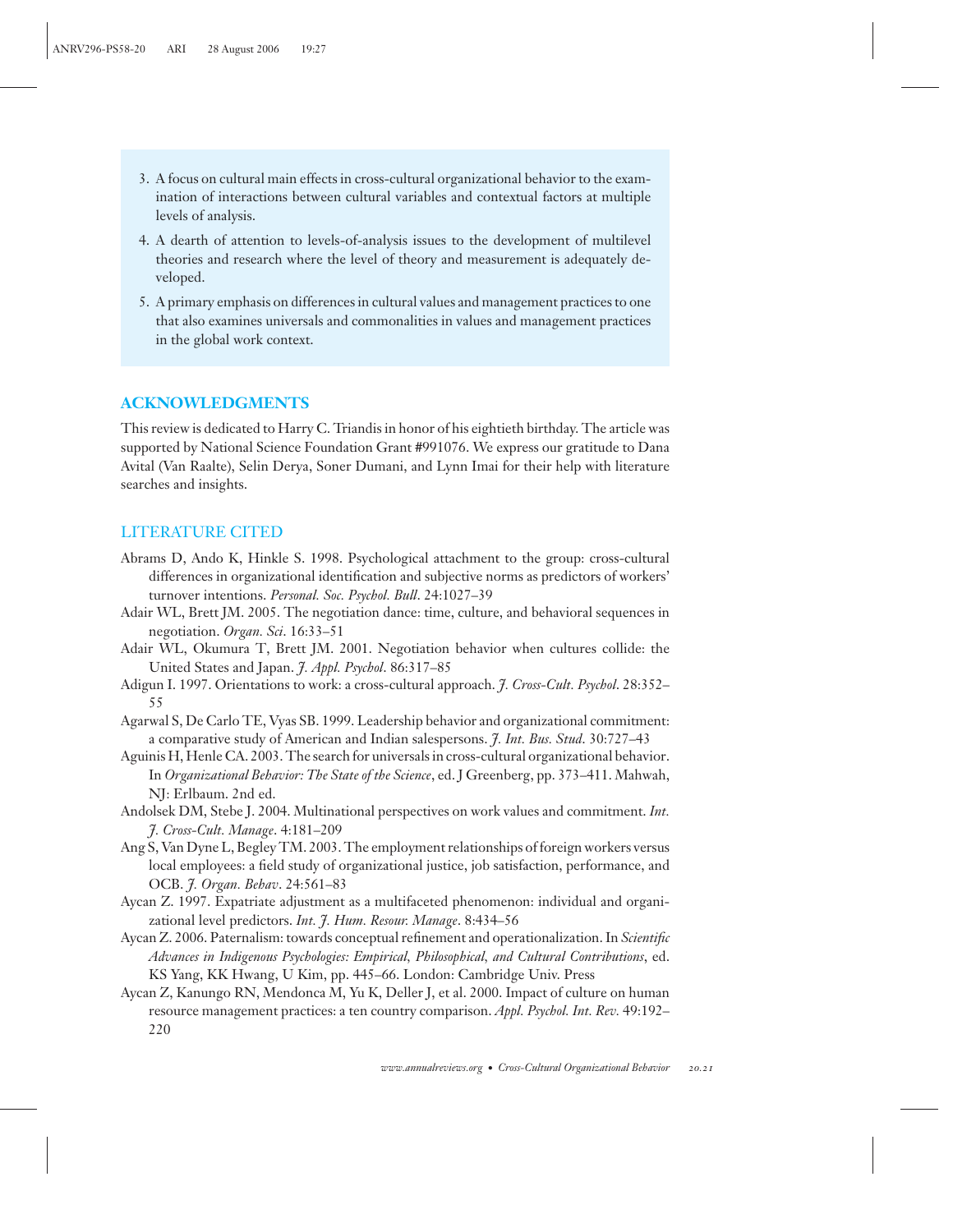- Ayoko BO, Hartel CE, Callan VJ. 2002. Resolving the puzzle of productive and destructive conflict in culturally heterogeneous workgroups: a communication accommodation theory approach. *Int. J. Confl. Manage*. 13:165–95
- Baba ML, Gluesing J, Ratner H, Wagner KH. 2004. The contexts of knowing: natural history of a globally distributed team. *J. Organ. Behav*. 25:547–87
- Bagozzi RP, Verbeke W, Gavino JC. 2003. Culture moderates the self-regulation of shame and its effects on performance: the case of salespersons in the Netherlands and the Philippines. *J. Appl. Psychol*. 88:219–33
- Bandura A. 2002. Social cognitive theory in cultural context. *Appl*. *Psychol*. 51:269–90
- Barrett GV, Bass BM. 1976. Cross-cultural issues in industrial and organizational psychology. In *Handbook of Industrial and Organizational Psychology*, ed. MD Dunnette, pp. 1639–86. Chicago: Rand McNally
- Bass BM. 1997. Does the transactional-transformational leadership paradigm transcend organizational and national boundaries? *Am*. *Psychol*. 52:130–39
- Berry JW. 1969. On cross-cultural comparability. *Int. J. Psychol*. 4:119–28
- Bhaskar-Shrinivas P, Harrison DA, Luk DM, Shaffer MA. 2005. Input-based and time-based models of international adjustment: meta-analytic evidence and theoretical extensions. *Acad. Manage. J*. 48:257–81
- Black JS, Mendenhall M, Oddou G. 1991. Toward a comprehensive model of international adjustment: an integration of multiple theoretical perspectives.*Acad. Manage. Rev*. 16:291– 317
- Bond MH. 1997. Adding value to the cross-cultural study of organizational behavior. See Earley & Erez 1997, pp.256–75
- Bond MH, Leung K, Tong K, de Carrasquel SR, Murakami F, et al. 2004. Culture-level dimensions of social axioms and their correlates across 41 countries. *J. Cross-Cult. Psychol*. 35:548–70
- Bond MH, Smith PB. 1996. Cross-cultural social and organizational psychology. *Annu. Rev. Psychol*. 47:205–35
- Bond R, Smith PB. 1996. Culture and conformity: a meta-analysis of studies using Asch's (1952b, 1956) line judgment task. *Psych. Bull*. 1:111–37
- Brett JM. 2001. *Negotiating Globally: How to Negotiate Deals, Resolve Disputes, and Make Decisions Across Cultural Boundaries*. San Francisco: Jossey-Bass
- Brett JM, Okumura T. 1998. Inter- and intracultural negotiation: U.S. and Japanese negotiators. *Acad. Manage. J*. 41:495–510
- Brew FP, Cairns DR. 2004. Do culture or situational constraints determine choice of direct or indirect styles in intercultural workplace conflicts? *Int*. *J. Intercult. Relat*. 28:331–52
- Brewer MB, Chen Y-R. 2007. Where (who) are collectives in collectivism? Toward conceptual clarification of individualism and collectivism. *Psychol. Rev.* In press
- Brockner J, Ackerman G, Greenberg J, Gelfand MJ, Francesco AM, et al. 2001. Culture and procedural justice: the influence of power distance on reactions to voice. *J. Exp. Soc. Psychol.* 37:300–15
- Brockner J, Chen Y. 1996. The moderating roles of self-esteem and self-construal in reaction to a threat to the self: evidence from the People's Republic of China and the United States. *J. Personal. Soc. Psychol*. 71:603–4
- Brockner J, Chen Y, Mannix E, Leung K, Skarlicki DP. 2000. Culture and procedural fairness: when the effects of what you do depend on how you do it. *Adm. Sci. Q*. 45:138–59
- Brodbeck FC, Frese M, Akerblom S, Audia G, Bakacsi G, et al. 2000. Cultural variation of leadership prototypes across 22 European countries. *J. Occup. Organ. Psychol.* 73:1–29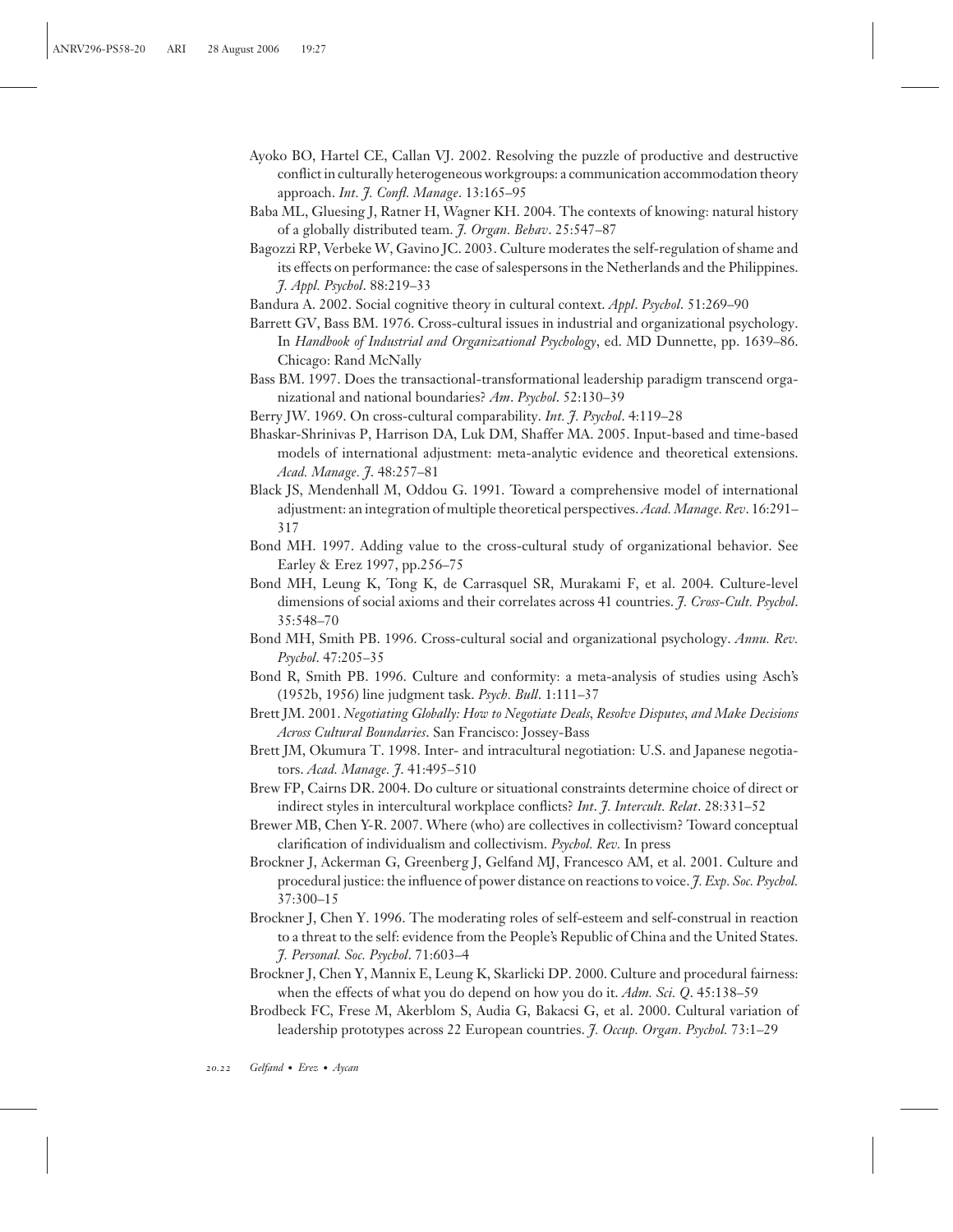- Brown C, Reich M. 1997. Micro-macro linkages in high-performance employment systems. *Organ. Stud*. 18:765–81
- Buchan NR, Croson RTA, Johnson EJ. 2004. When do fair beliefs influence bargaining behavior? Experimental bargaining in Japan and the United States. *J. Consum. Res*. 31:181–90
- Cai DA, Wilson SR, Drake LE. 2000. Culture in context of intercultural negotiation: individualism-collectivism and paths to integrative agreements. *Hum. Commun. Res*. 26:591–617
- Caligiuri PM. 2000. The big five personality characteristics as predictors of expatriate's desire to terminate the assignment and supervisor-rated performance. *Pers. Psychol*. 53:67–88
- Caligiuri PM, Day DV. 2000. Effects of self-monitoring on technical, contextual, and assignment-specific performance: a study of cross-national work performance ratings. *Group Org. Manage*. 25:154–74
- Caligiuri PM, Hyland MM, Joshi A, Bross AS. 1998. Testing a theoretical model for examining the relationship between family adjustment and expatriates' work adjustment. *J. Appl. Psychol*. 83:598–614
- Chao GT, Moon H. 2005. The cultural mosaic: a metatheory for understanding the complexity of culture. *J. Appl. Psychol*. 90:1128–40
- Chen CC, Chen X, Meindl JR. 1998a. How can cooperation be fostered? The cultural effects of individualism-collectivism. *Acad. Manage. Rev*. 23:285–304
- Chen CC, Chen YR, Xin K. 2004. Guanxi practices and trust in management: a procedural justice perspective. *Organ. Sci*. 15:200–9
- Chen CC, Choi J, Chi S. 2002. Making justice sense of local-expatriate compensation disparity: mitigation by local referents, ideological explanations, and interpersonal sensitivity in China-foreign joint ventures. *Acad. Manage. J*. 45:807–17
- Chen CC, Meindl JR, Hui H. 1998b. Deciding on equity or parity: a test of situational, cultural, and individual factors. *J. Organ. Behav*. 19:115–29
- Chen CC, Meindl JR, Hunt RG. 1997. Testing the effects of vertical and horizontal collectivism: a study of reward allocation preferences in China. *J. Cross-Cult. Psychol*. 28:44–70
- Chen X, Li S. 2005. Cross-national differences in cooperative decision-making in mixed-motive business contexts: the mediating effect of vertical and horizontal individualism. *J. Int. Bus. Stud*. 36:622–36
- Chen Y, Su F, Tjosvold D. 2006. Working with foreign managers: conflict management for effective leader relationships in China. *Int. J. Conflict Manage.* In press
- Chen YR, Brockner J, Katz T. 1998. Toward an explanation of cultural differences in ingroup favoritism: the role of individual versus collective primacy. *J. Personal. Soc. Psychol*. 75:1490–502
- Chen YR, Mannix EA, Okumura T. 2003. The importance of who you meet: effects of selfversus other-concerns among negotiators in the United States, the People's Republic of China, and Japan. *J. Exp. Soc. Psychol*. 39:1–15
- Chen ZX, Francesco AM. 2003. The relationship between the three components of commitment and employee performance in China. *J. Vocat. Behav*. 62:490–510
- Chen ZX, Tsui AS, Farh J. 2002. Loyalty to supervisor vs. organizational commitment: relationships to employee performance in China. *J. Occup. Organ. Psychol*. 75:339–56
- Cheng B, Jiang D, Riley JH. 2003. Organizational commitment, supervisory commitment, and employee outcomes in the Chinese context: proximal hypothesis or global hypothesis? *J*. *Organ. Behav*. 24:313–34
- Cheng Y, Stockdale MS. 2003. The validity of the three-component model of organizational commitment in a Chinese context. *J. Vocat. Behav*. 62:465–89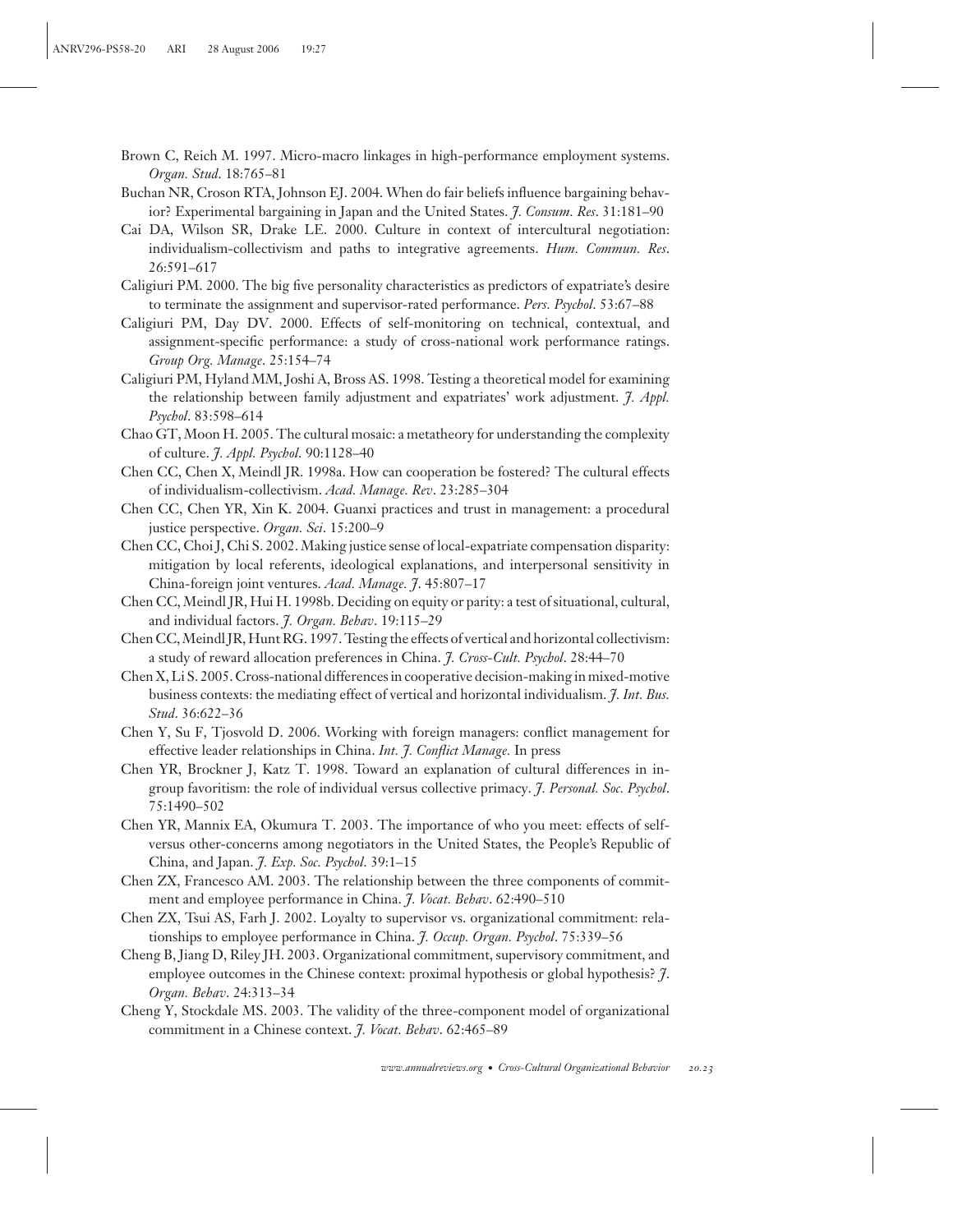- Chiu C, Hong Y, Morris MW, Menon T. 2000. Motivated cultural cognition: the impact of implicit cultural theories on dispositional attribution varies as a function of need for closure. *J. Personal. Soc. Psychol*. 78:247–59
- Chong LMA, Thomas DC. 1997. Leadership perceptions in cross-cultural context: Pakeha and Pacific Islanders of New Zealand. *Leadersh. Q*. 8:275–93
- Corney WJ, Richards CH. 2005. A comparative analysis of the desirability of work characteristics: Chile versus the United States. *Int. J. Manage*. 22:159–65
- Cramton CD, Hinds PL. 2005. Subgroup dynamics in internationally distributed teams: ethnocentrism or cross-national learning? *Re*s. *Organ. Behav*. 26:231–63
- Deci EL, Ryan RM, Gagné M, Leone DR, Usunov J, Kornazheva BP. 2001. Need satisfaction, motivation, and well-being in the work organizations of a former Eastern bloc country: a cross-cultural study of self-determination. *Personal. Soc. Psychol. Bull*. 27:930–42
- De Luque MFH, Sommer SM. 2000. The impact of culture on feedback-seeking behavior: an integrated model and propositions. *Acad. Manage. Rev*. 25:829–49
- Den Hartog DN, House RJ, Hanges PJ, Ruiz-Quintanilla SA, Dorfman PW. 1999. Culture specific and cross-culturally generalizable implicit leadership theories: Are attributes of charismatic/transformational leadership universally endorsed? *Leadersh*. *Q*. 10:219–56
- Den Hartog DN, Verburg RM. 1997. Charisma and rhetoric: the communicative techniques of international business leaders. *Leadersh. Q*. 8:355–91
- Derlega VJ, Cukur CS, Kuang JCY, Forsyth DR. 2002. Interdependent construal of self and the endorsement of conflict resolution strategies in interpersonal, intergroup, and international disputes. *J. Cross-Cult. Psychol*. 33:610–25
- Diener E, Oishi S, Lucas RE. 2003. Personality, culture, and subjective well-being: emotional and cognitive evaluations of life. *Annu. Rev. Psychol*. 54:403–25
- d'Iribarne P. 2002. Motivating workers in emerging countries: universal tools and local adaptations. *J. Organ. Behav*. 23:243–56
- Doney PM, Cannon JP, Mullen MR. 1998. Understanding the influence of national culture on the development of trust. *Acad. Manage. Rev*. 23:601–20
- Dorfman PW, Howell JP, Hibino S, Lee JK, Tate U, Bautista A. 1997. Leadership in Western and Asian countries: commonalities and differences in effective leadership processes across cultures. *Leadersh. Q*. 8:233–74
- Drach-Zahavy. 2004. The proficiency trap: how to balance enriched job designs and the team's need for support. *J. Organ. Behav*. 25:979–96
- Drake LE. 2001. The culture-negotiation link: integrative and distributive bargaining through an intercultural communication lens. *Hum. Commun. Res*. 27:317–49
- Earley PC. 1997. *Face, Harmony, and Social Structure: An Analysis of Organizational Behaviour Across Cultures*. New York: Oxford Univ. Press
- Earley PC. 1999. Playing follow the leader: status-determining traits in relation to collective efficacy across cultures. *Organ. Behav. Hum. Decis. Process*. 80:192–212
- Earley PC, Ang S. 2003. *Cultural Intelligence: Individual Interactions Across Cultures*. Stanford, CA: Stanford Univ. Press
- Earley PC, Erez M, eds. 1997. *New Perspectives on International Industrial/Organizational Psychology*. San Francisco: New Lexington/Jossey-Bass
- Earley PC, Gibson CB. 2002. *Multinational Teams: A New Perspective*. Mahwah, NJ: Erlbaum
- Earley PC, Gibson CB, Chao CC. 1999. "How did I do?" versus "How did we do?" *J*.*Cross-Cult. Psychol*. 30:594–619
- Earley PC, Mosakowski E. 2000. Creating hybrid team cultures: an empirical test of transnational team functioning. *Acad. Manage. J*. 43:26–49

*20.24 Gelfand* · *Erez* · *Aycan*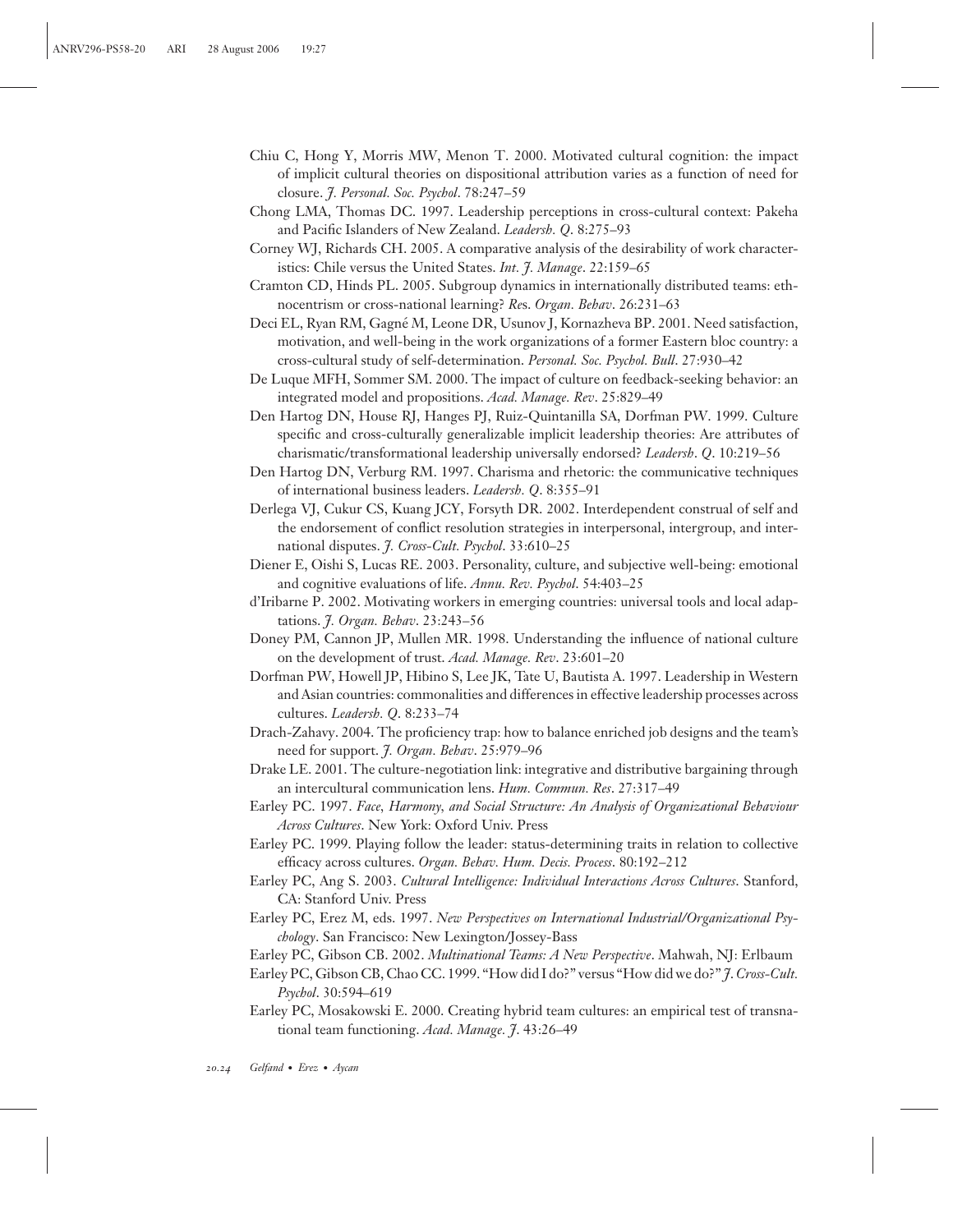- Eby LT, Dobbins GH. 1997. Collectivistic orientation in teams: an individual- and group-level analysis. *J. Organ. Behav*. 18:275–95
- Elenkov DS, Manev IM. 2005. Top management leadership and influence on innovation: the role of sociocultural context. *J. Manage*. 31:381–402
- Elisseeff V. 2000. *The Silk Roads: Highways of Culture and Commerce*. Oxford/New York: UNESCO Publ./Berghahn Books
- Elron E. 1997. Top management teams within multinational corporations: effects of cultural heterogeneity. *Leadersh. Q*. 8:393–412
- Ely RJ, Thomas DA. 2001. Cultural diversity at work: the effects of diversity perspectives on work group processes and outcomes. *Admin. Sci. Q*. 46:229–73
- Ensari N, Murphy SE. 2003. Cross-cultural variations in leadership perceptions and attribution of charisma to the leader. *Organ. Behav. Hum. Decis. Process*. 92:52–66
- Erdogan B, Kraimer ML, Liden RC. 2004. Work value congruence and intrinsic career success: the compensatory roles of leader-member exchange and perceived organizational support. *Pers. Psychol*. 57:305–32
- Erez M, Earley PC. 1993. *Culture, Self-Identity, and Work*. New York: Oxford Univ. Press
- Erez M, Gati E. 2004. A dynamic multi-level model of culture: from the micro level of the individual to the macro level of a global culture. *Appl. Psychol*. 53:583–98
- Erez M, Somech A. 1996. Is group productivity loss the rule or the exception? Effects of culture and group-based motivation. *Acad. Manage. J*. 39:1513–37
- Eylon D, Au KY. 1999. Exploring empowerment cross-cultural differences among the power distance dimension. *Int. J. Intercult. Relat*. 23:373–85
- Farh JL, Cheng BS. 2000. Paternalistic leadership in Chinese organizations: a cultural analysis. *Indig. Psychol. Res. Chinese Soc*. 13:127–80
- Farh JL, Earley C, Lin S. 1997. Impetus for action: a cultural analysis of justice and organizational citizenship behavior in Chinese society. *Adm. Sci. Q*. 42:421–44
- Fields D, Pang M, Chiu C. 2000. Distributive and procedural justice as predictors of employee outcomes in Hong Kong. *J. Organ. Behav*. 21:547–62
- Fischer R, Smith PB. 2003. Reward allocation and culture: a meta-analysis. *J. Cross-Cult. Psychol*. 34:251–68
- Fischer R, Smith PB. 2004. Values and organizational justice: performance- and seniority-based allocation criteria in the United Kingdom and Germany. *J. Cross-Cult. Psychol*. 35:669–88
- Fischer R, Smith PB. 2006. Who cares about justice? The moderating effect of effect of values on the link between organizational justice and work behavior. *Appl. Psychol. Int. Rev.* In press
- Frese M, Kring W, Soose A, Zempel J. 1996. Personal initiative at work: differences between East and West Germany. *Acad. Manage. J*. 39(1):37–63
- Friedman R, Chi S, Liu LA. 2006. An expectancy model of Chinese-American differences in conflict-avoiding. *J. Int. Bus. Stud*. 37:76–91
- Fu PP, Kennedy J, Tata J, Yukl G, Bond MH, et al. 2004. The impact of societal cultural values and individual social beliefs on the perceived effectiveness of managerial influence strategies: a meso approach. *J. Int. Bus. Stud*. 35:284–305
- Gabrielidis C, Stephan WG, Ybarra O, Pearson VM, Villareal L. 1997. Preferred styles of conflict resolution: Mexico and the United States. *J. Cross-Cult. Psychol*. 28:661–77
- Geletkanycz MA. 1997. The salience of "culture's consequences": the effects of cultural values on top executive commitment to the status quo. *Strateg. Manage. J*. 18:615–34
- Gelfand MJ, Brett JM, eds. 2004. *The Handbook of Negotiation and Culture*. Stanford, CA: Stanford Univ. Press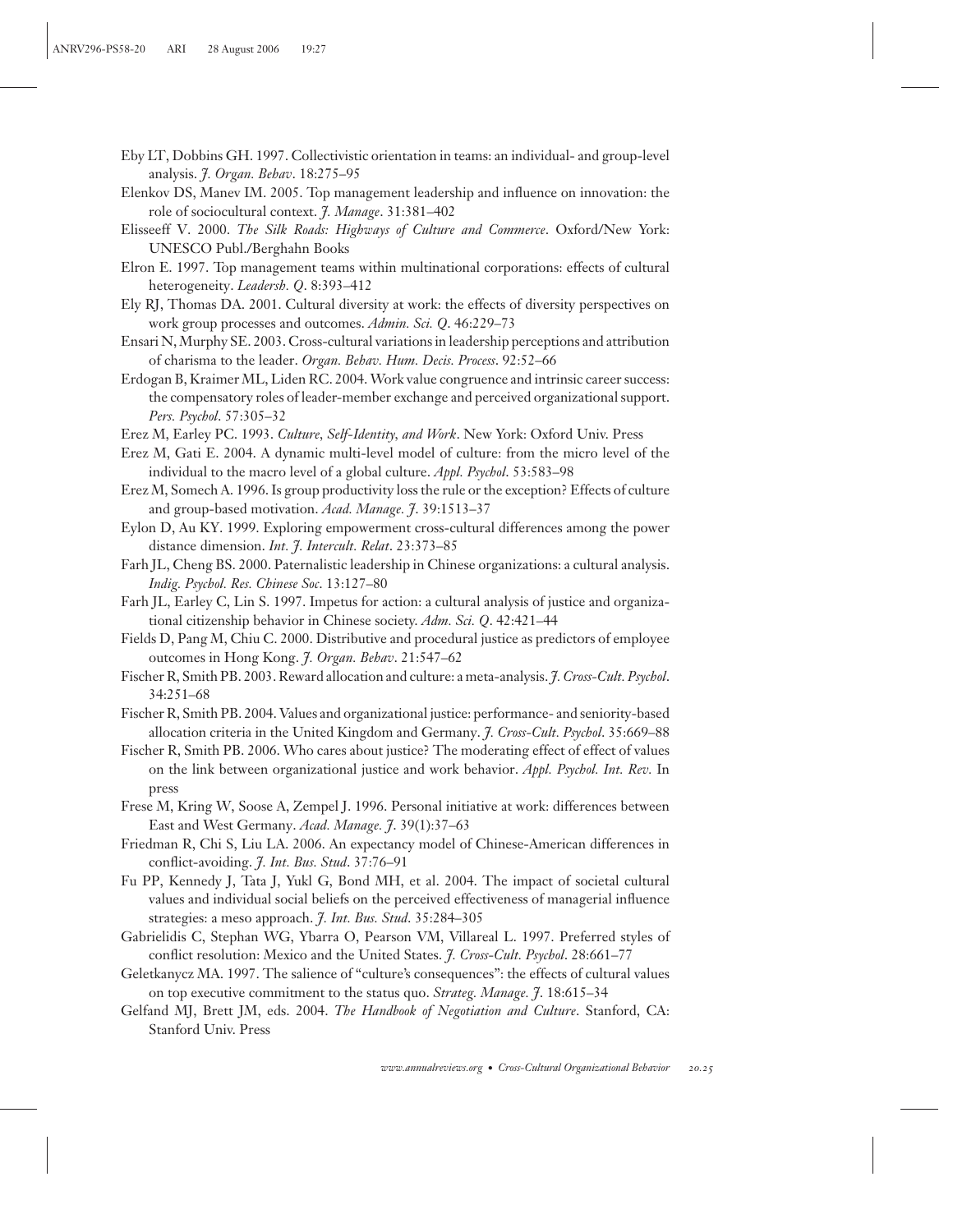- Gelfand MJ, Christakopoulou S. 1999. Culture and negotiator cognition: judgment accuracy and negotiation processes in individualistic and collectivistic cultures. *Organ. Behav. Hum. Decis. Process*. 79:248–69
- Gelfand MJ, Dyer N. 2000. A cultural perspective on negotiation: progress, pitfalls, and prospects. *Appl. Psychol*. 49:62–99
- Gelfand MJ, Higgins M, Nishii LH, Raver JL, Dominguez A, et al. 2002. Culture and egocentric biases of fairness in conflict and negotiation. *J. Appl. Psychol*. 87:833–45
- Gelfand MJ, Major VS, Raver JL, Nishii LH, O'Brien K. 2006a. Negotiating relationally: the dynamics of the relational self in negotiations. *Acad. Manage. Rev*. 31:427–51
- Gelfand MJ, McCusker C. 2002. Metaphor and the cultural construction of negotiation: a paradigm for theory and research. In *Handbook of Cross-Cultural Management*, ed. M Gannon, KL Newman, pp. 292–314. New York: Blackwell
- Gelfand MJ, Nishii LH, Holcombe KM, Dyer N, Ohbuchi KI, Fukuno M. 2001. Cultural influences on cognitive representations of conflict: interpretations of conflict episodes in the United States and Japan. *J. Appl. Psychol*. 86:1059–74
- Gelfand MJ, Nishii LH, Raver JL. 2006b. On the nature and importance of cultural tightnesslooseness. *J. Appl. Psychol.* In press
- Gelfand MJ, Realo A. 1999. Individualism-collectivism and accountability in intergroup negotiations. *J. Appl. Psychol*. 84:721–36
- George JM, Jones GR, Gonzalez JA. 1998. The role of affect in cross-cultural negotiations. *J. Int. Bus. Stud*. 49:749–72
- Gibson CB. 1999. Do they do what they believe they can? Group efficacy and group effectiveness across tasks and cultures. *Acad. Manage. J*. 42:138–52
- Gibson CB, Zellmer-Bruhn ME. 2001. Metaphors and meaning: an intercultural analysis of the concept of teamwork. *Adm. Sci. Q*. 46:274–303
- Gilley KM, Harrison DA, Shaffer MA. 1999. Dimensions, determinants, and differences in the expatriate adjustment process. *J. Int. Bus. Stud*. 30:557–81
- Glazer S, Beehr TA. 2005. Consistency of implications of three role stressors across four countries. *J. Organ. Behav*. 26:467–87
- Gomez C, Kirkman B, Shapiro D. 2000. The impact of collectivism and in-group/out-group membership on the evaluation generosity of team members. *Acad. Manage. J*. 43:1097–106
- Goncalo JA, Staw BM. 2006. Individualism-collectivism and group creativity. *Organ. Behav. Hum. Decis. Process*. 100:96–109
- Gregersen HB, Black JS. 1996. Multiple commitments upon repatriation: the Japanese experience. *J. Manage*. 22:209–29
- Harrison DA, Price KH, Gavin JH, Florey A. 2002. Time, teams, and task performance: changing effects of surface- and deep-level diversity on group functioning. *Acad. Manage. J*. 45:1029–45
- Harrison GL, McKinnon JL, Wu A, Chow CW. 2000. Cultural influences on adaptation to fluid workgroups and teams. *J. Int. Bus. Stud*. 31:489–505
- He W, Chen CC, Zhang L. 2004. Rewards-allocation preferences of Chinese employees in the new millennium: the effects of ownership reform, collectivism, and goal priority. *Organ. Sci*. 15:221–31
- Hechanova R, Beehr TA, Christiansen ND. 2003. Antecedents and consequences of employees' adjustment to overseas assignment: a meta-analytic review. *Appl. Psychol*. 52:213–36
- Heine SJ, Kitayama S, Lehman DR, Takata T, Ide E, et al. 2001. Divergent consequences of success and failure in Japan and North America: an investigation of self-improving motivations and malleable selves. *J. Personal. Soc. Psychol.* 81:599–615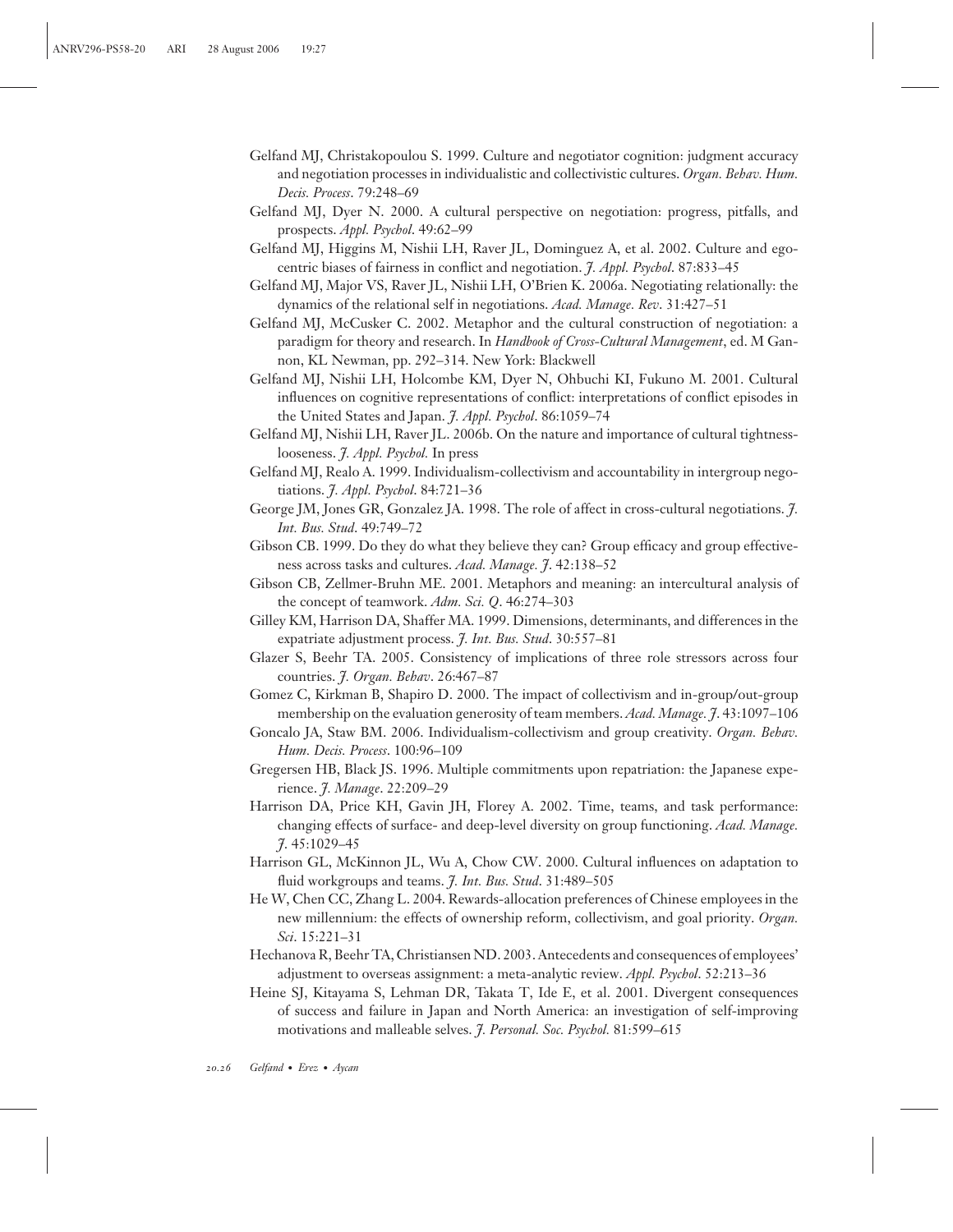Hendon DW, Roy MH, Ahmed ZU. 2003. Negotiation concession patterns: a multicountry, multiperiod study. *Am. Bus. Rev*. 21:75–81

Herskovits MJ. 1955. *Cultural Anthropology*. New York: Knopf

Herodotus, Marincola JM, de Selincourt A. 2003. *The Histories*. London: Penguin

- Hofstede G. 1980.*Culture's Consequences: International Differences in Work-Related Values*. Beverly Hills, CA: Sage
- Hofstede G. 1991. *Cultures and Organizations*. London: McGraw-Hill
- Hofstede G. 2001. *Culture's Consequences: Comparing Values, Behaviors, Institutions, and Organizations Across Nations*. Thousand Oaks, CA: Sage. 2nd ed.
- Hofstede G, Hofstede GJ. 2005. *Cultures and Organizations: Software of the Mind*. New York: McGraw-Hill
- Hofstede G, Van Deusen CA, Mueller CB, Charles TA. 2002. What goals do business leaders pursue? A study in fifteen countries. *J. Int. Bus. Stud*. 33:785–803
- Holt JL, DeVore CJ. 2005. Culture, gender, organizational role, and styles of conflict resolution: a meta-analysis. *Int. J. Intercult. Relat*. 29:165–96
- Hong Y, Morris MW, Chiu C, Benet-Martinez V. 2000. Multicultural minds: a dynamic constructivist approach to culture and cognition. *Am. Psychol*. 55:709–20
- House RJ, Hanges PW, Javidan M, Dorfman P, Gupta V, eds. 2004. *Culture, Leadership, and Organizations: The GLOBE Study of 62 Societies*. Thousand Oaks, CA: Sage
- Howell JP, Romero EJ, Dorfman PW, Paul J, Bautista JA. 2003. Effective leadership in the Mexican maquiladora: challenging common expectations. *J. Int. Manage*. 9:51–73
- Huang T, Chi S, Lawler JS. 2005. The relationship between expatriates' personality traits and their adjustment to international assignments. *Int. J. Hum. Resour. Manage*. 16:1656–70
- Huang X, Van de Vliert E. 2003. Where intrinsic job satisfaction fails to work: national moderators of intrinsic motivation. *J. Organ. Behav*. 24:159–79
- Huang X, Van de Vliert E. 2004. Job level and national culture as joint roots of job satisfaction. *Appl. Psychol*. 53:329–48
- Hui C, Graen GB. 1997. Guanxi and professional leadership in contemporary Sino-American joint ventures in mainland China. *Leadersh. Q*. 8:451–65
- Hui C, Lee C, Rousseau DM. 2004. Psychological contract and organizational citizenship behavior in China: investigating generalizability and instrumentality. *J. Appl. Psychol*. 89:311– 21
- Hui CH, Yee C. 1999. The impact of psychological collectivism and workgroup atmosphere on Chinese employees' job satisfaction. *Appl. Psychol*. 48:175–85
- Hundley G, Kim J. 1997. National culture and the factors affecting perceptions of pay fairness in Korea and the United States. *Int. J. Org. Anal*. 5:325–42
- Iyengar SS, Lepper MR. 1999. Rethinking the value of choice: a cultural perspective on intrinsic motivation. *J. Personal. Soc. Psychol*. 76:349–66
- Jackson DW Jr, Naumann E, Widmier SM. 2000. Examining the relationship between work attitudes and propensity to leave among expatriate salespeople. *J. Person. Sell. Sales Manage*. 20:227–41
- Janssens M, Brett JM. 1997. Meaningful participation in transnational teams. *Eur. J. Work Organ. Psychol*. 6:153–68
- Jung DI, Avolio BJ. 1999. Effects of leadership style and followers' cultural orientation on performance in group and individual task conditions. *Acad. Manage. J*. 42:208–18
- Kamins MA, Johnston WJ, Graham JL. 1998. A multi-method examination of buyer-seller interactions among Japanese and American businesspeople. *J. Int. Market*. 6:8–32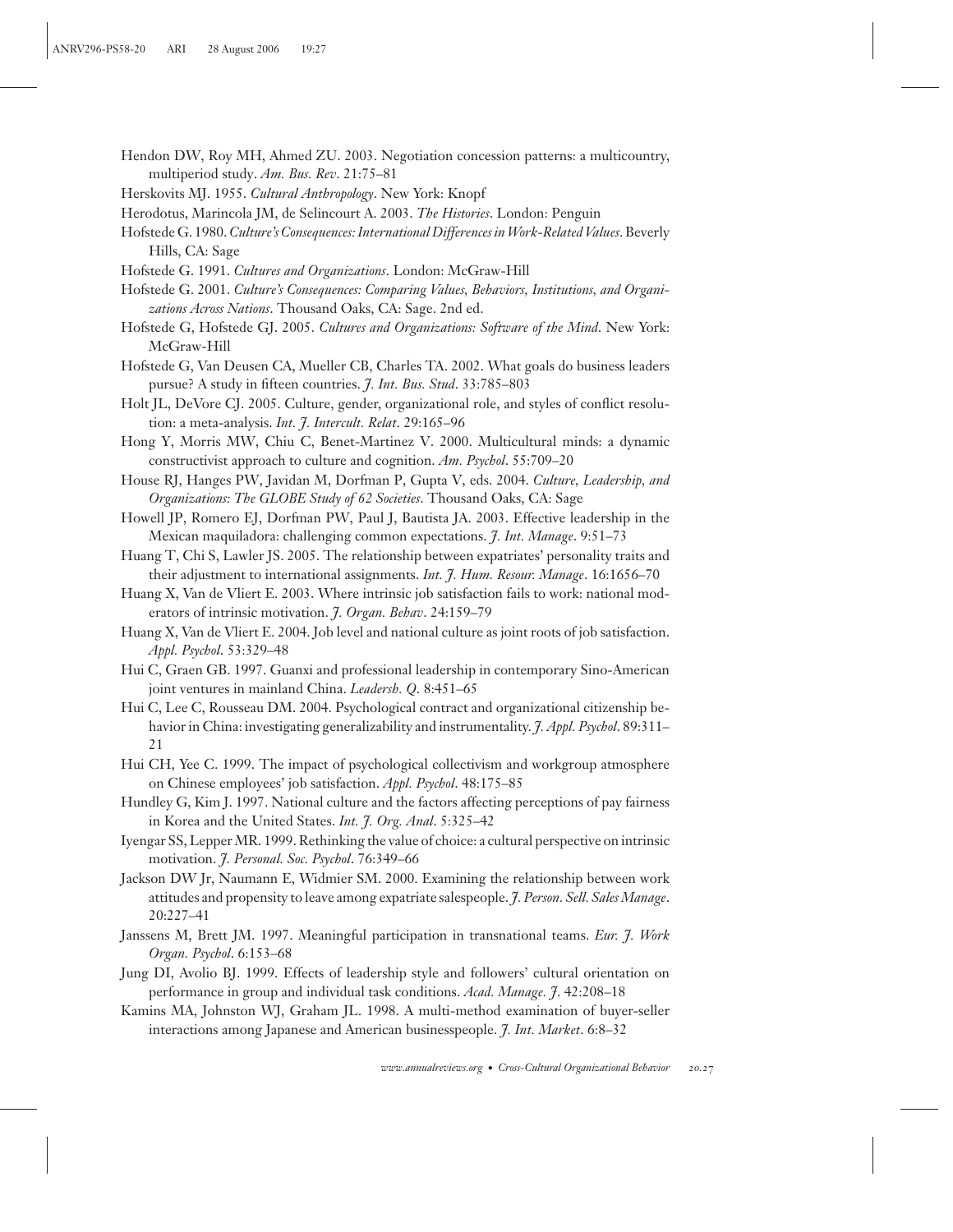- Kashima Y, Kashima E, Chiu C, Farsides T, Gelfand MJ, et al. 2005. Culture, essentialism, and agency: Are individuals universally believed to be more real entities than groups? *Eur*. *J. Soc. Psychol*. 35:147–69
- Kickul J, Lester SW, Belgio E. 2004. Attitudinal and behavioral outcomes of psychological contract breach: a cross cultural comparison of the United States and Hong Kong Chinese. *Int. J. Cross-Cult. Manage*. 4:229–49
- Kim HS, Drolet A. 2003. Choice and self-expression: a cultural analysis of variety-seeking. *J. Personal. Soc. Psychol*. 85:373–82
- King RC, Bu N. 2005. Perceptions of the mutual obligations between employees and employers: a comparative study of new generation IT professionals in China and the United States. *Int. J. Hum. Resour. Manage*. 16:46–64
- Kirkman BL, Lowe KB, Gibson CB. 2006. A quarter century of culture's consequences: a review of empirical research incorporating Hofstede's cultural values framework. *J. Int. Bus. Stud*. 37:285–320
- Kirkman BL, Shapiro DL. 1997. The impact of cultural values on employee resistance to teams: toward a model of globalized self-managing work team effectiveness. *Acad. Manage. Rev*. 22:730–57
- Kirkman BL, Shapiro DL. 2001a. The impact of cultural values on job satisfaction and organizational commitment in self-managing work teams: the mediating role of employee resistance. *Acad. Manage. J*. 44:557–69
- Kirkman BL, Shapiro DL. 2001b. The impact of team members' cultural values on productivity, cooperation, and empowerment in self-managing work teams. *J. Cross-Cult. Psychol*. 32:597–617
- Kitayama S, Markus HR, Matsumoto H, Norasakkunkit V. 1997. Individual and collective processes in the construction of the self: self-enhancement in the United States and selfcriticism in Japan. *J. Personal. Soc. Psychol*. 72:1245–67
- Kluckhohn C. 1954. Culture and behavior. In *Handbook of Social Psychology*, ed. G. Lindzey, vol. 2, pp. 931–76. Cambridge, MA: Addison-Wesley
- Ko J, Price JL, Mueller CW. 1997. Assessment of Meyer's and Allen's three-component model of organizational commitment in South Korea. *J. Appl. Psychol*. 82:961–73
- Kozan MK. 1997. Culture and conflict management: a theoretical framework. *Int. J. Confl. Manage*. 8:338–60
- Kraimer ML, Wayne SJ. 2004. An examination of perceived organizational support as a multidimensional construct in the context of an expatriate assignment. *J. Manage*. 30:209–37
- Kraimer ML, Wayne SJ, Jaworski JA. 2001. Sources of support and expatriate performance: the mediating role of expatriate adjustment. *Pers. Psychol*. 54:71–99
- Kumar R. 1999. A script theoretical analysis of international negotiating behavior. In *Research in Negotiation in Organizations*, ed. RJ Bies, RJ Lewicki, BH Sheppard, 7:285–311. Greenwich, CT: Elsevier Sci./JAI
- Kurman J. 2001. Self-regulation strategies in achievement settings: culture and gender differences. *J. Cross-Cult. Psychol*. 32:491–503
- Kurman J, Yoshihara-Tanaka C, Elkoshi T. 2003. Is self-enhancement negatively related to constructive self-criticism? Self-enhancement and self-criticism in Israel and in Japan. *J. Cross-Cult. Psychol*. 34:24–37
- Lam SSK, Chen XP, Schaubroeck J. 2002a. Participative decision making and employee performance in different cultures: the moderating effects of allocentrism/idiocentrism and efficacy. *Acad. Manage. J.* 45:905–15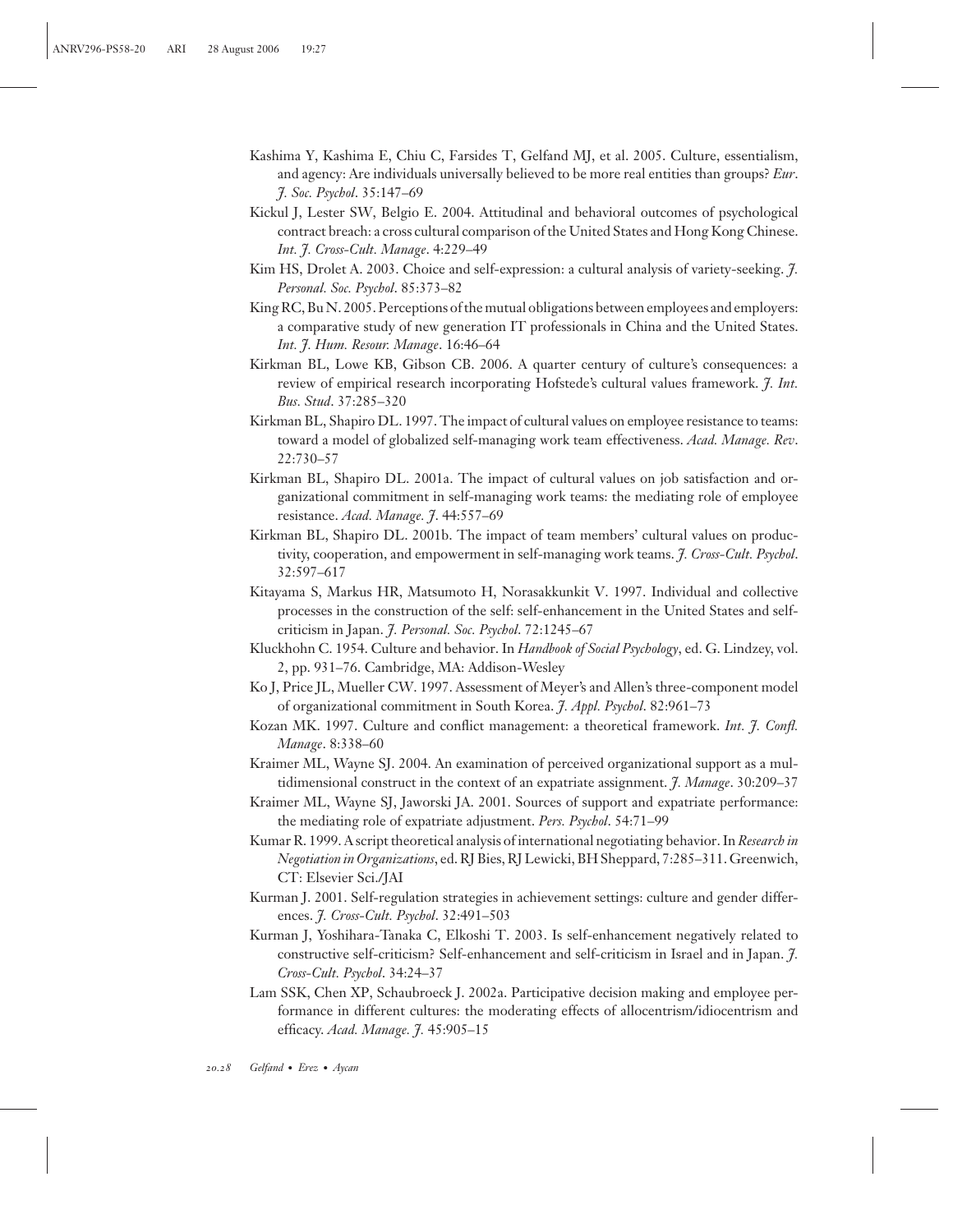- Lam SSK, Hui C, Law KS. 1999. Organizational citizenship behavior: comparing perspectives of supervisors and subordinates across four international samples. *J. Appl. Psychol*. 84:594– 601
- Lam SSK, Schaubroeck J, Aryee S. 2002b. Relationship between organizational justice and employee work outcomes: a cross-national study. *J. Organ. Behav*. 23:1–18
- Law KS, Wong CS, Wang D, Wang L. 2000. Effect of supervisor-subordinate guanxi on supervisory decisions in China: an empirical investigation. *Int. J. Hum. Resour. Manage*. 11:751–65
- Lee AY, Aaker JL, Gardner WL. 2000. The pleasures and pains of distinct self-construals: the role of interdependence in regulatory focus. *J. Personal. Soc. Psychol*. 78:1122–34
- Lee C, Pillutla M, Law KS. 2000. Power-distance, gender and organizational justice. *J. Manage*. 26:685–704
- Lee C, Tinsley C, Bobko P. 2003. Cross-cultural variance in goal orientations and their effects. *Appl. Psychol*. 52:272–97
- Lee K, Allen NJ, Meyer JP, Rhee K. 2001. The three-component model of organizational commitment: an application to South Korea. 50:596–614
- Leung K. 1997. Negotiation and reward allocations across cultures. See Earley & Erez 1997, pp. 640–75
- Leung K, Bhagat RS, Buchan NR, Erez M, Gibson CB. 2005. Culture and international business: recent advances and their implications for future research. *J. Int. Bus. Stud*. 36:357–78
- Leung K, Bond MH, de Carrasquel SR, Munoz C, Hernandez M, et al. 2002. Social axioms: the search for universal dimensions of general beliefs about how the world functions. *J. Cross-Cult. Psychol.* 33:286–302
- Leung K, Tong K. 2004. Justice across cultures: a three-stage model for intercultural negotiation. See Gelfand & Brett 2004, pp. 313–33
- Leung K, Wang Z, Smith PB. 2001. Job attitudes and organizational justice in joint venture hotels in China: the role of expatriate managers. *Int. J. Hum. Resour. Manage*. 12:926–45
- Li J. 2002. A cultural model of learning—Chinese "heart and mind for wanting to learn." *J*. *Cross-Cult. Psychol*. 33:248–69
- Lind AE, Tyler TR, Huo YJ. 1997. Procedural context and culture: variation in the antecedents of procedural justice judgments. *J. Personal. Soc. Psychol*. 73:767–80
- Liu C, Borg I, Spector PE. 2004. Measurement equivalence of the German Job Satisfaction Survey used in a multinational organization: implications of Schwartz's culture model. *J. Appl. Psychol*. 89:1070–82
- Liu LA, Friedman RA, Chi S. 2005. "*Ren qing*" versus the "big five": the role of culturally sensitive measures of individual difference in distributive negotiations. *Manage. Organ. Rev*. 1:225–47
- Liu X, Shaffer MA. 2005. An investigation of expatriate adjustment and performance: a social capital perspective. *Int. J. Cross-Cult. Manage*. 5:235–55
- Lockwood P, Marshall TC, Sadler P. 2005. Promoting success or preventing failure: cultural differences in motivation by positive and negative role models. *Personal. Soc. Psychol. Bull*. 31:379–92
- Luo Y. 2005. How important are shared perceptions of procedural justice in cooperative alliances? *Acad*. *Manage. J*. 48:695–709
- Ma Z, Anderson T, Wang X, Wang Y, Jaeger A, Saunders D. 2002. Individual perception, bargaining behavior, and negotiation outcomes: a comparison across two countries. *Int. J. Cross-Cult. Manage*. 2:171–84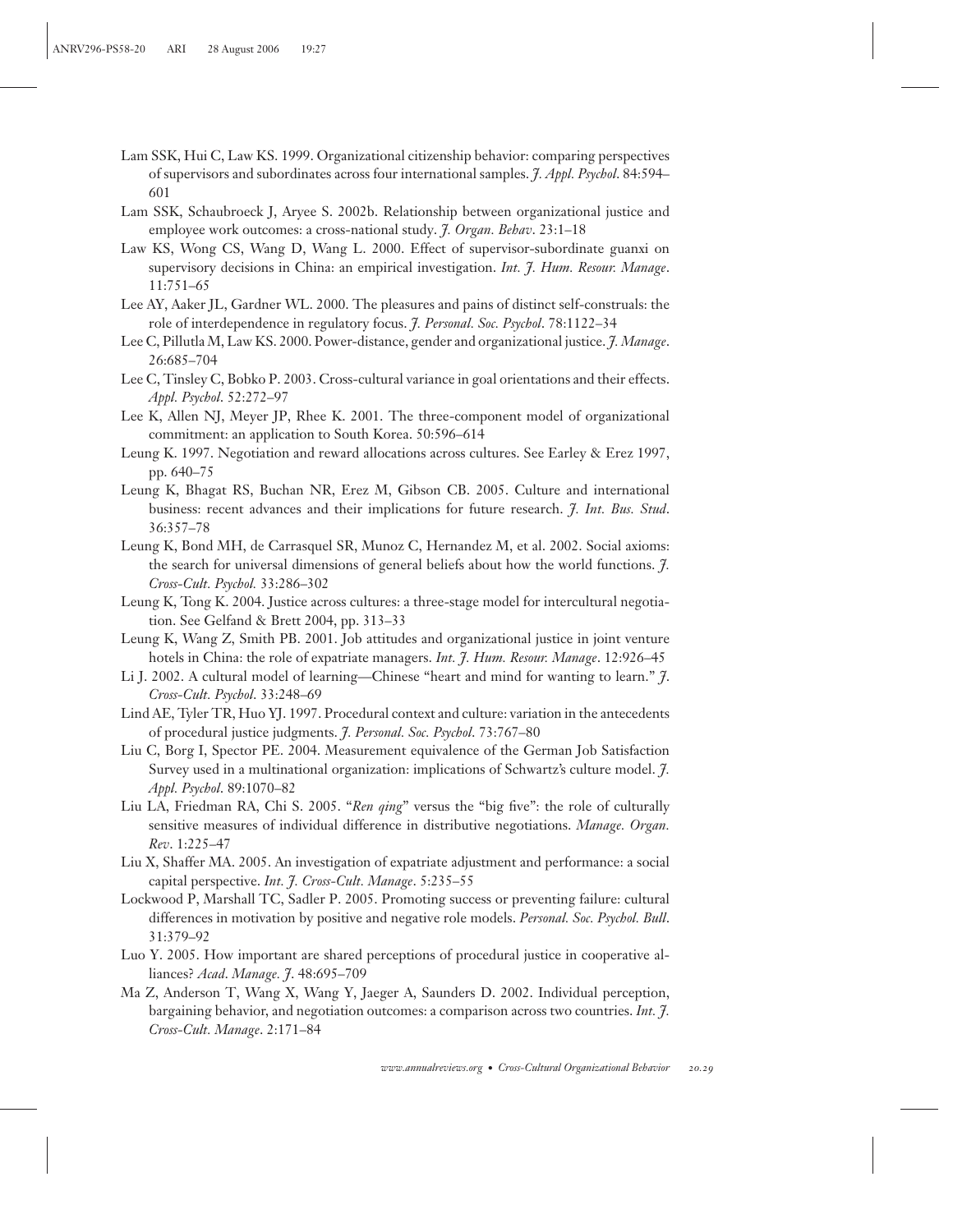- Man CD, Lam SSK. 2003. The effects of job complexity and autonomy on cohesiveness in collectivistic and individualistic work groups: a cross-cultural analysis. *J. Organ. Behav*. 24:979–1001
- Marsden D. 1991. Indigenous management. *Int. J. Hum. Resour. Manage*. 2:21–38
- Matsumoto T. 2004. Learning to "do time" in Japan: a study of US interns in Japanese organizations. *Int. J. Cross-Cult. Manage*. 4:19–37
- Maznevski ML, Chudoba KM. 2000. Bridging space over time: global virtual team dynamics and effectiveness. *Organ. Sci*. 11:473–92
- McAuley PC, Bond MH, Kashima E. 2002. Toward defining situations objectively: a culturelevel analysis of role dyads in Hong Kong and Australia. *J. Cross-Cult. Psychol*. 33:363–79
- Mehra P, Krishnan VR. 2005. Impact of svadharma-orientation on transformational leadership and followers' trust in leader. *J. Indian Psychol*. 23:1–11
- Meyer JP, Stanley DJ, Herscovitch L, Topolnytsky L. 2002. Affective, continuance, and normative commitment to the organization: a meta-analysis of antecedents, correlates, and consequences. *J. Vocat. Behav*. 61:20–52
- Miller JS, Hom PW, Gomez-Mejia LR. 2001. The high cost of low wages: Does maquiladora compensation reduce turnover? *J*. *Int. Bus. Stud*. 32:585–95
- Montoya-Weiss MM, Massey AP, Song M. 2001. Getting it together: temporal coordination and conflict management in global virtual teams. *Acad. Manage. J*. 44:1251–62
- Morris MW, Fu H. 2001. How does culture influence conflict resolution? A dynamic constructivist analysis. *Soc. Cogn*. 19:324–49
- Morris MW, Leung K, Ames D, Lickel B. 1999. Views from inside and outside: integrating emic and etic insights about culture and justice judgments. *Acad. Manage. Rev*. 24:781–96
- Morris MW, Leung K, Iyengar SS. 2004. Person perception in the heat of conflict: negative trait attributions affect procedural preferences and account for situational and cultural differences. *Asian J. Soc. Psychol*. 7:127–47
- Morris MW, Menon T, Ames DR. 2001. Culturally conferred conceptions of agency: a key to social perception of persons, groups, and other actors. *Personal. Soc. Psychol. Rev*. 5:169–82
- Morris MW, Williams KY, Leung K, Larrick R, Mendoza MT, et al. 1998. Conflict management style: accounting for cross-national differences. *J. Int. Bus. Stud*. 29:729–47
- Morrison EW, Chen Y, Salgado SR. 2004. Cultural differences in newcomer feedback seeking: a comparison of the United States and Hong Kong. *Appl. Psychol*. 53:1–22
- Mueller CW, Iverson RD, Jo D. 1999. Distributive justice evaluations in two cultural contexts: a comparison of US and South Korean teachers. *Hum. Relat*. 52:869–93
- Newman KL, Nollen SD. 1996. Culture and congruence: the fit between management practices and national culture. *J. Int. Bus. Stud*. 24:753–79
- Ng KY, Van Dyne L. 2001. Individualism-collectivism as a boundary condition for effectiveness of minority influence in decision making. *Organ. Behav. Hum. Decis. Process*. 84:198–225
- Niles S. 1998. Achievement goals and means: a cultural comparison. *J. Cross-Cult. Psychol*. 29:656–67
- Nyambegera SM, Daniels K, Sparrow P. 2001. Why fit doesn't always matter: the impact of HRM and cultural fit on job involvement of Kenyan employees. *Appl. Psychol*. 50:109–40
- Oetzel JG, Ting-Toomey S, Matsumoto T, Yokochi Y, Pan X, et al. 2001. Face and facework in conflict: a cross-cultural comparison of China, Germany, Japan, and the United States. *Commun. Monogr.* 68:235–58
- Ohbuchi K, Osamu F, Tedeschi JT. 1999. Cultural values in conflict management: goal orientation, goal attainment, and tactical decision. *J. Cross.-Cult. Psychol*. 30:51–71
- Oyserman D, Coon HM, Kemmelmeier M. 2002. Rethinking individualism and collectivism: evaluation of theoretical assumptions and meta-analyses. *Psychol. Bull*. 128:3–72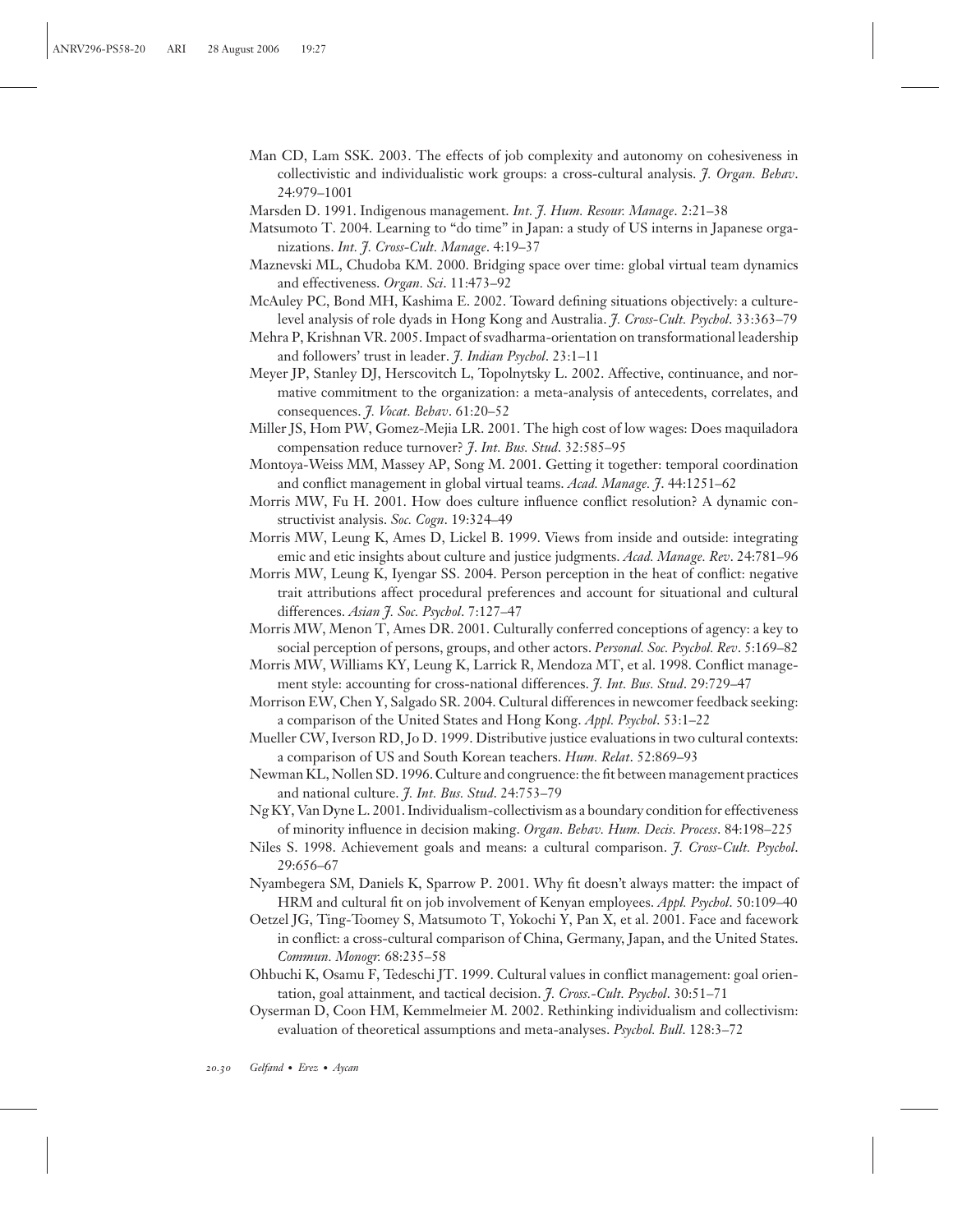- Paik Y, Vance CM. 2002. Evidence of back-home selection bias against US female expatriates. *Women Manage. Rev*. 17:68–79
- Palthe J. 2004. The relative importance of antecedents to cross-cultural adjustment: implications for managing a global workforce. *J. Intercult. Relat*. 28:37–59
- Parkes LP, Bochner S, Schneider SK. 2001. Person-organisation fit across cultures: an empirical investigation of individualism and collectivism. *Appl. Psychol*. 50:81–108
- Pearce JL, Bigley GA, Branyiczki I. 1998. Procedural justice as modernism: placing industrial/organisational psychology in context. *Appl. Psychol*. 47:371–96
- Pearson VMS, Stephan WG. 1998. Preferences for styles of negotiation: a comparison of Brazil and the US. *Int. J. Intercult. Relat*. 22:67–83
- Pellegrini EK, Scandura TA. 2006. Leader-member exchange (LMX), paternalism, and delegation in Turkish business culture: an empirical investigation. *J. Int. Bus. Stud.* In press
- Peterson MF, Smith PB. 2000. Sources of meaning, organizations, and culture. In *Handbook of Organizational Culture and Climate*, ed. N Ashkanasay, CPM Wilderom, MF Peterson, pp. 101–15. Thousand Oaks, CA: Sage
- Piccolo RF, Judge TA, Takahashi K, Watanabe N, Locke EA. 2005. Core self-evaluations in Japan: relative effects on job satisfaction, life satisfaction, and happiness. *J. Organ. Behav*. 26:965–84
- Pike KL. 1967. *Language in Relation to a Unified Theory of the Structure of Human Behavior*. The Hague: Mouton
- Pillai R, Meindl JR. 1998. Context and charisma: a "meso" level examination of the relationship of organic structure, collectivism, and crisis to charismatic leadership. *J. Manage*. 24:643– 71
- Pillai R, Scandura TA, Williams EA. 1999. Leadership and organizational justice: similarities and differences across cultures. *J. Int. Bus. Stud*. 30:763–79
- Posthuma RA, Joplin JR, Maertz J, Carl P. 2005. Comparing the validity of turnover predictors in the United States and Mexico. *Int. J. Cross*-*Cult. Manage*. 5:165–80
- Price KD, Hall TW, Van D Bos K, Hunton JE, Lovett S, Tippett MJ. 2001. Features of the value function for voice and their consistency across participants from four countries: Great Britain, Mexico, the Netherlands, and the United States. *Organ. Behav. Hum. Decis. Process*. 84:95–121
- Probst TM, Carnevale PJ, Triandis HC. 1999. Cultural values in intergroup and single-group social dilemmas. *Organ. Behav. Hum. Decis. Process*. 77:171–91
- Pruitt DG. 2004. Foreword. See Gelfand & Brett 2004, pp. xi–xiii
- Rahim MA, Magner NR. 1996. Confirmatory factor analysis of the bases of leader power: first-order factor model and its invariance across groups. *Multivar. Behav. Res*. 31:495–517
- Ralston DA, Vollmer GR, Srinvasan N, Nicholson JD, Tang M, Wan P. 2001. Strategies of upward influence: a study of six cultures from Europe, Asia, and America. *J. Cross-Cult. Psychol*. 32:728–35
- Ramamoorthy N, Flood P. 2002. Employee attitudes and behavioral intentions: a test of the main and moderating effects of individualism-collectivism orientations. *Hum. Relat*. 55:1071–96
- Randel AE. 2003. The salience of culture in multinational teams and its relation to team citizenship behavior. *Int. J. Cross-Cult. Manage*. 3:27–44
- Rao A, Hashimoto K, Rao A. 1997. Universal and culturally specific aspects of managerial influence: a study of Japanese managers. *Leadersh. Q*. 8:295–312
- Robert C, Probst TM, Martocchio JJ, Drasgow F, Lawler JJ. 2000. Empowerment and continuous improvement in the United States, Mexico, Poland, and India: predicting fit on the basis of the dimensions of power distance and individualism. *J. Appl. Psychol*. 85:643–58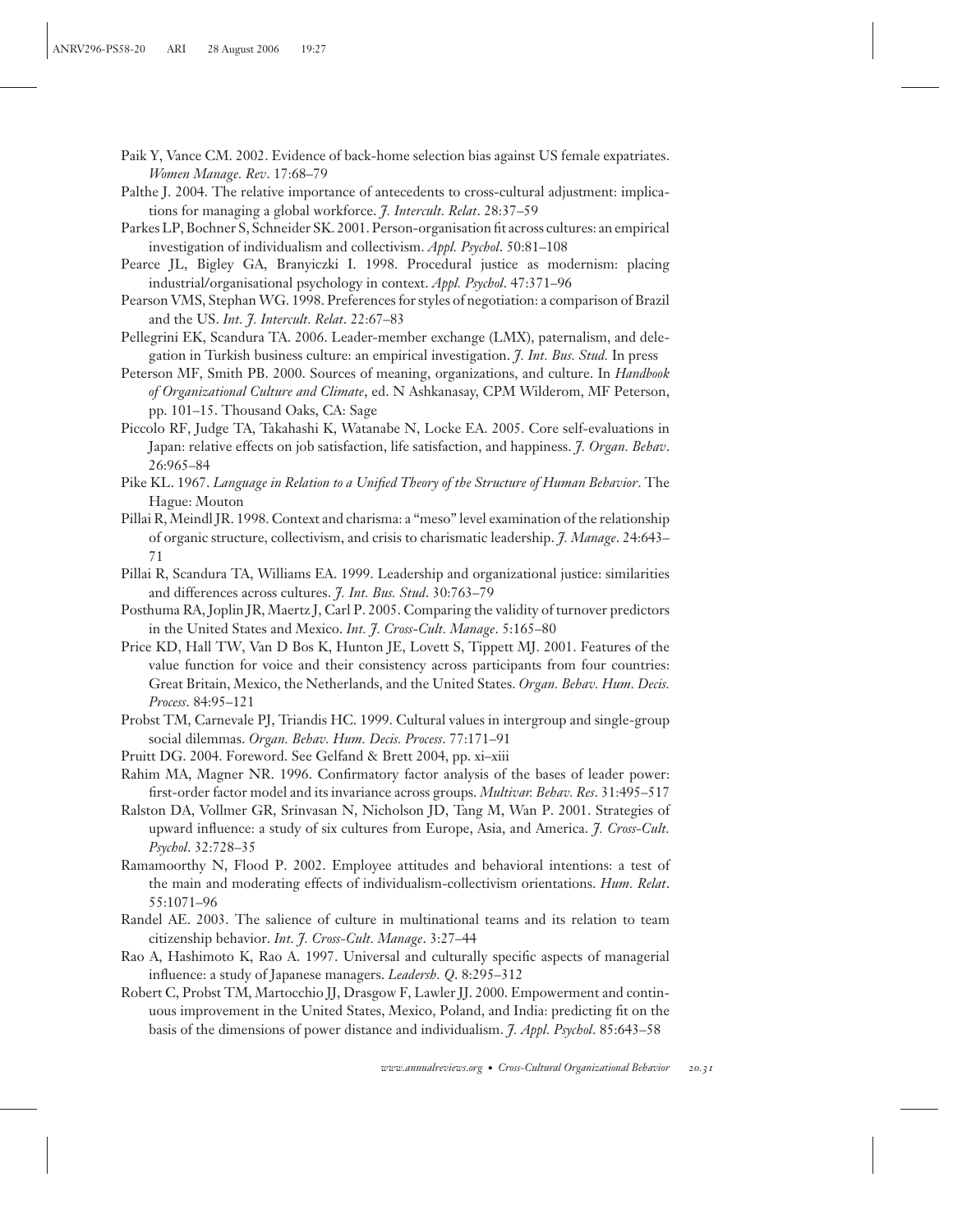- Robert C, Wasti SA. 2002. Organizational individualism and collectivism: theoretical development and an empirical test of a measure. *J. Manage*. 28:544–66
- Roe RA, Zinovieva IL, Dienes E, Ten Horn L. 2000. A comparison of work motivation in Bulgaria, Hungary, and the Netherlands: test of a model. *Appl. Psychol*. 49:658–87
- Roth K, O'Donnell S. 1996. Foreign subsidiary compensation strategy: an agency theory perspective. *Acad. Manage. J*. 39:678–703
- Rousseau DM. 1989. Psychological and implied contracts in organizations. *Empl. Responsib. Rights J*. 2:121–39
- Rousseau DM, Schalk. 2000. Psychological contracts in employment: cross-national perspectives. Newbury Park, CA: Sage
- Russell JEA, Takeuchi R, Yun S. 2002. Antecedents and consequences of the perceived adjustment of Japanese expatriates in the USA. *Int. J. Hum. Resour. Manage*. 13:1224–44
- Ryan RM, Chirkov VI, Little TD, Sheldon KM, Timoshina E, Deci EL. 1999. The American dream in Russia: extrinsic aspirations and well-being in two cultures. *Personal. Soc. Psychol. Bull*. 25:1509–24
- Ryan RM, Deci EL. 2000. Self-determination theory and the facilitation of intrinsic motivation, social development, and well-being. *Am. Psychol*. 55:68–78
- Sadler-Smith E, El-Kot G, Leat M. 2003. Differentiating work autonomy facets in a non-Western context. *J. Organ. Behav*. 24:709–31
- Sagie A, Elizur D, Yamauchi H. 1996. The structure and strength of achievement motivation: a cross-cultural comparison. *J. Organ. Behav*. 7:431–44
- Salk JE, Brannen MY. 2000. National culture, networks, and individual influence in a multinational management team. *Acad. Manage. J*. 43:191–202
- Sama LM, Papamarcos SD. 2000. Hofstede's I-C dimension as predictive of allocative behaviors: a meta-analysis. *Int. J. Value-Based Manage*. 13:173–88
- Sanchez-Burks J, Nisbett RE, Ybarra O. 2000. Cultural styles, relational schemas and prejudice against outgroups. *J. Personal. Soc. Psychol*. 79:174–89
- Schaubroeck J, Xie JL, Lam SSK. 2000. Collective efficacy versus self-efficacy in coping responses to stressors and control: a cross-cultural study. *J. Appl. Psychol*. 85:512–25
- Schwartz SH. 1994. Beyond individualism/collectivism: new cultural dimensions of values. In *Individualism & Collectivism: Theory, Method and Application*, ed. U Kim, HC Triandis, C Kagitcibasi, S Choi, G Yoon, pp. 85–119. Thousand Oaks, CA: Sage
- Selmer J. 2002. Coping strategies applied by Western vs overseas Chinese business expatriates in China. *Int. J. Hum. Resour. Manage*. 13:19–34
- Selmer J, de Leon CT. 2002. Parent cultural control of foreign subsidiaries through organizational acculturation: a longitudinal study. *Int. J. Hum. Resour. Manage*. 13:1147–65
- Sels L, Janssens M, Van den Brande I. 2004. Assessing the nature of psychological contacts: a validation of six dimensions. *J. Organ. Behav*. 25:461–88
- Shaffer MA, Harrison DA. 1998. Expatriates' psychological withdrawal from international assignments: work, nonwork, and family influences. *Pers. Psychol*. 51:87–118
- Shaffer MA, Harrison DA, Gilley MK. 1999. Dimensions, determinants, and differences in the expatriate adjustment process. *J. Int. Bus. Stud*. 30:557–81
- Shaffer MA, Harrison DA, Gilley MK, Luk D. 2001. Struggling for balance amid turbulence: work-family conflict on international assignments. *J. Manage*. 27:99–121
- Shapiro DL, Furst S, Spreitzer G, Von Glinow M. 2002. Transnational teams in the electronic age: Are team identity and high performance at risk? *J*. *Organ. Behav*. 23:455–67
- Shapiro DL, Von Glinow M, Cheng JLC. 2005. *Managing Multinational Teams: Global Perspectives*. Oxford: Elsevier Sci.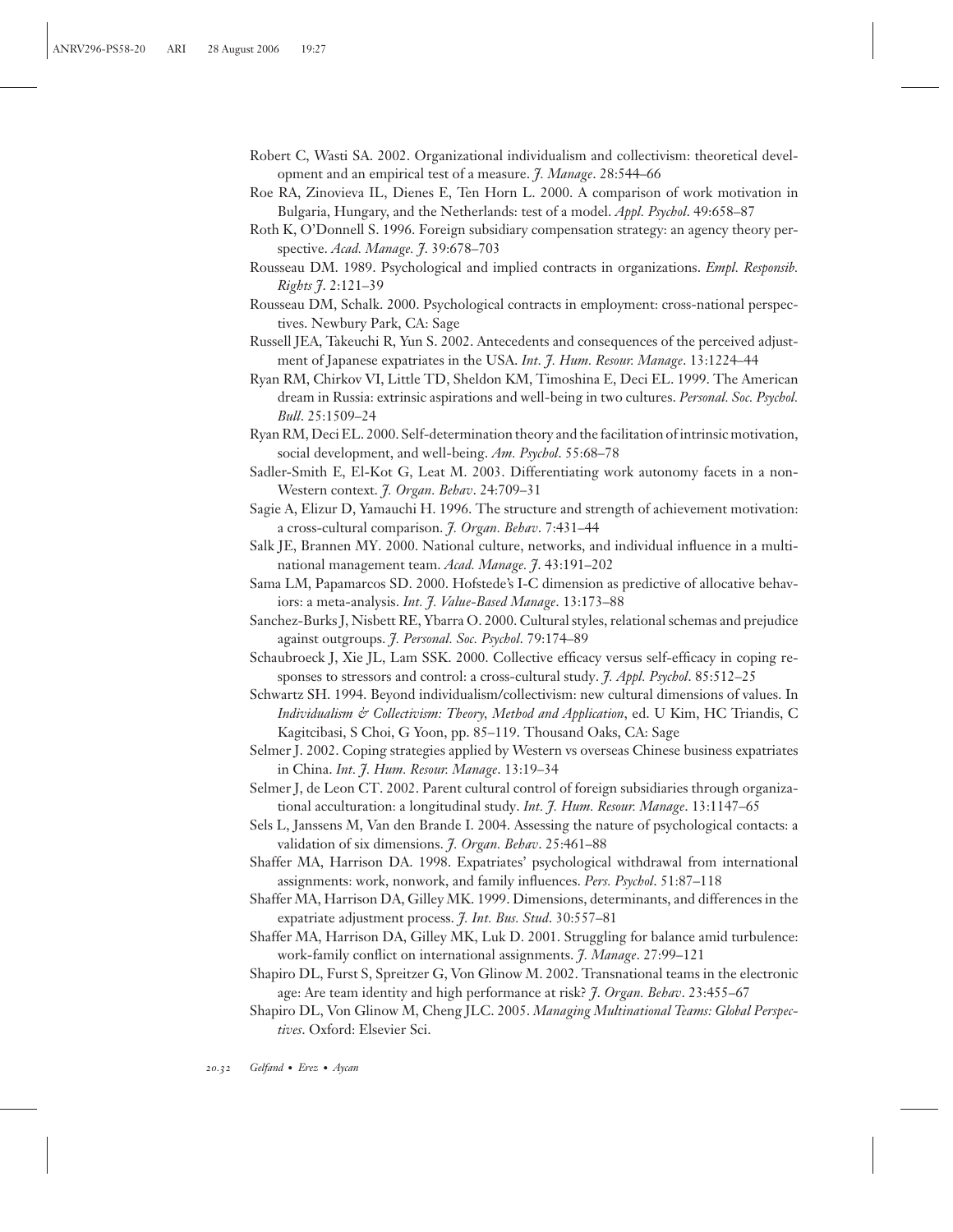- Shenkar O, Ronen S, Shefy E, Hau-siu Chow I. 1998. The role structure of Chinese managers. *Hum. Relat*. 51:51–73
- Shin SJ, Zhou J. 2003. Transformational leadership, conservation, and creativity: evidence from Korea. *Acad. Manage. J*. 46:703–14
- Shokef E, Erez M. 2006. Global work culture and global identity as a platform for a shared understanding in multicultural teams. In *Research in Managing Groups and Teams: National Culture and Groups*, ed. B Mannix, M Neale, Y Chen. Oxford: Elsevier Sci. In press
- Shweder R, LeVine R. 1984. *Culture Theory: Essays on Mind, Self, and Emotion*. London: Cambridge Univ. Press
- Sinha JBP. 1997. Indian perspectives on leadership and power in organizations. In *Asian Perspectives on Psychology*, ed. HSR Kao, D Sinha, pp. 218–35. Thousand Oaks, CA: Sage
- Skinner BF. 1981. Selection by consequences. *Science* 213:501–4
- Smith PB, Dugan S, Peterson MF, Leung K. 1998. Individualism-collectivism and the handling of disagreement: a 23 country study. *Int. J. Intercult. Relat*. 22:351–67
- Smith PB, Dugan S, Trompenaars F. 1996. National culture and the values of organizational employees: a dimensional analysis across 43 nations. *J. Cross-Cult. Psychol*. 27:231–64
- Smith PB, Peterson MF, Schwartz SH, Ahmad AH, Akande D, et al. 2002. Cultural values, sources of guidance and their relevance to managerial behaviors: a 47 nation study. *J. Cross-Cult. Psychol.* 33:188–208
- Smith PB, Wang ZM, Leung K. 1997. Leadership, decision-making and cultural context: event management within Chinese joint ventures. *Leadersh. Q*. 8:413–31
- Sparrow PR. 2006. International management: some key challenges for industrial and organizational psychology. In *International Review of Industrial and Organizational Psychology, Vol. 21*, ed. GP Hodgkinson, JK Ford. Chichester, UK: Wiley. In press
- Spector PE, Cooper CL, Sanchez JI, O'Driscoll M, Sparks K, et al. 2002. Locus of control and well-being at work: How generalizable are Western findings? *Acad*. *Manage. J.* 45:453–66
- Spreitzer GM, Perttula KH, Xin K. 2005. Traditionality matters: an examination of the effectiveness of transformational leadership in the United States and Taiwan. *J. Organ. Behav*. 26:205–27
- Stahl GK, Caligiuri PM. 2005. The effectiveness of expatriate coping strategies: the moderating role of cultural distance, position level and the time on the international assignment. *J. Appl. Psychol*. 90:603–15
- Sue-Chan C, Ong M. 2002. Goal assignment and performance: assessing the mediating roles of goal commitment and self-efficacy and the moderating role of power distance. *Organ. Behav. Hum. Decis. Process*. 89:1140–61
- Suutari V. 1996. Variation in the average leadership behavior of managers across countries: Finnish expatriates' experiences from Germany, Sweden, France and Great Britain. *Int. J. Hum. Resour. Manage*. 7:677–707
- Sweeney PD, McFarlin DB. 2004. Social comparisons and income satisfaction: a cross-national examination. *J. Occup. Organ. Psychol*. 77:149–54
- Takeuchi R, Seokhwa Y, Russell JEA. 2002a. Antecedents and consequences of the perceived adjustment of Japanese expatriates in the USA. *Int. J. Hum. Resour. Manage*. 13:1224–44
- Takeuchi R, Tesluk PE, Seokhwa Y, Lepak DP. 2005a. An integrative view of international experience. *Acad. Manage. J.* 48:85–100
- Takeuchi R, Tesluk PE, Yun S. 2002b. An examination of crossover and spillover effects of spousal and expatriate cross-cultural adjustment on expatriate outcomes. *J. Appl. Psychol.* 87:655–66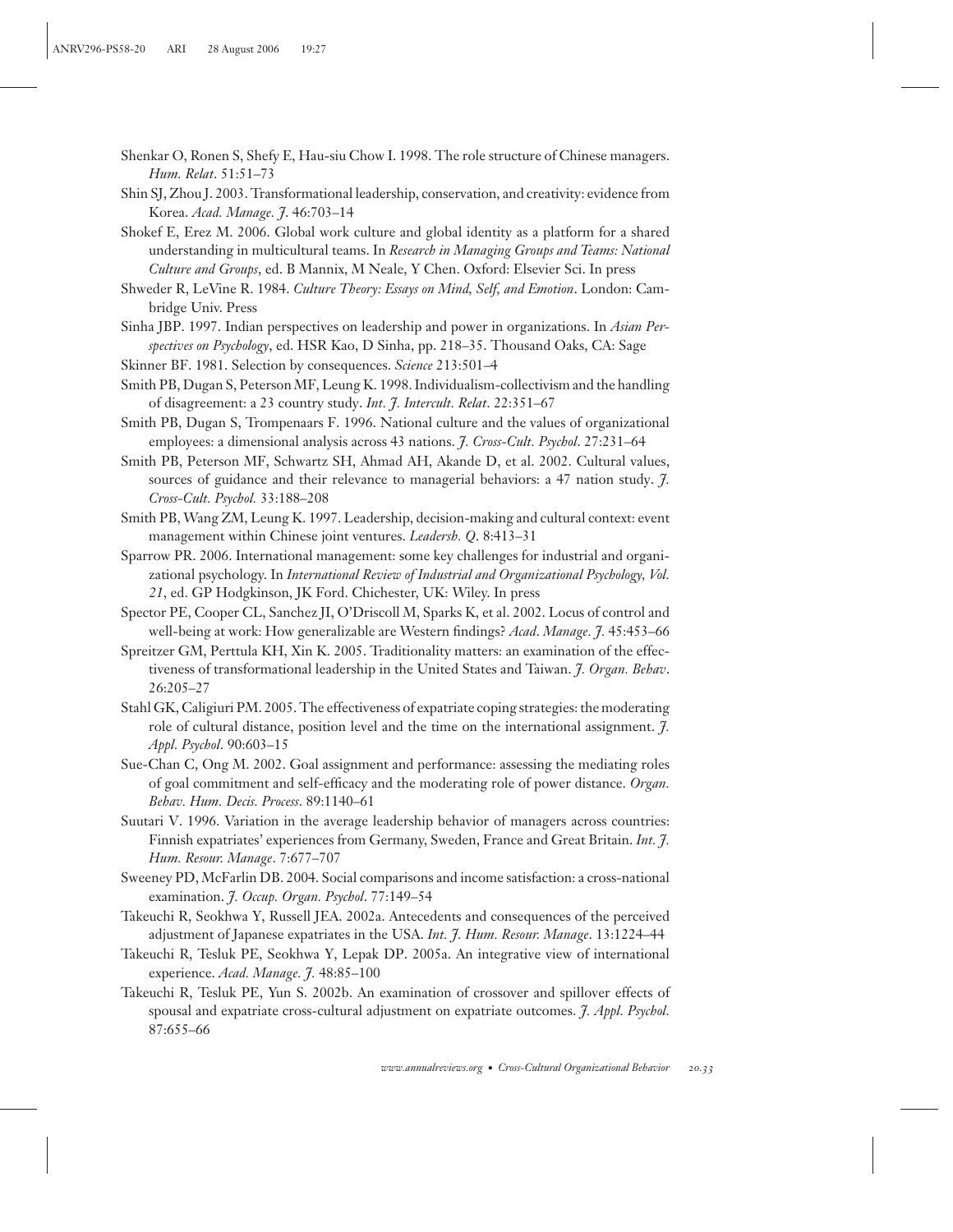- Takeuchi R, Wang M, Marinova SV. 2005b. Antecedents and consequences of psychological workplace strain during expatriation: a cross-sectional and longitudinal investigation. *Pers. Psychol.* 58:925–48
- Thomas DC. 1999. Cultural diversity and work group effectiveness: an experimental study. *J. Cross-Cult. Psychol*. 30:242–63
- Thomas DC, Au K. 2002. The effect of cultural differences on behavioral responses to low job satisfaction. *J. Int. Bus. Stud*. 33:309–26
- Thomas DC, Au K, Ravlin EC. 2003. Cultural variation and the psychological contract. *J. Organ. Behav*. 24:451–71
- Thomas DC, Pekerti AA. 2003. Effect of culture on situational determinants of exchange behavior in organizations: a comparison of New Zealand and Indonesia. *J. Cross-Cult. Psychol*. 34:269–81
- Tinsley CH. 1998. Models of conflict resolution in Japanese, German, and American cultures. *J. Appl. Psychol*. 83:316–23
- Tinsley CH. 2001. How negotiators get to yes: predicting the constellation of strategies used across cultures to negotiate conflict. *J. Appl. Psychol*. 86:583–93
- Tinsley CH. 2004. Culture and conflict: enlarging our dispute resolution framework. See Gelfand & Brett 2004, pp. 193–212
- Tinsley CH, Brett JM. 2001. Managing workplace conflict in the United States and Hong Kong. *Organ. Behav. Hum. Decis. Process*. 85:360–81
- Tinsley CH, Pillutla MM. 1998. Negotiating in the United States and Hong Kong. *J. Int. Bus. Stud*. 29:711–28
- Tjosvold D, Sun HF. 2002. Understanding conflict avoidance: relationship, motivations, actions, and consequences. *Int. J. Confl. Manage*. 13:143–64
- Tosi HL, Greckhamer T. 2004. Culture and CEO compensation. *Organ. Sci*. 15:657–70
- Triandis HC. 1972. *The Analysis of Subjective Culture*. New York: Wiley
- Triandis HC. 1994. *Culture and Social Behavior*. New York: McGraw-Hill
- Triandis HC, Carnevale P, Gelfand MJ, Robert C, Wasti SA, et al. 2001. Culture and deception in business negotiations: a multilevel analysis. *Int. J. Cross-Cult. Manage.* 1:73–90
- Turban DB, Lau CM, Ngo HY, Chow IHS, Si SX. 2001. Organizational attractiveness of firms in the People's Republic of China: a person-organization fit persepective. *J. Appl. Psychol*. 86:194–206
- Valenzuela A, Srivastava J, Lee S. 2005. The role of cultural orientation in bargaining under incomplete information: differences in causal attributions. *Organ. Behav. Hum. Decis. Process*. 96:72–88
- Valikangas L, Okumura A. 1997. Why do people follow leaders? A study of a US and a Japanese ¨ change program. *Leadersh. Q*. 8:313–37
- Vandenberghe C. 1999. Organizational culture, person-culture fit, and turnover: a replication in the health care industry. *J. Organ. Behav*. 20:175–84
- Vandenberghe C, Stinglhamber F, Bentein K, Delhaise T. 2001. An examination of the crosscultural validity of a multidimensional model of commitment in Europe. *J. Cross-Cult. Psychol*. 32:322–47
- Van der Zee K, Atsma N, Brodbeck F. 2004. The influence of social identity and personality on outcomes of cultural diversity in teams. *J. Cross-Cult. Psychol*. 35:283–303
- Van de Vliert E, Janssen O. 2002. "Better than" performance motives as roots of satisfaction across more and less developed countries. *J. Cross-Cult. Psychol*. 33:380–97
- Van de Vliert E, Shi K, Sanders K, Wang Y, Huang X. 2004. Chinese and Dutch interpretations of supervisory feedback. *J. Cross-Cult. Psychol*. 35:417–35

*20.34 Gelfand* · *Erez* · *Aycan*